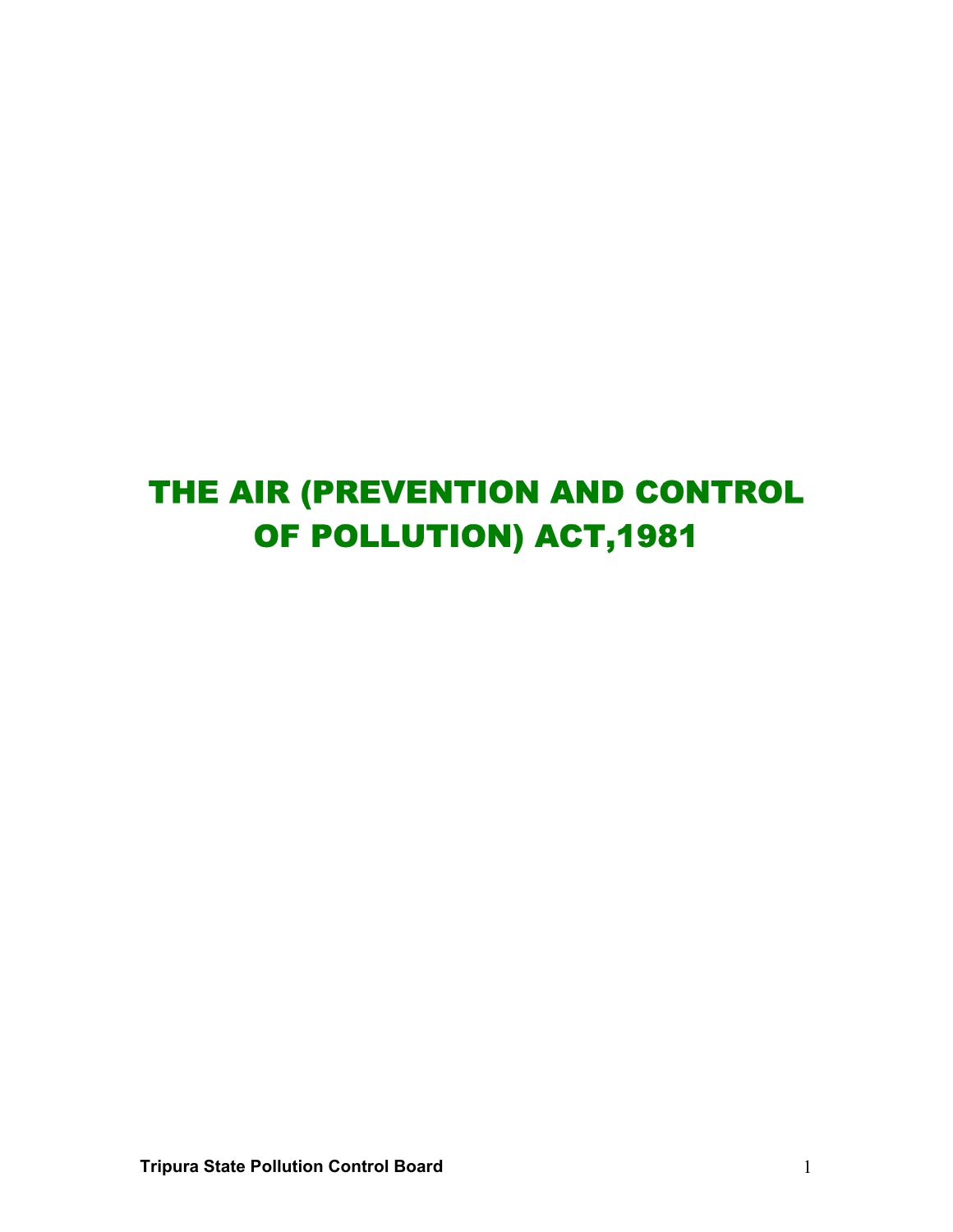# **THE AIR (PREVENTION AND CONTROL OF POLLUTION) ACT, 1981**

## **Arrangement of Sections**

# **CHAPTER I**

#### **PRELIMINARY**

#### *Sections*

1.Short title, extent and commencement

2. Definition

## **CHAPTER II**

## **CENTRAL AND STATE BOARDS FOR THE PREVENTION AND CONTROL Of AIR POLLUTION**

3. Central Board for the Prevention and Control of Air Pollution.

4. State Boards for the Prevention and Control of Water Pollution to be State Boards for the Prevention and Control of Air Pollution.

5. Constitution of Slate Boards.

6. Central Board to exercise the powers and perform the functions of a State Board in the Union territories.

- 7. Terms and conditions of service of members.
- 8. Disqualifications.
- 9. Vacation of seats by members.
- 10. Meeting9'of Board.
- 1 I. Constitution .of committees.
- 12. . Temporary association of persons with Board for particular purposes.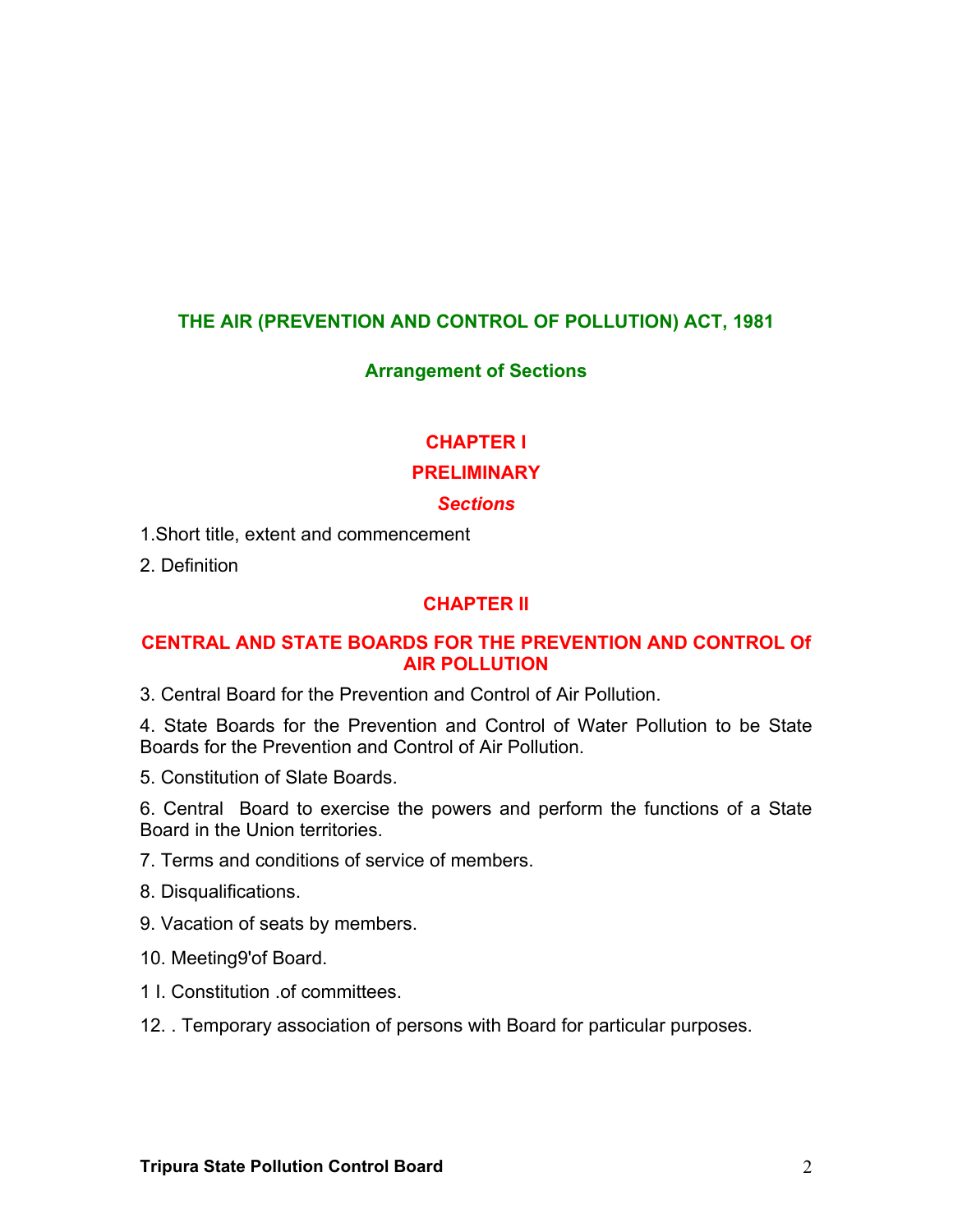- 13.Vacancy in Board not to invalidates acts or proceeding.
- 14 Member-secretary and officers and other employees of State Boards.
- 15. Delegation of powers

## **CHAPTER III**

# **POWERS AND Functions OF BOARDS**

- 16. Functions of Central Board.
- 17. Functions of State Boards.
- 18. Power to give directions.

# **CHAPTER IV**

# **PREVENTION AND CONTROL OF AIR POLLUTION**

19. Power to declare' air Pollution Control Areas.

20. Power to give instructions for ensuring standards for emission from automobiles.

21. Restrictions on use of certain industry plants.

22. Parsons carrying on industry, etc., and to allow emission of air pollutants in excess of the standard laid down by State Board.

22A. Power of Board to make application to court for restraining person from causing air pollution.

- 23. Furnishing of information to State Board and other agencies in certain cases,
- 24. Power of entry and inspection.
- 25. Power to obtain information.

26. Power to take samples or air or emission and procedure to be followed in connection therewith.

- 27. Response of the result of analysis on samples taken under section
- 28. State Air laboratory
- 29. Analysis
- 30. Reports of analyst.

#### **Tripura State Pollution Control Board** 3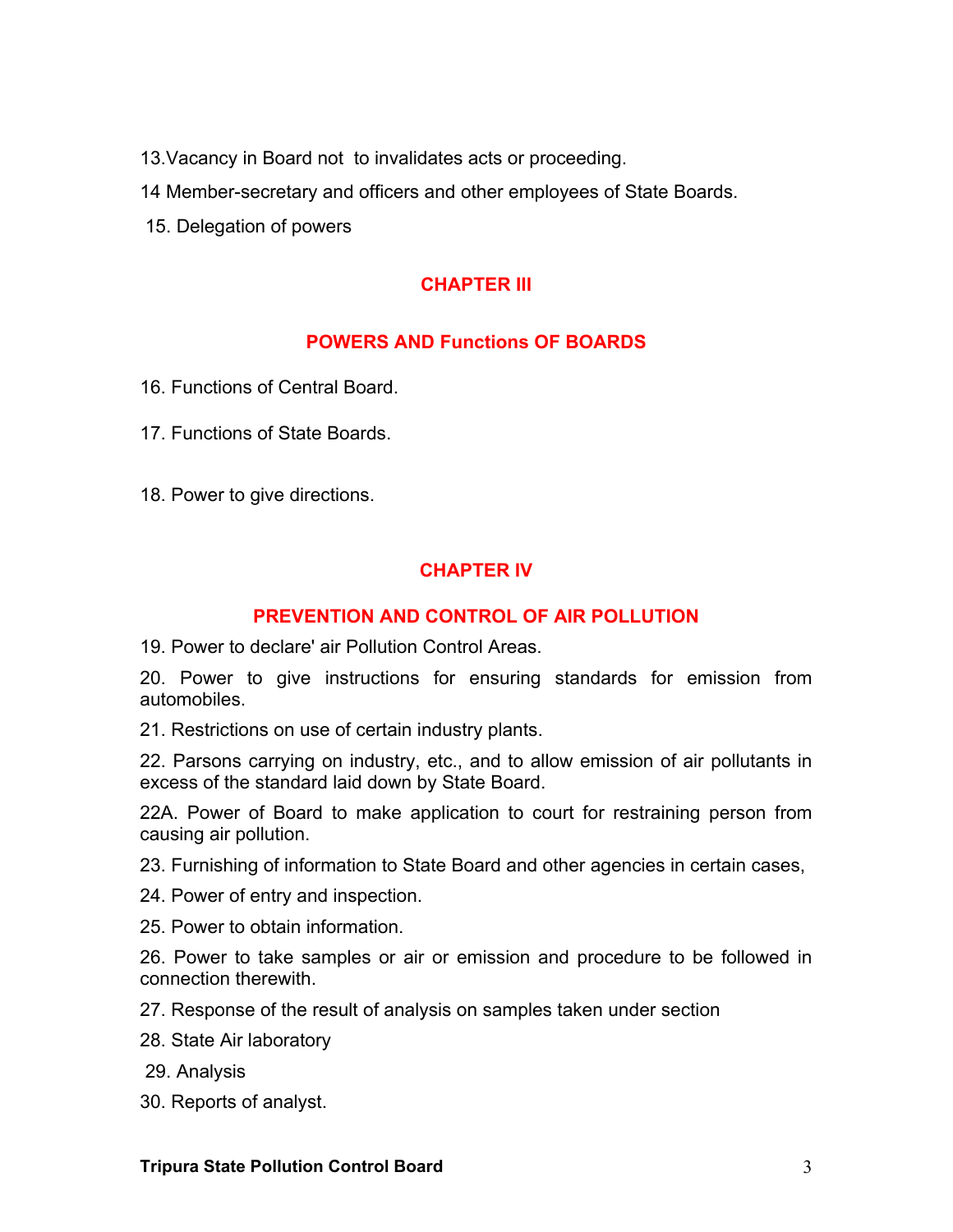31. Appeals.

31 A. Power to give directions

# **CHAPTER V**

# **FUNDS, ACCOUNTS AND AUDIT**

- 32, Contribution by Central Government.
- 33. Fund of Board.
- 33A. Borrowing powers of Board:
- 34. Budget.
- 35. Annual report.
- 36, Accounts and audit. ;

# *CHAPTER VI*

#### **PENALTIES AND PROCEDURE**

## *Sections*

37. Failure to comply with the provisions of section 21 or section 22 or with the directions issued under section 31 A.

- 38. Penalties for certain act.
- 39. Penalty for contravention of provisions of the Act.
- 40. Offences by companies.
- 41. Offences by Government Departments.
- 42. Protection of action taken in good faith
- 43. Cognizance of offences.
- 44. Members Office all employees of Board to be public servants.
- 45. Response and returns.
- 46. Bar of jurisdiction.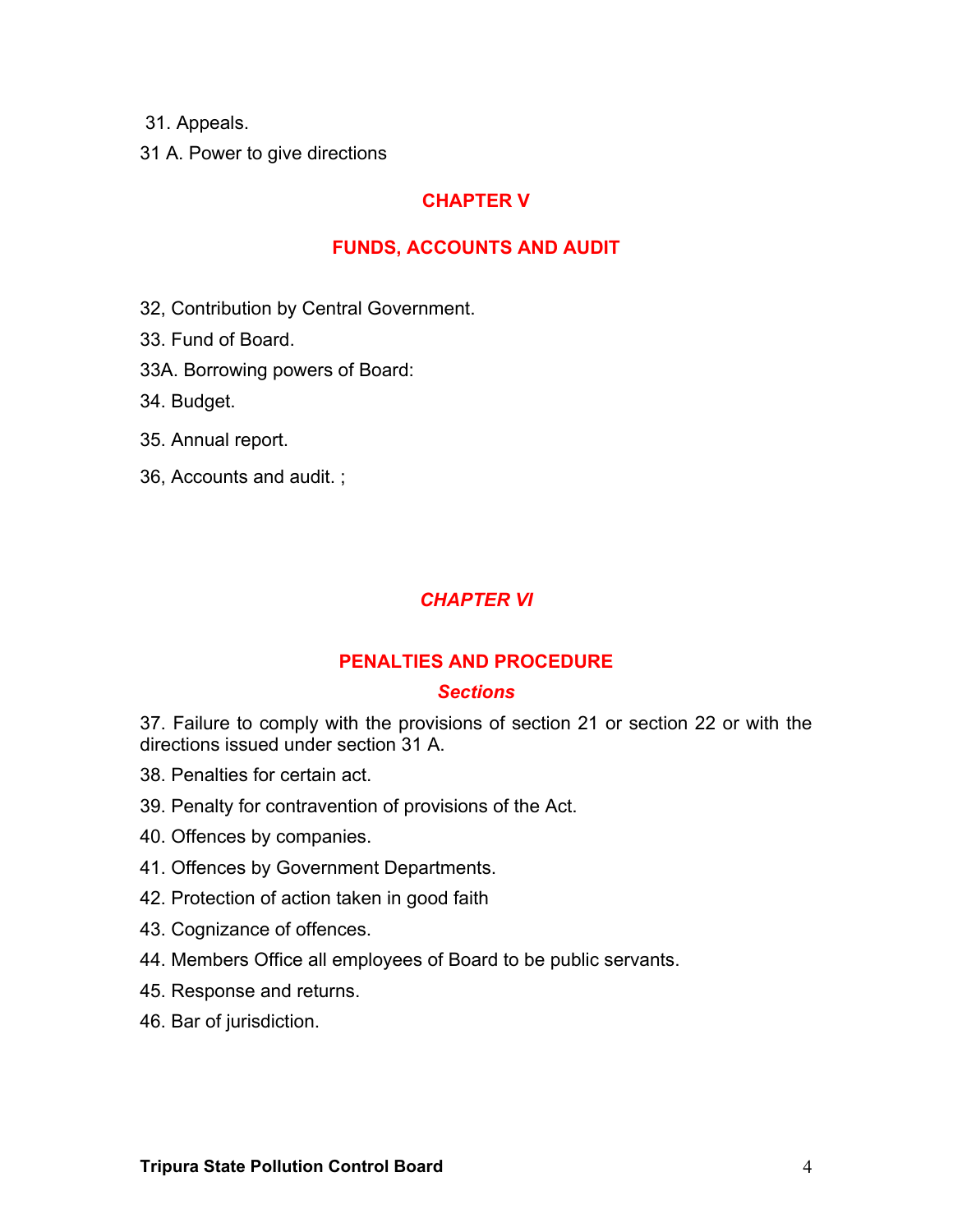## **CHAPTER VII**

## **MISCELLANEOUS**

47. Power of Central Government to supersede State Board.

48. Special provision in the case of super session of the Central Board or the State Boards constituted under the Water (Prevention and Control of Pollution) Ad. 1974.

49. Dissolution or Slat Boards constituted under the Act.

51. Maintenance of register.

52 Effect of other laws.

53. Power of Central (government to make rules.

54. Power of State Government to make rules.

*THE SCHEDULE. (Omitted)*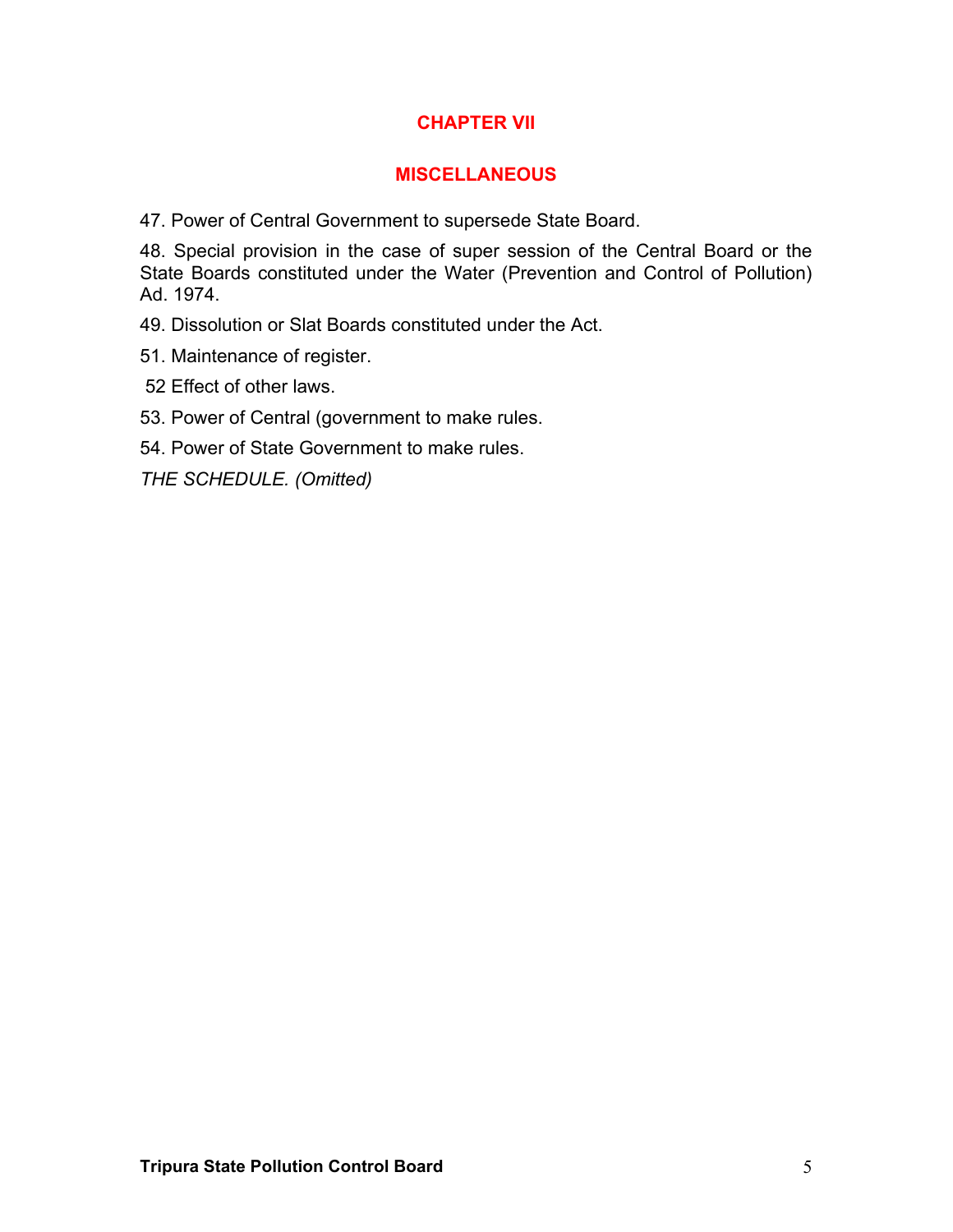# **THE AIR (PREVENTION AND CONTROL OF POLLUTION) ACT, 1981**

#### **No. 14 of 1981**

#### [29th March, 1981]

An Act to provide for the prevention, control and abatement of air pollution, for the establishment, with a view to carrying out the aforesaid purposes, of Boards, for conferring on and assigning to such Boards powers and functions relating thereto and for matters connected therewith.

WHEREAS decisions were taken at the United Nations Conference on the Human Environment held in Stockholm in July, 1972, in which India anticipated, to take appropriate steps for the preservation of the natural resources of the earth Which, among other things, include the preservation of the quality of air and control of air pollution.

AND WHEREAS it is considered necessary to implement the decisions aforesaid in so far as they relate to the preservation of the quality of air and control of air pollution;

BE it enacted by Parliament in the Thirty-second Year of the Republic of India as follows: -

#### **CHAPTER I**

#### **PRELIMINARY**

1. (1) This Act may be called the Air (Prevention and Control of Pollution) Act, 1981.

(2) It extends to the whole of India.

(3) It shall come into force on such date1 as the-Central Government may, by notification in the Official Gazette.

2. In this Act, unless the context otherwise requires,-

1.16-5-1981 : vide notification No.G.S.R 351(E)dated 15-5-1981,Gazette of India Extraordinary,Part II Section 3(i)page 944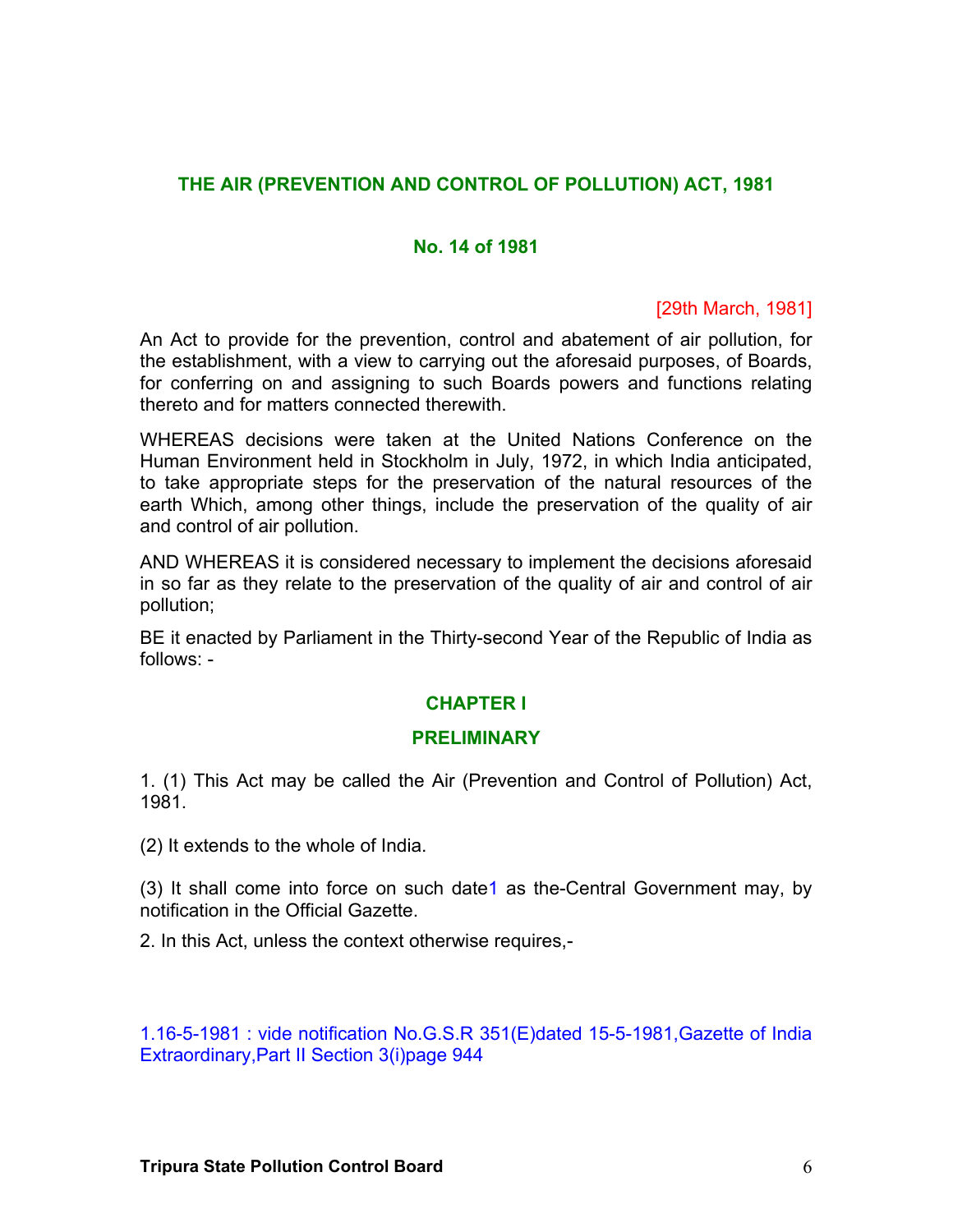*(a)* "air pollutant" means any solid, liquid or gaseous substance 1(including noise) present in the atmosphere in such concentration as may be or tend to be injurious to human beings or other living creatures or plants or property or environment;

*(b)* "air pollution" means the presence in the atmosphere of any air pollutant;

*(c)* "Approved appliances" means any equipment or gadget used for the bringing of any combustible material or *for* generating or consuming any *fume,* gas of particulate matter and approved by the State Board for the purpose of this Act;

(d) "Approved fuel" means any fuel approved by the State Board for the purposes of this Act;

*(e)* "Automobile" means any vehicle powered either by internal combustion engine or by any method of generating power to drive such vehicle by burning *fuel;* 

(f) "Board" means the Central Board or State Board;

(g) "Central Board" means the 2[Central Board for the Prevention and Control of Water Pollution] constituted under section 3 of the Water (Prevention and Control of Pollution) Act, 1974;

*(h)* "Chimney" includes any structure with an opening or outlet from or through which any air pollutant may be emitted; -

*(i)* "Control equipment" means any apparatus, device, equipment or system to control the quality and manner of emission of any air pollutant and includes any device used for securing the efficient operation of any industrial Plant;

(j) "Emission" means any solid or liquid or gaseous substance coming out of any chimney, duct or flue or any other outlet;

*(k)* "industrial plant" means any plant used for any industrial or trade purposes and emitting any air pollutant into the atmosphere;

(/) "Member" means a member of the Central Board or a State Board, as the case may be, and includes the Chairman thereof;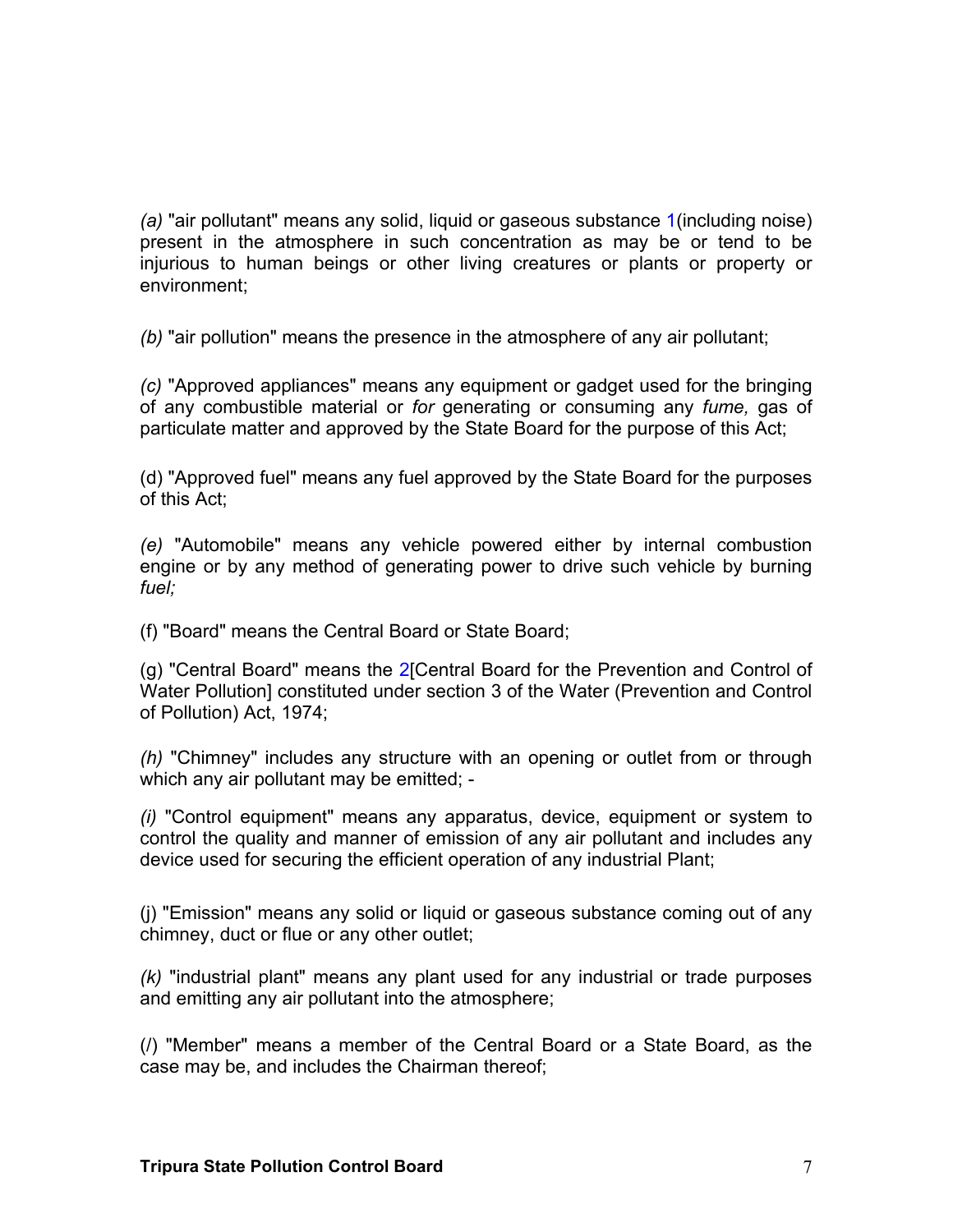1.Ins by Act 47 of 1987 s.2(w.e.f 1-4-1988)

2.The words in brackets "Central Board for the Prevention and Control of Water Pollution" shall be subs as "Central Pollution Control Board"by Act 47 of 1987.s.2 (date to be notified)

1*[(m)* "occupier", in relation to any factory or premises, means the person who has control over the affairs of the factory or the premises, and includes, in relation to any substance, the person in possession of the Substance]

*(n)* "prescribed" means prescribed by rules made under this Act by the Central Government or as the case may be, the Slate government;

*(0)* "Slate Board" means,-

*(i)* in relation to a State in which the Water (Prevention and Control of Pollution) Act, 1974, is in force and the State Government has constituted for that State a 2[State Board for the Prevention and Control of Water Pollution ]under section 4 of that Act, the said Slate Board; and

*(ii)* In relation to any other State, the State Board for the Prevention and Control of Air Pollution constituted by the State Government under section 5 of this Act.

# **CHAPTER II**

#### **CENTRAL AND STATE BOARDS FOR THE PREVENTION AND CONTROL OF AIR POLLUTION**

3[3. The Central Board for the Prevention and Control of Water Pollution central Board constituted under section 3 of the Water (prevention and control of pollution) Act, 1974 (6 of 1974), shall, without prejudice to the exercise and performance of its powers and perform the functions of the Central Board for the Prevention and Control of Air Pollution under this Act.

1.Subs by Act 47 of 1987 s.2.for cl.(m)(w.e.f 1-4-1988)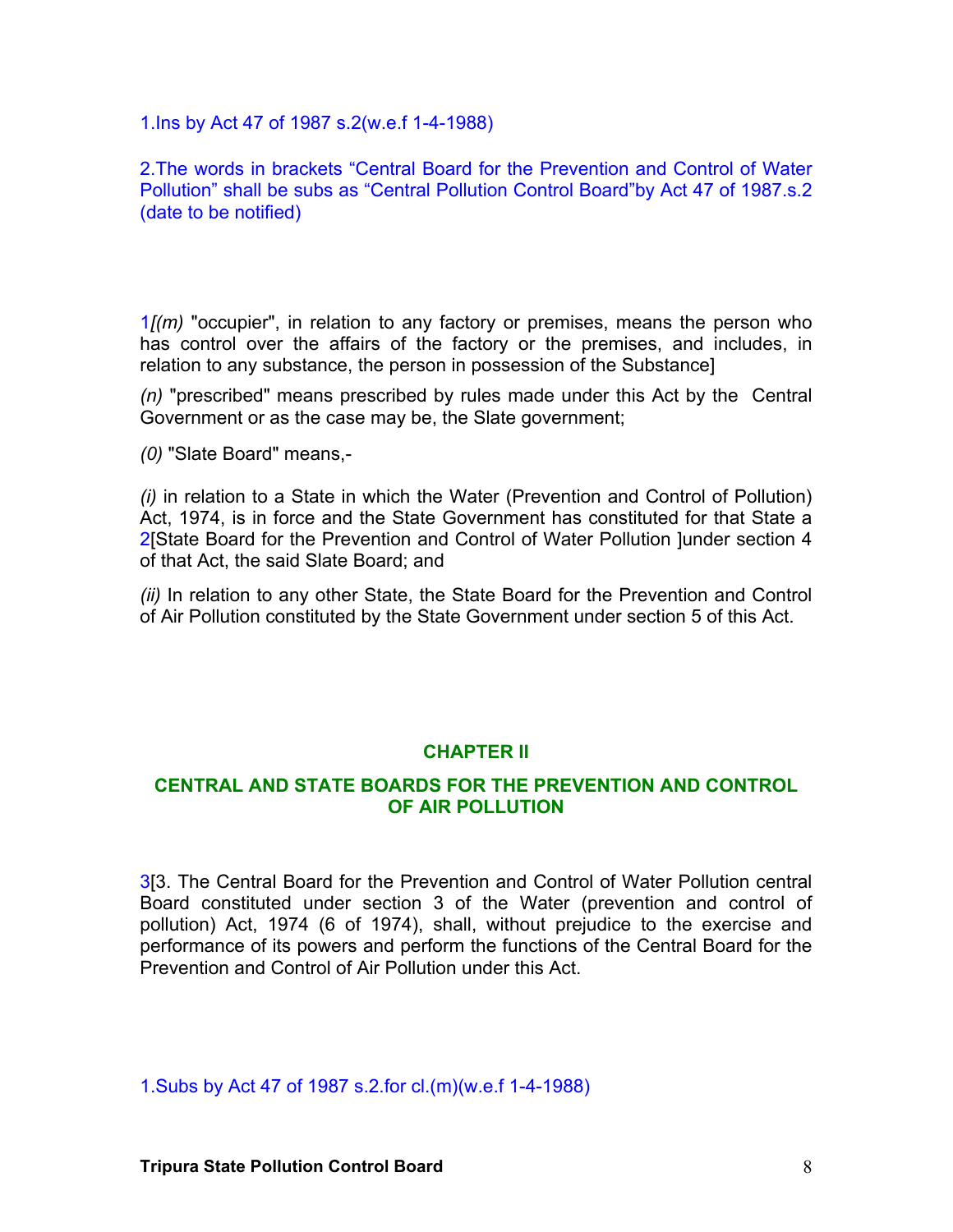2.The words in brackets "State Board for the Prevention and Control of water Pollution"shall be subs as " State Pollution Control Board"s.2 ibid (date to be notified)

3.For sections 3 and 4 the following sections shall stand subs by s.3 ibid (date to be notified) namely-

3.Central Pollution Control Board-The Central Pollution Control Board constituted under section 3 of the Water (Prevention and Control of Pollution )Act,1974 (6 of 1974 )shall without prejudice to the exercise and performance of its powers and functions under that Act exercise the powers and performs the functions of the Central Pollution Control Board for the prevention and control of air pollution under this Act.

1[4. In any State in which the Water (Prevention and Control of Pollution) Act. 1974 (6 of 1974). Is in force and the State Government has constituted for that State a State Board for the Prevention and Control of Water Pollution under the section 4 of that Act. Such State Board shall be deemed to be the State Board for the Prevention and Control of air Pollution 'constituted under section 5 of this Act and accordingly that State Board for the Prevention and Control of Water Pollution Shall. without prejudice to the exercise and performance of its powers and functions under that Act. exercise the powers and perform the functions of the State Board for the Prevention and Control of Air Pollution under this Act.]

5. (1) In any State in which the Water (Prevention and Control of Pollution) Act. 1974 (6 of 1974). is not in force. or that Act is in force but the State Government has not constituted a 2[State Board for the Prevention and Control of Water Pollution] under that Act, the State Government shall. with effect from such date as it may. by notification in the Official Gazette. appoint. constitute a State Board for the Prevention and Control of Air Pollution under such name as may be specified in the notification. to exercise the powers conferred on. and perform the functions assigned to; that Board under this Act.

(2) A State Board constituted under this Act shall consist of the following members. namely :-

*(a)* a Chairman. being a person. having a person having special knowledge or practical experience in respect of matters relating to environmental protection. to be nominated by the State Government :

Provided that the Chairman my be either whole-time or pan-time as the State Government may think fit;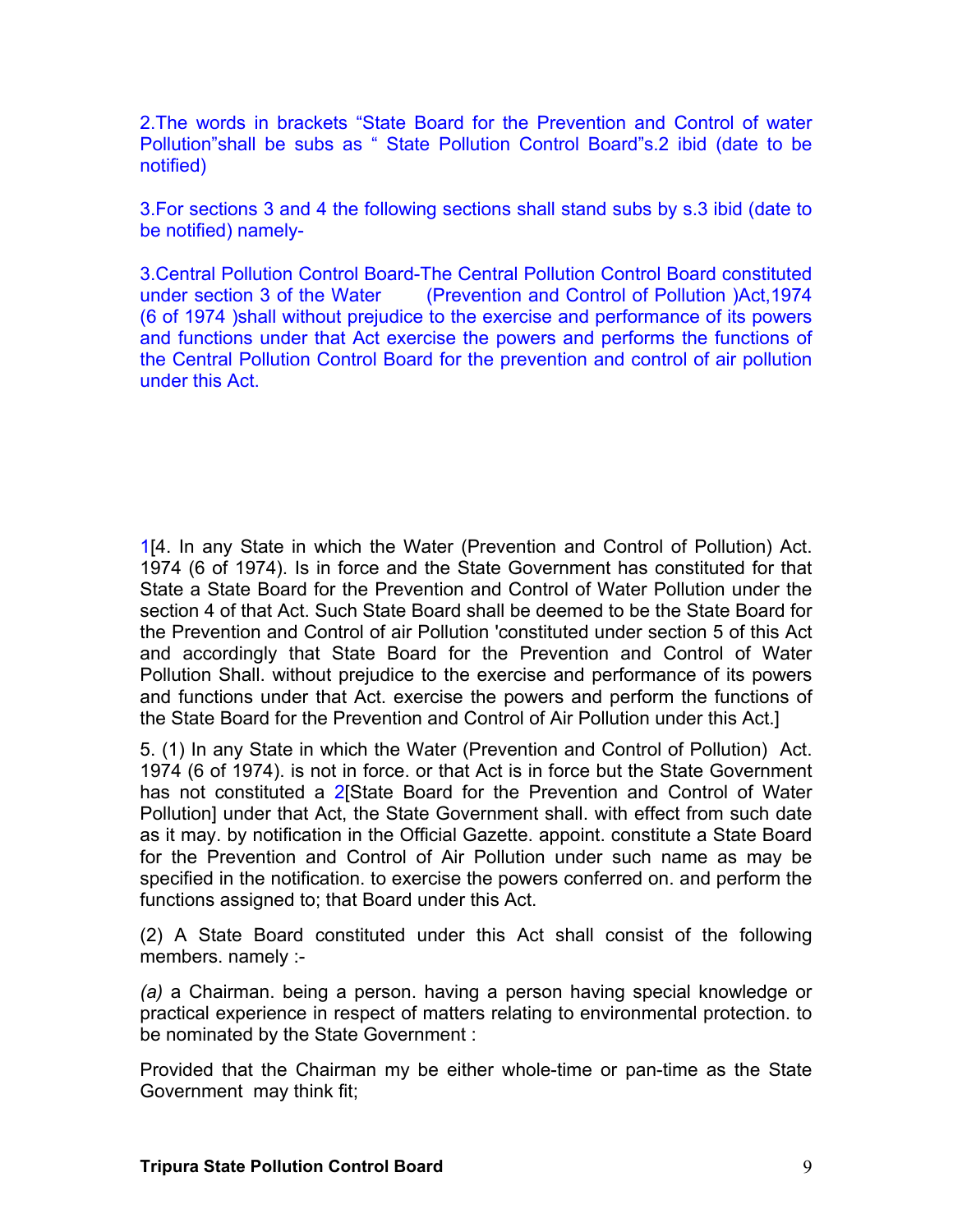*(b)* Such number of officials. Not exceeding five, as the State Government may think fit. to be nominated by the State Government to represent that government;'

*(c)* such number of persons, not exceeding five. as the State Government may think fit. to be nominated by the State Government from amongst the members of the local authorities functioning within the State;

1.State Pollution Control Boards constituted under section 4 of Act 1974 to be State Boards under this Act In any State in which the Water (Prevention and Control of Pollution) Act, 1974 is force and the State Govt. has constituted for that State a State Pollution Control Board under section 4 of that Act, such State Board shall be deemed to be the State Board for the Prevention and Control of Air Pollution constituted under section 5 of this Act, and accordingly that State Pollution Control Board shall without prejudice to the exercise and performance of its powers and functions under that Act, exercise the powers and perform the functions of the State Board for the prevention and control of air pollution under this Act.

2.The words in brackets "State Board for the Prevention and Control of Water Pollution "shall be substituted as "State Pollution Control Board" by Act 47 of 1987 s.4 (date to be notified)

 *(d)* such number of non-officials, not exceeding three, as the State Government may think fit, to be nominated by the State Government to represent the interest of agriculture, fishery or industry or trade or labour or any other interest, which in the opinion of that Environment, ought to be represented;

*(e)* two persons to represent the companies or corporations owned, controlled or managed by the State Government, to be nominated by that Government;

1[(f) a *full-time* member-secretary having such qualifications knowledge and experience *of* scientific, engineering or management aspects of pollution control as may be prescribed, to be appointed by the State Government:]

Provided that the State Government shall ensure that not less than two of the members are persons having special knowledge or practical experience in respect of matters relating to the improvement of the quality of air or the prevention, control or abatement of air pollution.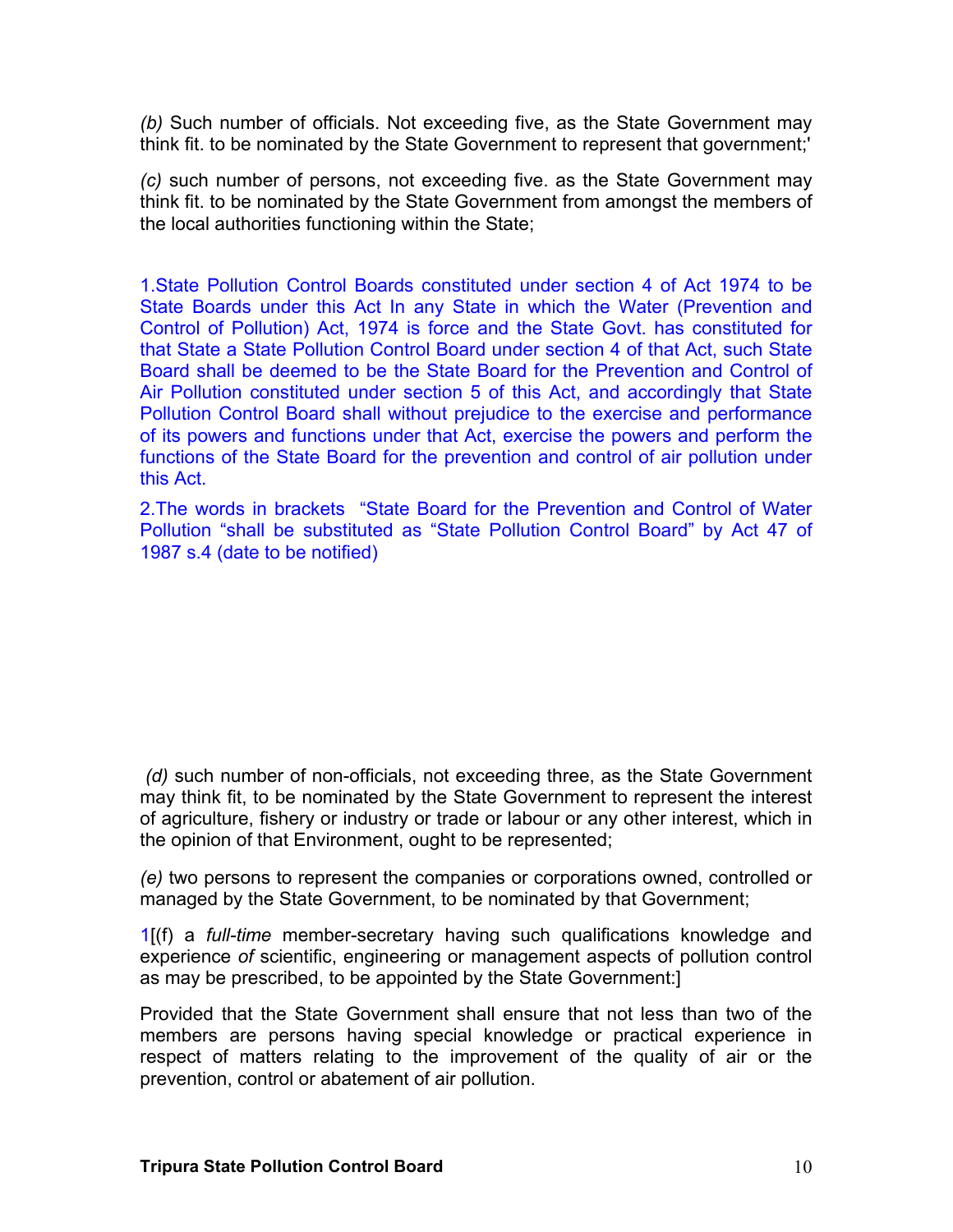(3) Every State Board constituted under this Act shall be a body corporate with the name specified by the State Government in the notification issued under subsection (I), having perpetual succession and a common seal with power, subject to the provisions *of* this Act, to acquire and dispose of property and to contract, and may by the said name sue or be sued.

6. No State Board shall be constituted for a Union territory and' in relation to a Union Territory the Central Board shall exercise the powers and perform the functions *of* a State Board under this Act for that Union territory Provided that in relation to any Union territory the Central Board may delegate all or any of its powers and functions under this section to such person or body of persons as the Central Government may specify. ,

7. *(J)* Save as otherwise provided by or under this Act, a member of a State Board constituted under this Act, other than the member-secretary, shall hold office for a term of three years *from* the date on which his nomination is notified in the Official Gazette:

Provided that a member shall, notwithstanding the expiration of his term, continue to hold office until his successor enters upon his office.

(2) The terms of office of a member of a State Board constituted under this Act and nominated under clause *(b)* or clause *(e)* of sub-section (2) of section 5 shall come' to an end as soon as he ceases to hold the office under the State Government as the case may be, the company or corporation owned, controlled or managed by the State Government, by virtue of which he was nominated.

#### 1.Subs by s.4,ibid,for cl. (f)(w.e.f 1-4-1988)

(3) A member of a State Board constituted under this Act, other than the member-secretary, may at any time resign his office by writing under his hand addressed,-

*(a)* in the case of the Chairman, to the State Government and

*(b)* in any other case, to the Chairman of the State Board, and the seat of the Chairman or such other member shall thereupon become vacant.

(4) A member of a State Board constituted under this Act, other than the member-secretary, shall be deemed to have vacated his seat, if he is absent without reason, sufficient in the opinion of the State Board, from three consecutive meetings of the State Board or where he is nominated under clause (c) of sub- section (2) of section 5, he ceases to be a member of the local authority and such vacation-of seat shall,. in either case, take effect from such as the State Government may, by notification in the Official Gazette, specify.

(5) A casual vacancy in a State Board constituted under this Act shall be filled by a fresh nomination and the person nominated to fill tlle vacancy shall hold office only for the remainder of the term for which the member whose place he takes was nominated.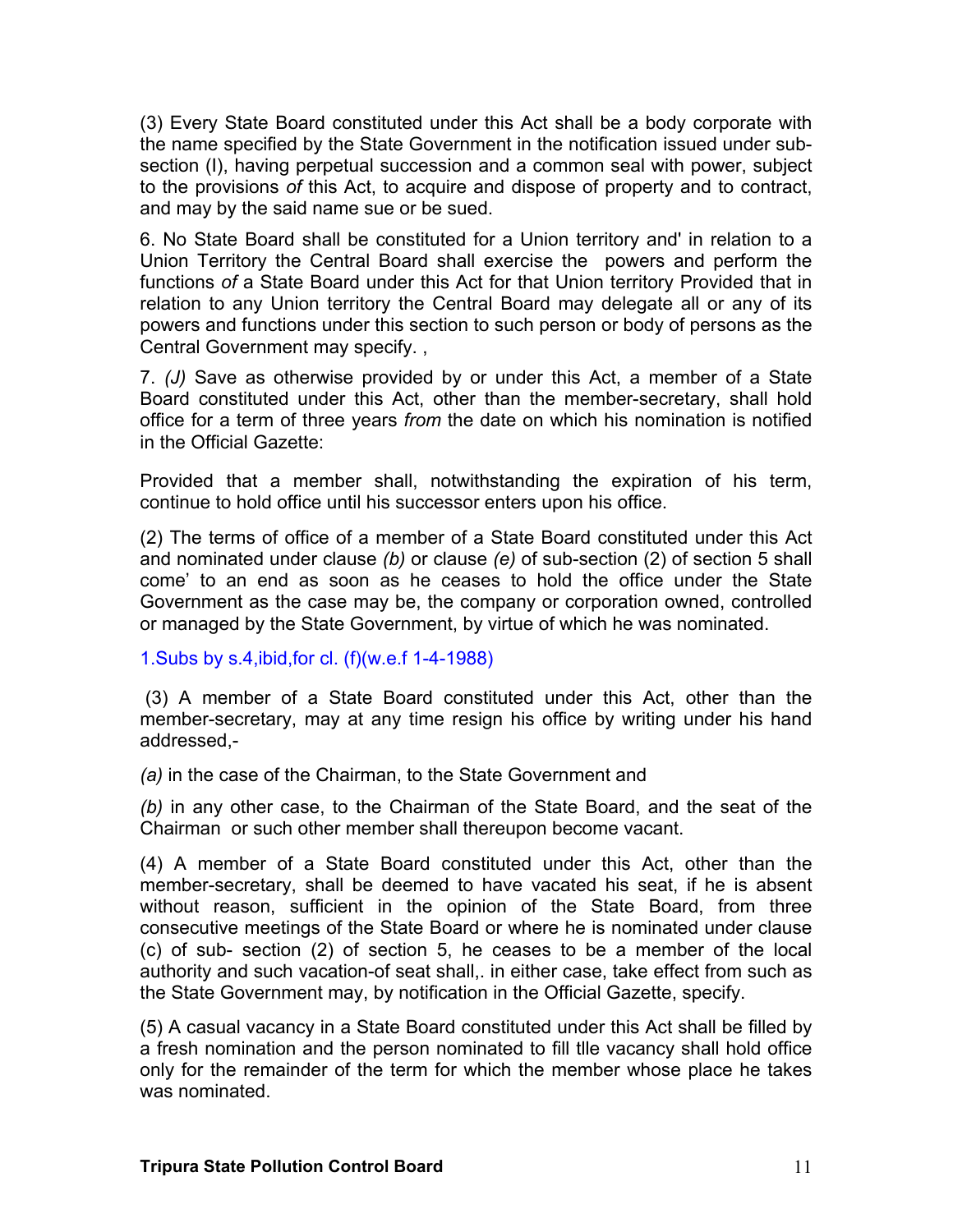(6) A member of a State Board constituted under this Act shall be eligible for renomination 1\*\*\*\*\*\*\*

(7) The other terms and conditions of service of the Chairman and other members (except the member-secretary) of a State Board constituted under this Act shall be such as may be prescribed.

8. (1) No person shall be a member of a State Board constituted under this Act,  $w$ ho- $\ldots$ 

*(a)* is, or at any time has been, adjudged insolvent, or

*(b)* is of unsound mind and has been so declared by a competent court, or

*(c)* is, or has been, convicted of an offence which, in the opinion of the State Government, involves moral turpitude, or

(d) is, or at any time has been, convicted of an offence under this Act, or

*(e)* has directly or indirectly by himself on by any partner, any share or interest in any firm or company carrying on the business of manufacture, sale, or hire of machinery, industrial plant, control equipment or any other apparatus for the improvement of the quality of air or for the prevention, control or abatement of air pollution, or

1.The words "but not for more than terms"omitted by Act 47 of 1987 s.5(w.e.f 1.4.1988)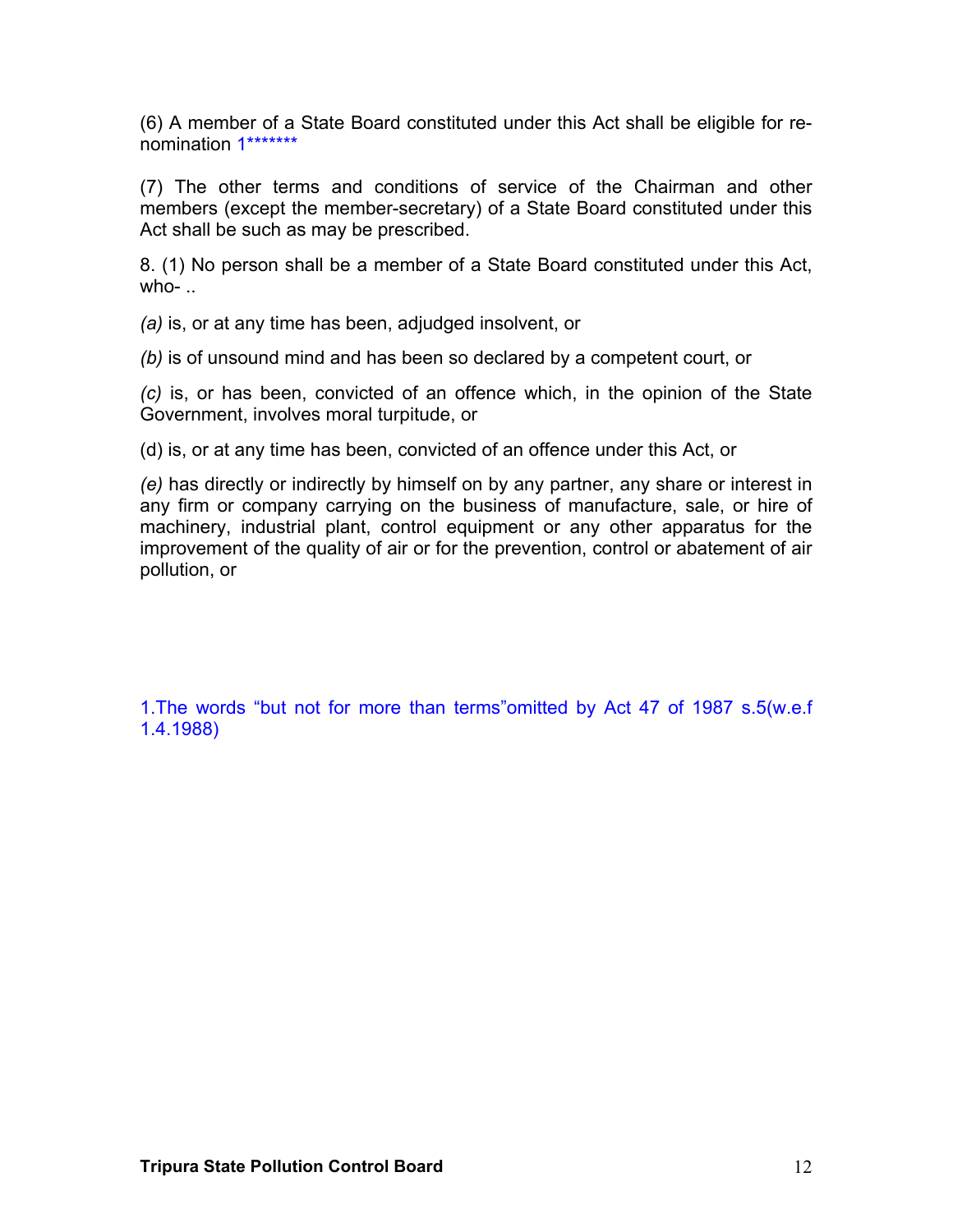*(f )* is a director or a secretary, manager or other salaried officer or employee of any company or firm having any contract with the Board, or with the Government constituting the Board or with a local authority in the State. or with a company or corporation owned, controlled or managed by the Government[, for the carrying out of programmes for the improvement of tile quality of air or for the prevention, control or abatement of air pollution, or

(g) has so abused, in the opinion of the State Government, his position as a member. as to render his continuance of the State Board detrimental to the interest of the general public.

(2) The State Government shall, by order in writing, remove any member who is, or has become, subject to any disqualification mentioned in sub-section *(1)* 

Provided that no order of removal shall be made by the State Government under his section unless the member concerned has been given a reasonable opportunity of showing cause against the same.

(3) Not withstanding anything contained in sub-section (1) or sub-section (6) of section 7, a member who has been removed under this section shall not be eligible to continue to hold office until his successor enters upon his office, or, as the case may be, for re-nomination as a member.

9) If a member of a State Board constituted under this Act becomes subject to Vacation of .my of the disqualifications specified in section 8, his seat shall become vacant.

**10.** *(1)* For the purposes of this Act, a Board shall meet at least once in every Meeting of three months and shall observe such rule s of procedure in regard to the transaction Board. of business at its meetings as may be prescribed:

Provided that it, in the opinion of the Chairman, any business of an urgent nature is to be transacted, he may convene a meeting of the Board at such time as he thinks fit for the aforesaid purpose.

2) Copies of minutes of the meetings under sub-section *(J)* shall be forwarded to the Central Board and to the Stale Government concerned.

**11.** *(1)*A Board may constitute as many committees consisting wholly of members or partly of members and partly of other persons and for such purpose purposes as it may think fit.

(2) A committee constituted under this section shall meet at such time and al such place, and shall observe such rules of procedure in regard to the transaction of business at its meetings, as may be prescribed.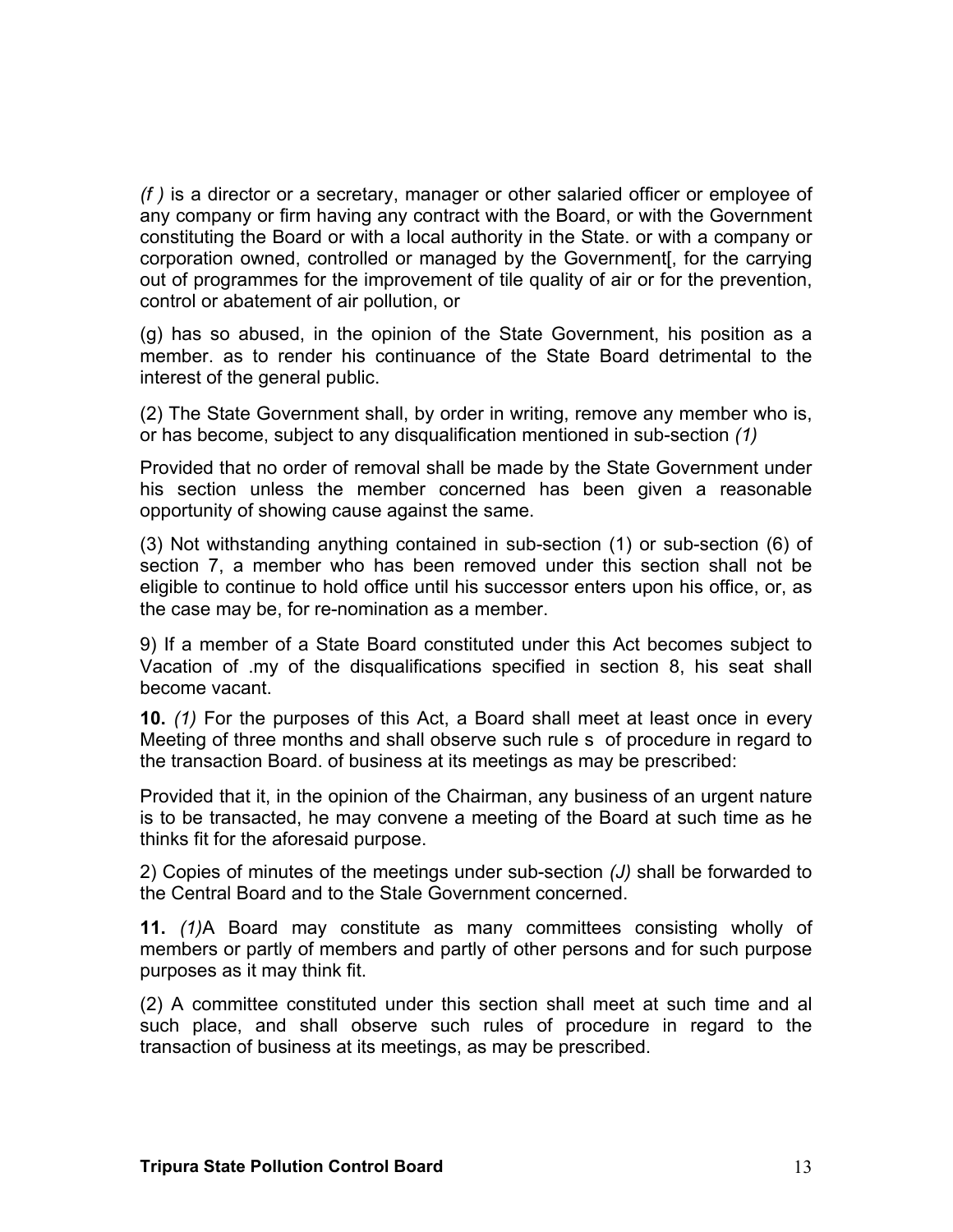(3) The members of a committee other than the members of the Board shall be paid such fees and allowances, for attending its meetings and for attending to any other work of the Board as may be prescribed.

12. *(I)* A Board may associate with itself in such manner, and for such purposes, as may prescribed any person whose assistance or advice It may desire to obtain in performing any of its functions under this Act.

(2) A person associated with the Board under sub-section (1) for any purpose shall have a right to take part in the discussions of the Board relevant to that purpose, but shall not have a right to vote at a meetings of the Board and shall not be a member of the Board for any other purpose.

(3) A person associated with a Board under sub-section (1) shall be entitled to receive such fees and allowances as may be prescribed.

13.No act or proceeding of a Board or any committee thereof shall be called

in question on the ground merely of the existence of any vacancy in or any defect in the constitution of, the Board or such committee, as the case may be.

14. *(I)* The terms and conditions of service of the member-secretary of a Board constituted under this Act shall be such as may be prescribed.

1[2) The member-secretary of a State Board, whether constituted under this Act or not, shall exercise such powers and perform such duties as mav be prescribed or as may, from time to time, be delegated to him by the State Board or its Chairman.]

(3) subject to such rules as may be made by the State Government in this behalf. a State Board, whether constituted under this Act or not, may appoint such officers and other employees as it considers necessary for the efficient performance of its functions under this Act. '

(4) The method of appointment, the conditions of service and the scale of pay of the officers (other than the member-secretary) and other employees of a State Board appointed under sub-section (3) shall be such as may he determined by regulations made by the State Board under this Act.

(5) Subject to such conditions as may be prescribed, a State Board constituted under this Act may from time to time appoint my qualified person to be a consultant to the Board and pay him such salary and allowances or fees, as it thinks fit.

15. A State Board may, by general or special order delegate to the Chairman the member-secretary or any other officer of the Board subject to such conditions and limitations, if any, as may be specified in the order, such of its powers and functions under this Act as it may deem necessary.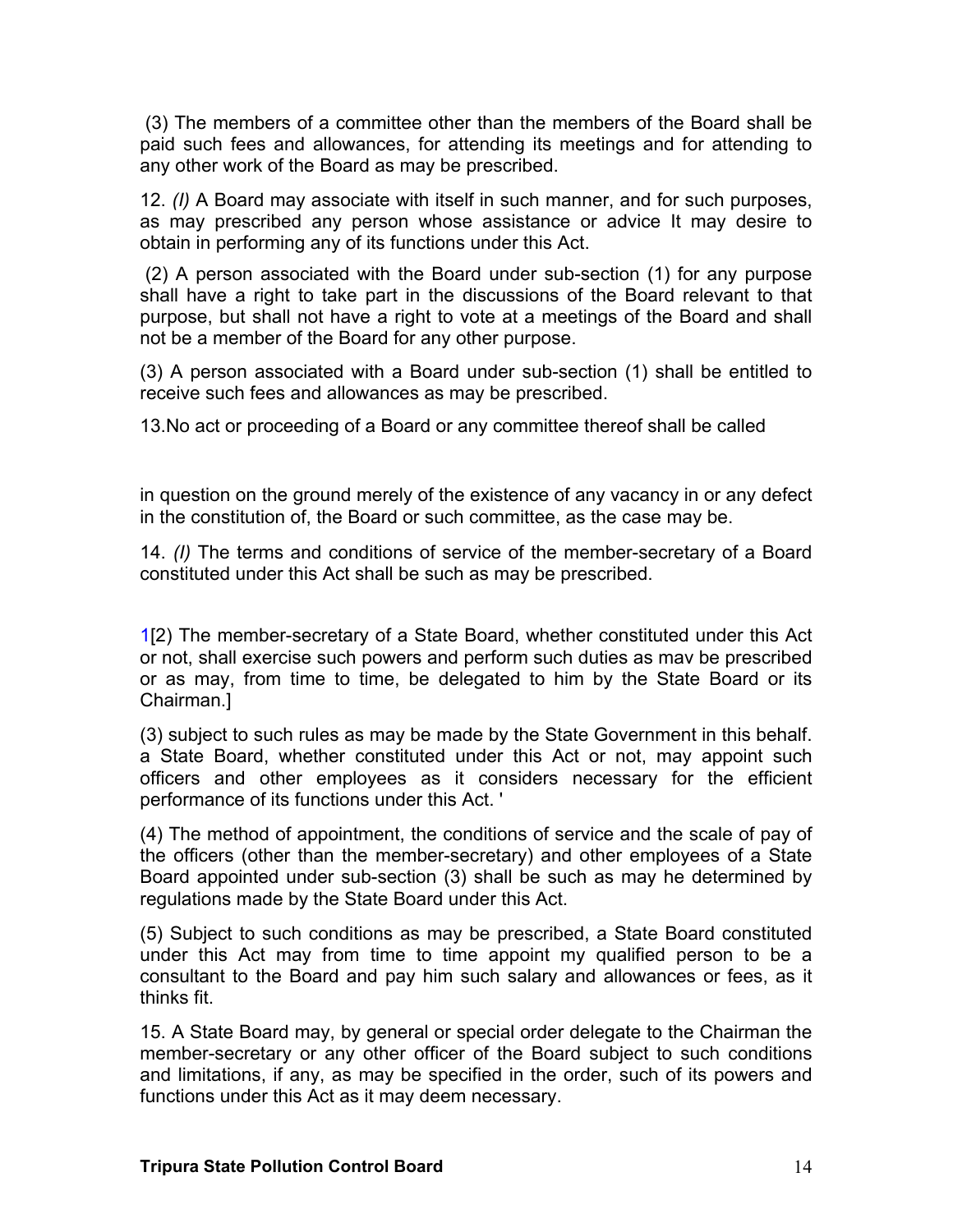1.Subs by Act 47 of 1987 s.6. for sub-section (2)(w.e.f 1-4-1988)

## **CHAPTER III**

#### **POWERS AND FUNCTIONS OF BOARDS .**

16. (1) Subject to the provisions of this Act, and without prejudice to the performance, of its functions under the water Prevention and Control of Pollution) Act, 1974 (6 of 1974), the main functions of the Central Board shall be to improve the quality of air and to prevent, Control or abate air pollution in the country .

(2) In particular and without prejudice to the generality of the foregoing functions, the Central Board may-

(a) advise the Central Government on any matter concerning the improvement of the quality of air and the prevention, control or abatement of air pollution;

*(b)* plan and cause to be executed a nation-wide programme for the prevention, control or abatement of air pollution;

*(c)* co-ordinate the activities of the State and resolve disputes among them;

*(d)* provide technical assistance and guidance to the State Boards, carry out and sponsor investigations and research relating to problems of air pollution and prevention, control or abatement of air pollution;

1 [(dd) perform such of the function of any State Board as may, be specified in and order made under sub-section (2) of section 18;]

*(e)* plan and organize the training of persons engaged or to be engaged in programmes *for* the prevention, control or abatement of air pollution on such terms and conditions as the Central Board may specify;

*f)* organise through mass media a comprehensive programme regarding the prevention, control or abatement of air pollution;

g) collect, compile and publish technical and statistical data relating to air pollution and the measures devised for its effective prevention, control or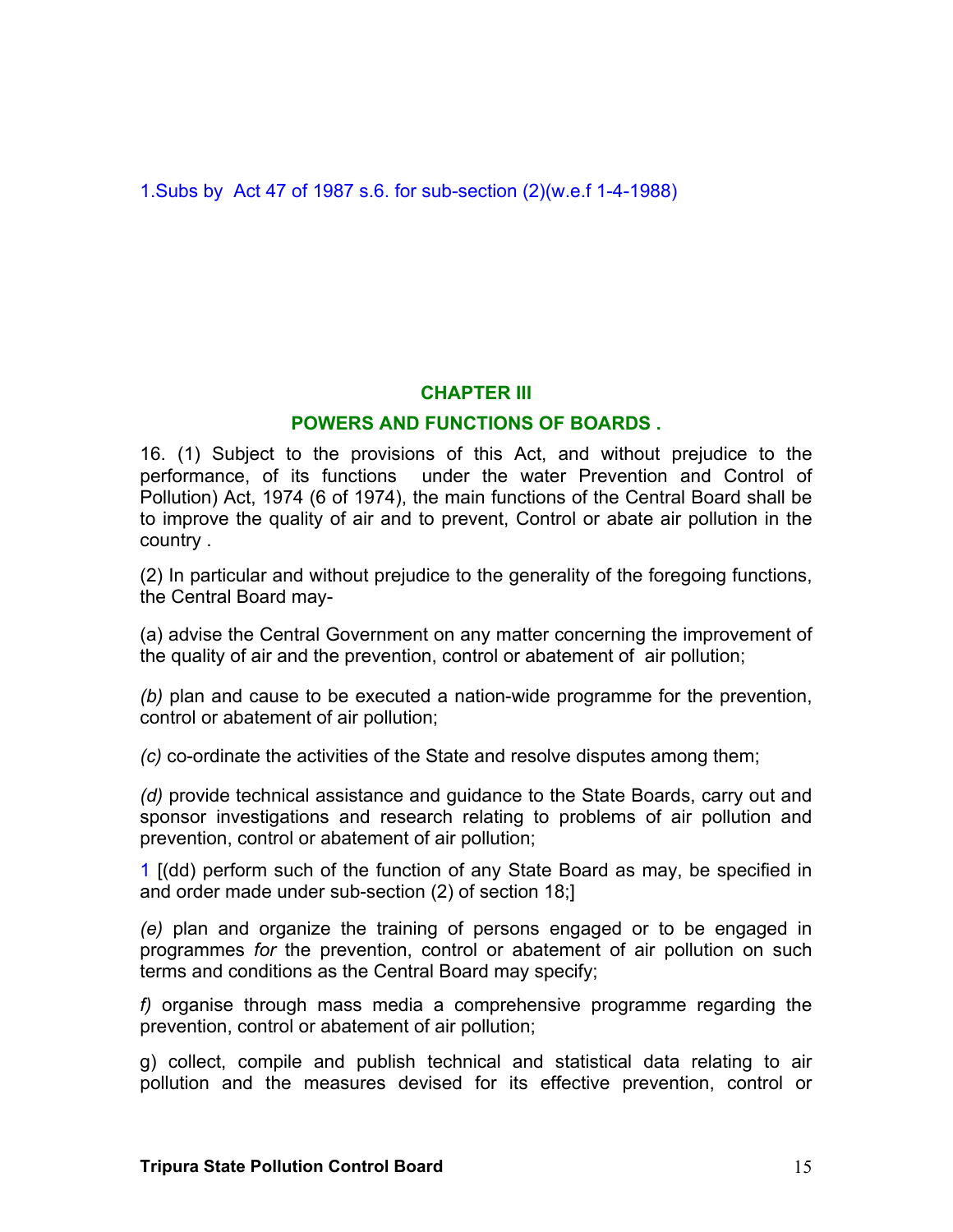abatement and prepare manuals, codes or guides relating to prevention, control or abatement of air pollution;

1.Ins by Act 47 of 1987.s.7(w.e.f 1-4-1988)

h)lay down standards for the quality of air,

i)collect and disseminate information in respect of matters relating to air pollution;

(3)The Central Board may establish or recognize a laboratory or laboratories to enable the Central Board to perform its functions under this section efficiently.

(4)The Central Board may-

(a)delegate any of its functions under this Act generally or specially to any of the committees appointed by it;

*(b)* do such other, things and perform such other acts as it may think necessary for the proper discharge of its functions and generally for the purpose of carrying into effect the purposes of this Act.

17. (1) subject to the provisions of this Act, and without prejudice to the State Boards. performance of its functions, if any, under the Water (Prevention and Control of

Pollution) Act, 1974 (Act 6 of 1974), the functions of a State Board shall be-

*(a)* to plan a comprehensive programme for the prevention, control or j 1 abatement of air pollution and to secure the execution thereof;

*(b)* to advise the State Government on any matter concerning the prevention, control or abatement of air pollution;

*(c)* to collect and disseminate information relating to air pollution:

*(d)* to collaborate with the Central Board in organising the training of persons engaged or to be engaged in programmes relating to pfevent10n, control or abatement of air pollution and to organise mass-education Programme relating thereto;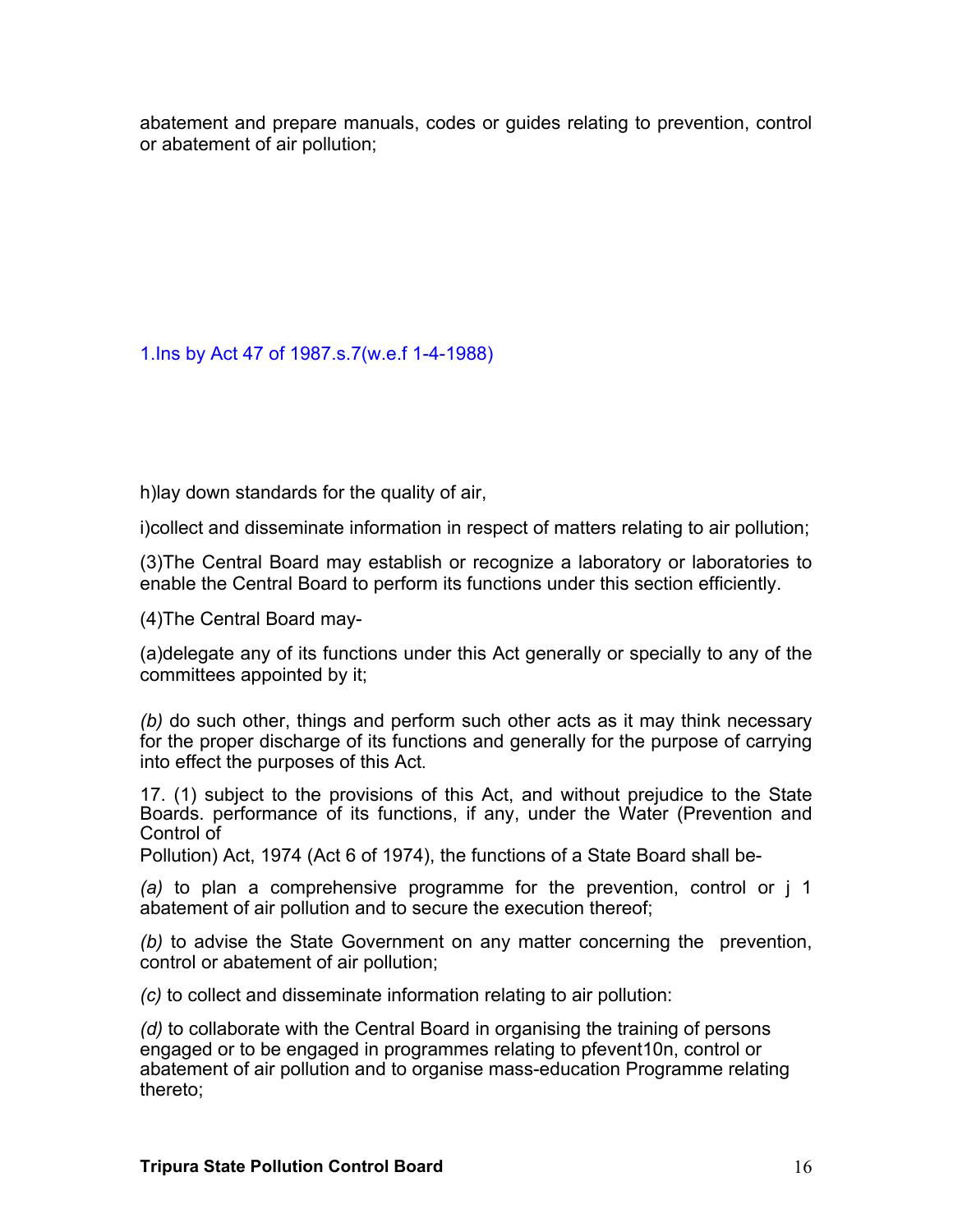*(e)* to inspect, at all reasonable times, any control equipment, industrial plant or manufacturing process and to give, by order, such directions to such persons as it may consider necessary to take steps for the prevention, control or abatement of air pollution;

(f) to inspect air pollution control areas at such intervals as it may think necessary, assess the quality of air therein and-take step for the prevention, control or abatement of air pollution in such areas;

*(g)* to lay down, in consultation with the Central Board and' having regard to the standards for the quality of air laid down by the Central Board standards for emission of air pollutants into the atmosphere from industrial plants and automobiles or for the discharge of any air pollutant into the " atmosphere from any other source whatsoever not being a ship or an aircraft:

Provided that different standards for emission may be laid down under this clause for different industrial plants having regard to the quantity and composition of emission of air pollutants into the atmosphere from such industrial plants;

*(h)* to advise the State Government with respect to the suitability of any premises or location for carrying on any industry which is likely to cause air pollution;

*(i)* to perform such other functions as may be prescribed or as may, from time to time, be entrusted to it by the Central Board or the State Government;

(I) to do such other things and to perform such other acts as it may think necessary for the proper discharge of its functions and generally for the purpose of carrying into effect the purposes of this Act.

(2) A State Board may establish or recognise a laboratory or laboratories to enable the State Board to perform its functions under this section efficient! y.

**18.** 1[(1) In the performance of its functions under this Act-

 *(a)* the Central Board shall be bound be such directions in writing as the Central Government may give to it; and

*(b)* every State Board shall be bound by such directions in writing as the Central Board or the State Government may give to it: ---

Provided that where a direction given by the State Government is inconsistent with the direction given by the Central Board, the matter shall be referred to the Central Government, for its decision.

 $2(2)$  Where the Central Government is of the opinion that any State Board has defaulted in complying with any directions given by the Central Board under subsection (I) and as a result of such default a grave emergency has alison and it is necessary or expedient so to do in the public interest, it may, by order, direct the Central Board to perform any of the functions of the State Board in relation to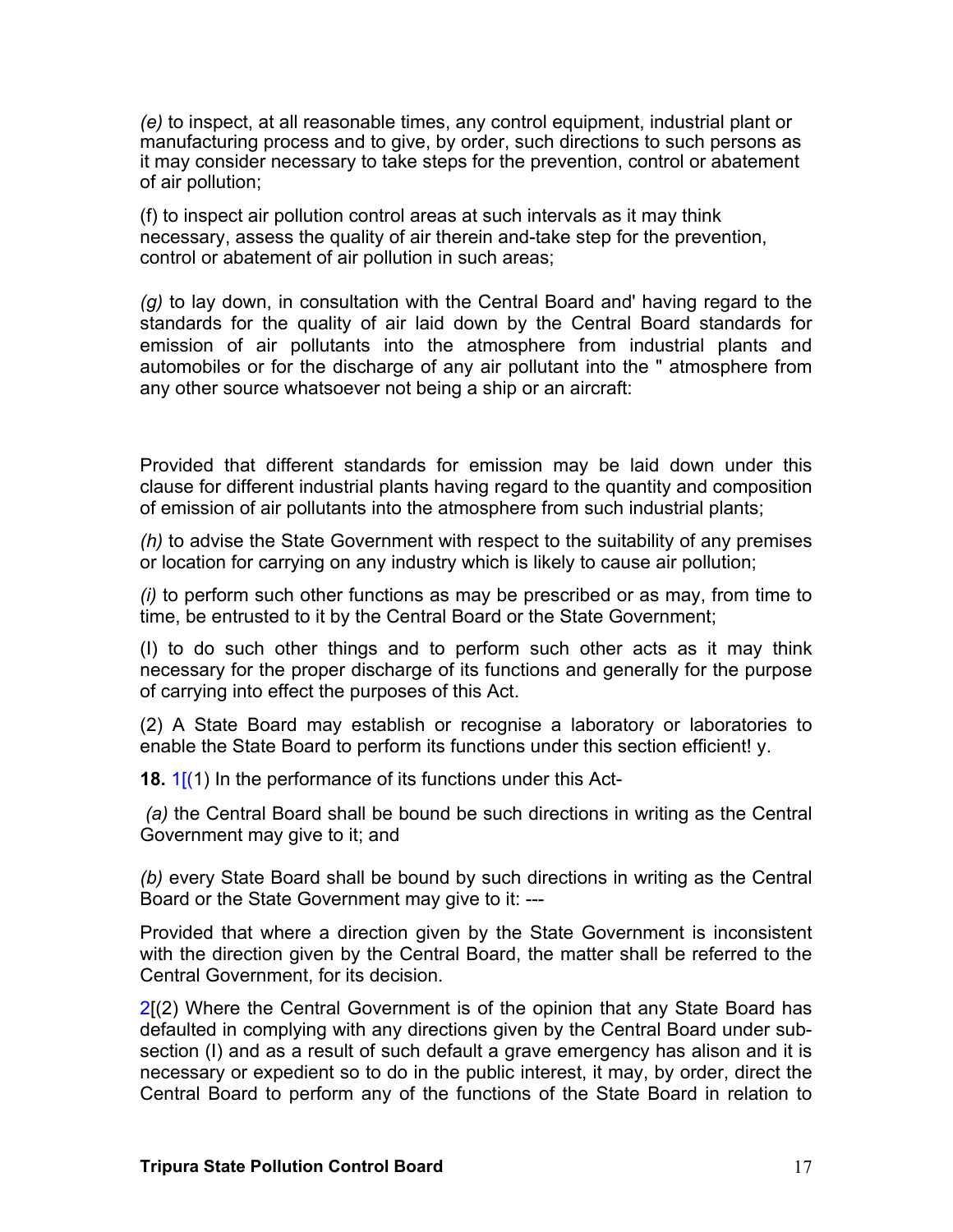such area, for such period and for such purposes, as may be specified in the order.

(3) Where the Central Board performs any of the functions of the State Board in pursuance of a direction under sub-section (2), the expenses, if any incurre9 by the Central Board with respect to the performance of such functions may, if the State board is empowered to recover such expenses, be recovered by the Central Board with interest (at such reasonable rate as the Central Government may, by order, fix from the date when a demand for such expenses is made until it is paid ' from the person *or* persons concerned as arrears of land revenue or of public demand,

1.S.18 renumbered as sub-section (1)thereof by Act 47 of 1987 s.8(w.e.f 1-4- 1988)

2.Ins by s.8.ibid (w.e.f 1-4-1988)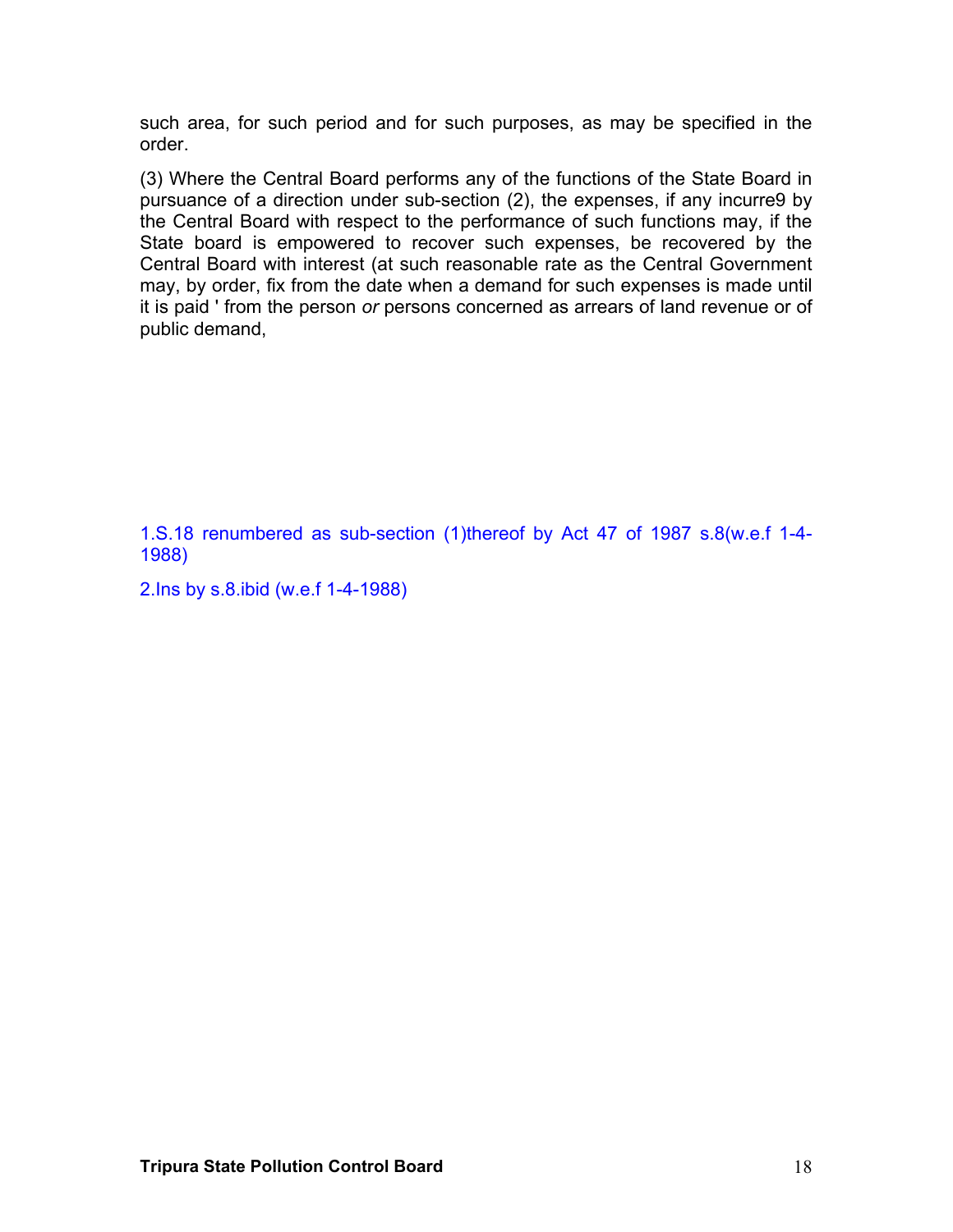(4) For the removal of doubt, it is hereby declared that any directions to perform the functions of any State Board given under sub-section (2) in respect of any area would not preclude the State Board *from* performing such functions in any other area in the State or any of its other functions' in that area,

## **CHAPTER I V**

# **PREVENTION AND CONTROL** *OF* **AIR POLLUTION**

19. *(1)* The State Government may, after consultation with the State Board, by notification in the Official Gazette declare in such manner as may be prescribed, areas. any area or areas within the State as air pollution control area or areas for the purposes of this Act.

(2) The State government may, after consultation with the State Board, by notification in the Official Gazette,-

*(a)* alter any air pollution control area whether by way of extension or reduction;

*(b)* declare a new air pollution control area in which may be-merged one or more existing air pollution control areas or any part or parts thereof.

(3) If the State Government, after consultation with the State Board, is of opinion that the use of any fuel, other than an approved fuel, in any air pollution control area or pan thereof, may cause or is likely to cause air pollution, it may, by notification in the Official Gazette, prohibit the use of such fuel in such area or part thereof with effect *from* such date (being not less than three months from the date of publication of the notification) as may be specified in the notification from the person or persons concerned as arrears of land revenue or of public demand.

(4) The State Government may, after consultation with the Sate Board, by notification in the Official Gazette, direct that with effect *from* such date as may be specified therein, no appliance, other than an approved appliance, shall be used in the premises situated in an air pollution control area:

Provided that different dates may be specified *for* different parts of an air pollution control area or *for* the use of different appliances

(5) If the State Government, after consultation with the State Board, is of opinion that the burning of any material (not being fuel) in any air pollution control area or pan thereof may cause or is likely to cause air pollution, it may, by notification in the Official Gazette, prohibit the burning of such material in such area or pan thereof.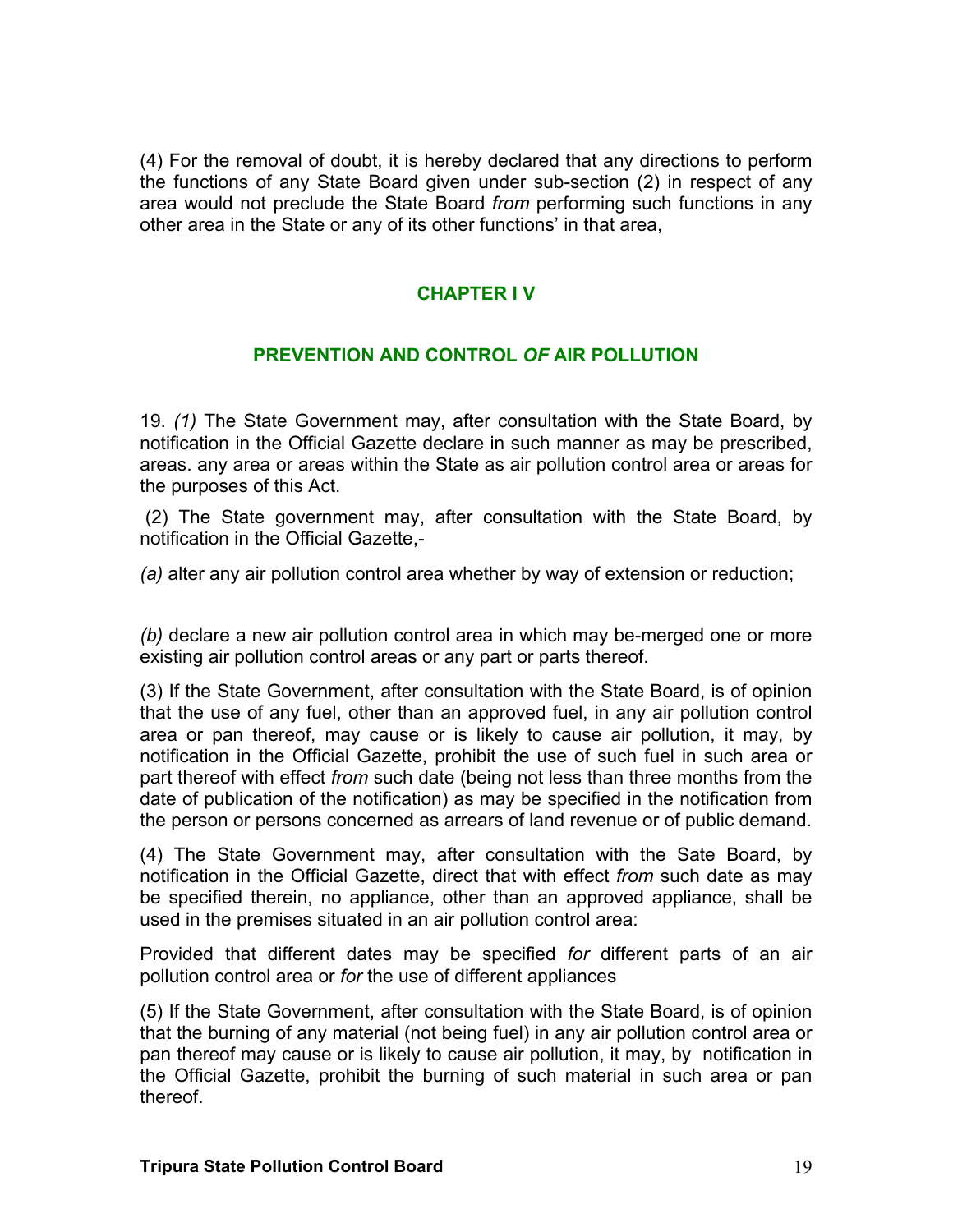20. With a view to ensuring that the standards for emission of air pollutants for from automobiles laid down by the State Board under clause (g) of section17 are complied with, the State Government shall, in consultation with the State Board give such instructions as may be deemed necessary to the automobiles, concerned authority in charge of registration of motor vehicles under the Motor Vehicles Act, 1939 (Act 4 of 1939), and such authority shall, notwithstanding

anything contained in that Act or the rules made there under be bound to comply with such instructions.

21.1[(1) Subject to the provisions of this section, no person shall, without the previous consent of the State Board establish or operate air industrial plant in air pollution control area .

Provided that a person operating any industrial plant in any air pollution control area immediately before the commencement of section 9 of the Air (Prevention and Control of Pollution) Amendment Act, 1987, for which consent was necessary prior to such commencement, may continue to do so for a period of three months from such commencement or, if he has made an application for such consent within the said period of three months, till the disposal of such application. ]

(2) An application for consent of tile State Board under sub-section *(I)* shall be accompanied by such fees as may be prescribed -and shall be made in the prescribed form and shall contain the particulars of the industrial plant and such other particulars as may be prescribed: -

Provided that where any person, immediately before the declaration of any area as an air pollution control area, operates in such area and any industrial plant,  $2***$  such person shall make the application under this sub-section within such period (being not less than three months from the date of such declaration) as may be prescribed and where such person makes such application, he shall be deemed to be operating such industrial plant with the consent of the State Board until the consent applied for has been refused.

(3) The State Board may make such inquiry as it may deem fit in respect of the application for consent referred to in sub-section *(I)* and in making any such inquiry, shall follow such procedure as may be prescribed.

(4) Within a period of four months after the receipt of the application for consent referred to in sub-section *(I),* the Stale Board shall, by order in writing, 3[and for reasons to be recorded in the order, grant the consent applied for subject to such conditions and for such period as may be specified in the order, or refuse consent.]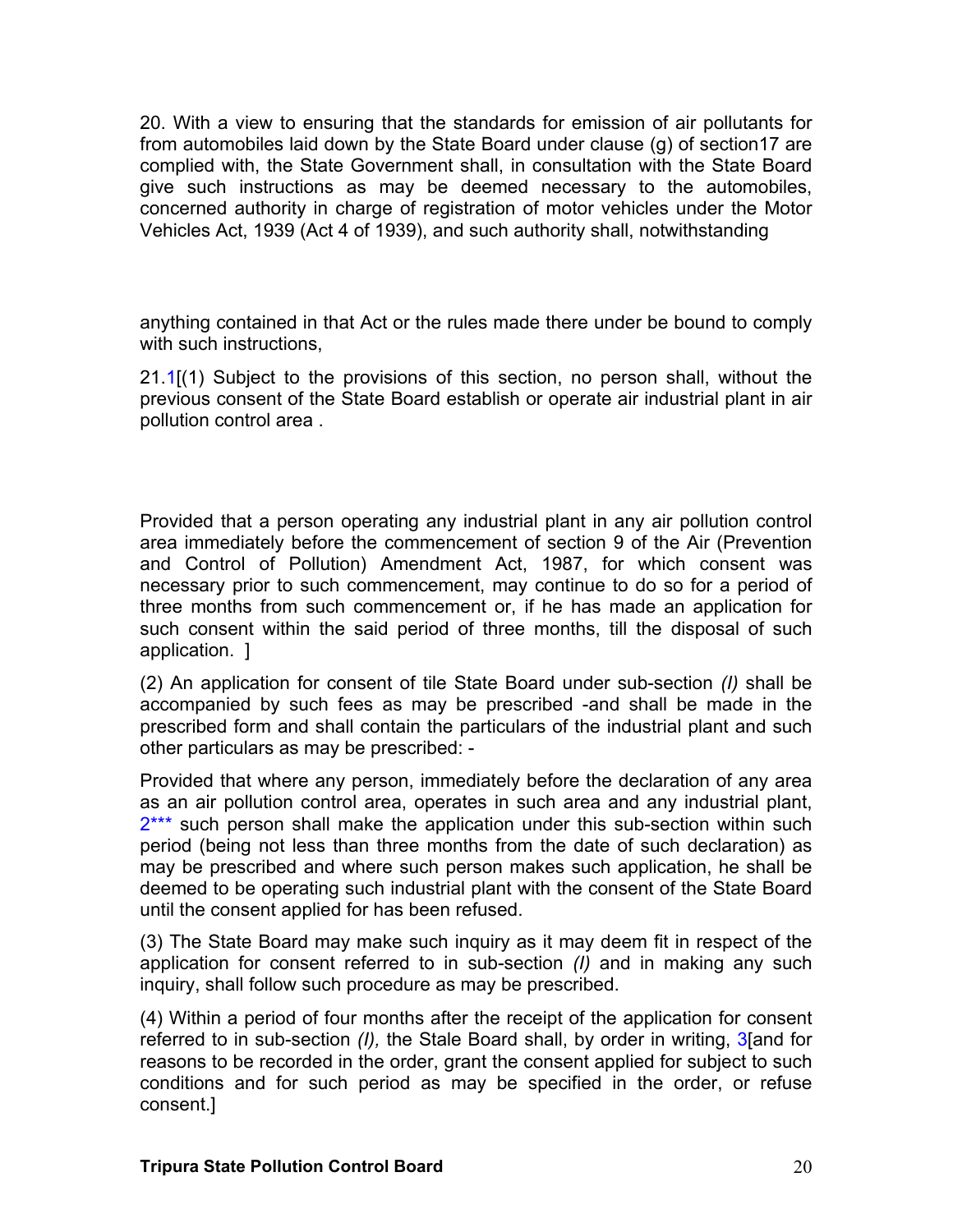- 1. Subs by Act of 1987 s.9.for sub-section(1)(w.e.f 1-4-1988)
- 2. Certain words omitted by s.9,ibid (w.e.f 1-4-1988)
- 3. Subs by Act 47 of 1987 s.9 for certain words (w.e.f 1-4-1988)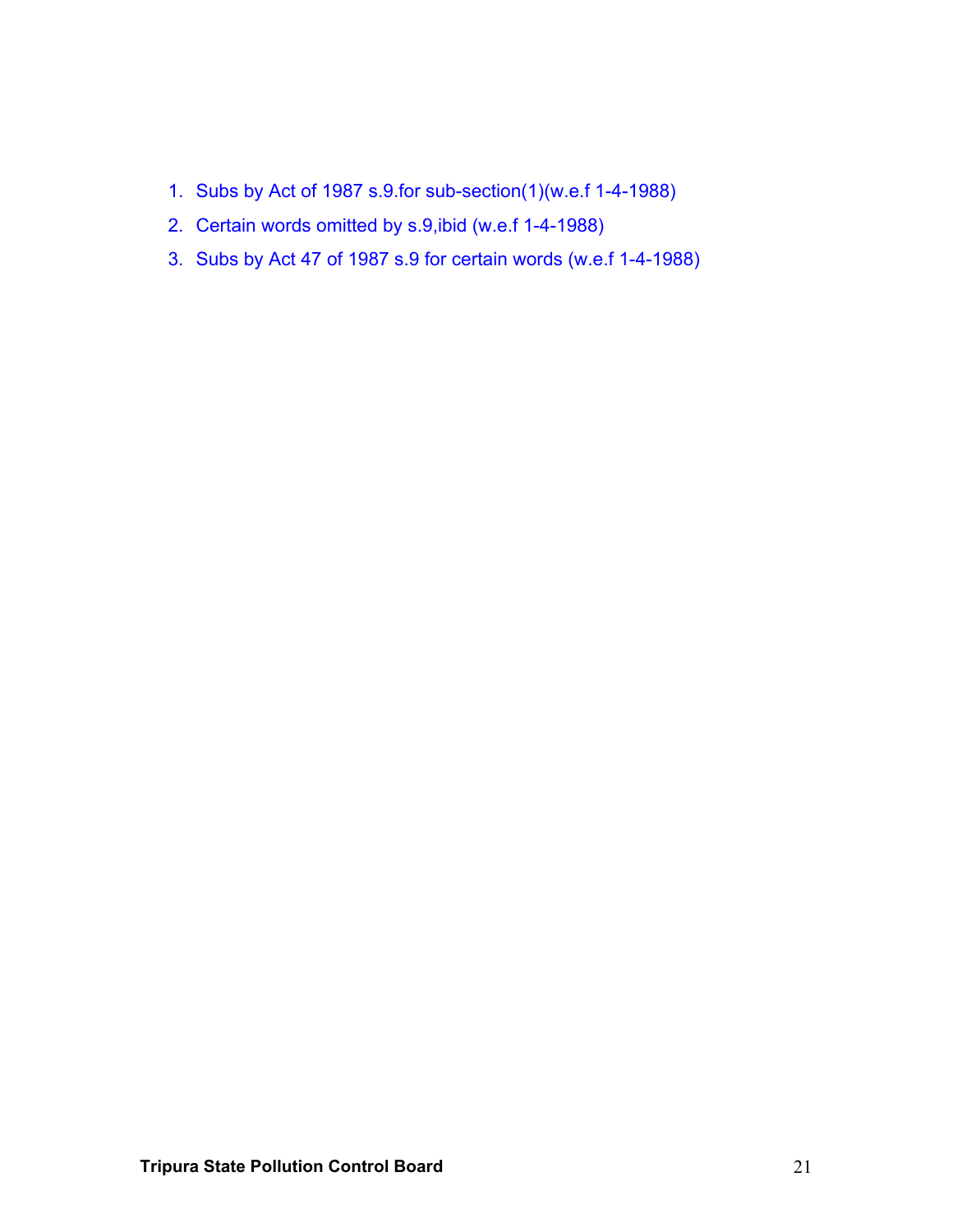1[Provided that it shall be open to the State Board to cancel such consent before the expiry of the period for which it is granted or refuse ful1hcr consent after such expiry if the conditions subject to which such consent has been granted are not fulfilled:

Provided further that before canceling a consent or refusing a further consent under the first provision, a reasonable Opportunity of being hared shall be given to the person concerned.]

(5) Every person to whom consent has been granted by the State Board under sub-section (4), shall comply with the following conditions, namely :-

(i) the control equipment of such specifications as the State Board may approve in this behalf shall be installed and operated in the premises where the industry is carried on *or* proposed to be carried on;

(ii) the existing control cqu1pmcnt, if any, shall be altered or replaced in accordance with the directions of the Stale Board;

(iii) the control equipment referred to in clause (i) or clause (ii) shall be kept all times in good running condition;

*(iv)* chimney, wherever necessary, of such specifications as the Slate Board may approve in this behalf shall be erected or re-erected in such premises;

*(v)* such oilier conditions as the State Board. may specify in this behalf; and

*(vi)* the conditions 'referred to in clauses (i), (ii) and (iv) shall be complied with within such period as the State Board may specify in this behalf:

Provided that in the case of a person operating any industrial plant  $2***$  in an air pollution control area immediately before the date of declaration of such area as an air pollution control area, the period so specified shall not be less than six months:

Provided further that-

*(a)* after the installation of any control equipment in accordance with the specifications under clause (i), or

 *(b)* after the alteration or replacement of any control equipment in accordance with the directions of the State Board under clause *(ii),* or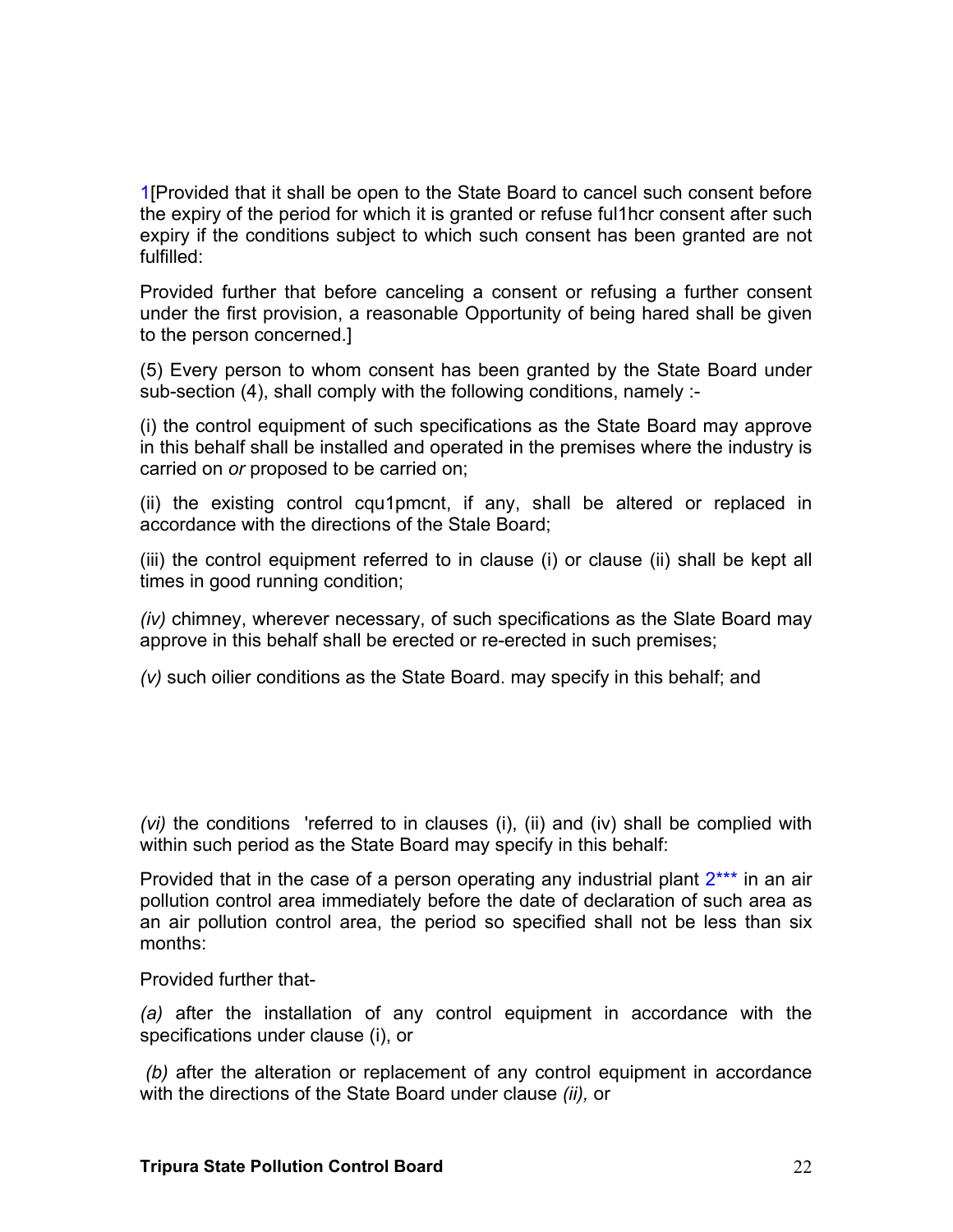(c) after the erection or re-erection of any chimney under clause *(iv),* no control equipment or chimney shall be altered or replaced or, as the case may be, erected or re-erected except with the previous approval of the State Board.

#### 1.Ins by s.9.ibid (w.e.f 1-4-1988)

#### 2. Certain words omitted by Act 47 of 1987.s.9(w.e.f 1-4-1988)

(6) If due to any technological improvement or otherwise the State Board is of opinion that all or any of the conditions referred to in sub-section (5) require or requires variation (including the change of any control equipment, either in whole or in pan), the State Board shall, after giving the person to whom consent has been granted an opportunity of being heard, vary all or any of such conditions and thereupon such person shall be bound to comply with the conditions as so varied.

(7) Where a person to whom consent has been granted by the State Board under sub-section (4) transfers his interest in the industry to any other person, such consent shall be deemed to have been granted to such other person and he shall be bound to comply with all the conditions subject to which it was granted as if the consent was granted to him originally.

22. No person 1 \*\*\*\* operating any industrial plant, in any air pollution

control area shall discharge or cause or permit to be discharge emission of any

air pollutant in excess of the standards laid down by the State Board under clause

(g) of sub-section (1) of section 17.

2[22A. (1) Where. it is apprehended by a Board that emission of any air pollutant, in excess of the standards laid down by the State Board under clause *(g)*  application to of sub-section (1) of section 17, is likely to occur by reason of any person operating an industrial plant or otherwise in any air pollution control area, the Board may make an application to a court, not inferior to that of a Metropolitan Magistrate or a Judicial Magistrate 0f the first class for restraining such person from emitting such air pollutant.

(2) On receipt of the application under sub-section (1), the court may make such order as it deems fit.

(3) Where under sub-section (2), the court makes an order restraining any person from discharging or causing or permitting to be discharged the emission of any air pollutant, it may, in that order,-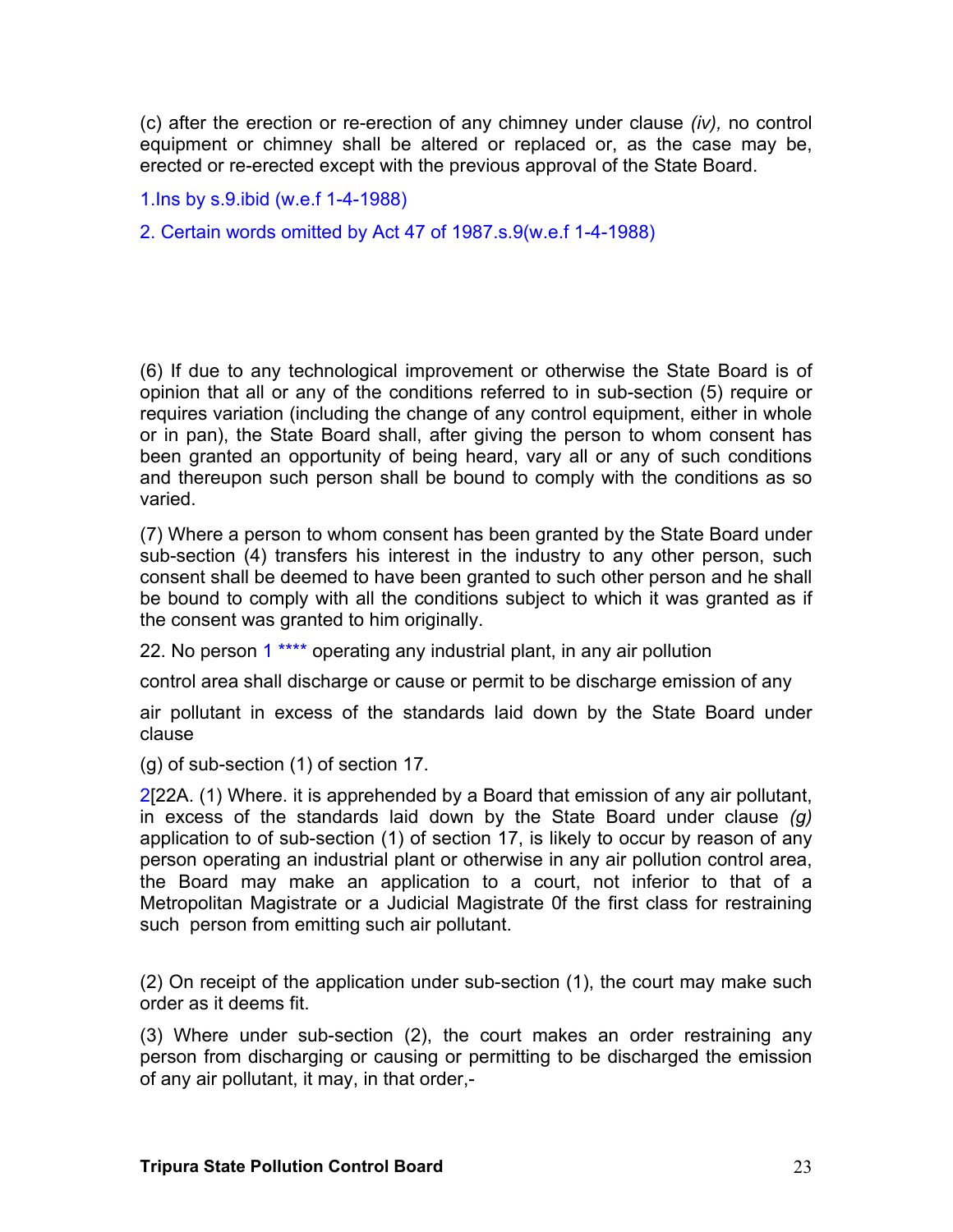1.Certain words omitted by Act 47 of 1987 s.10.(w.e.f 1-4-1988) 2.Ins by s.11,ibid (w.e.f 1-4-1988)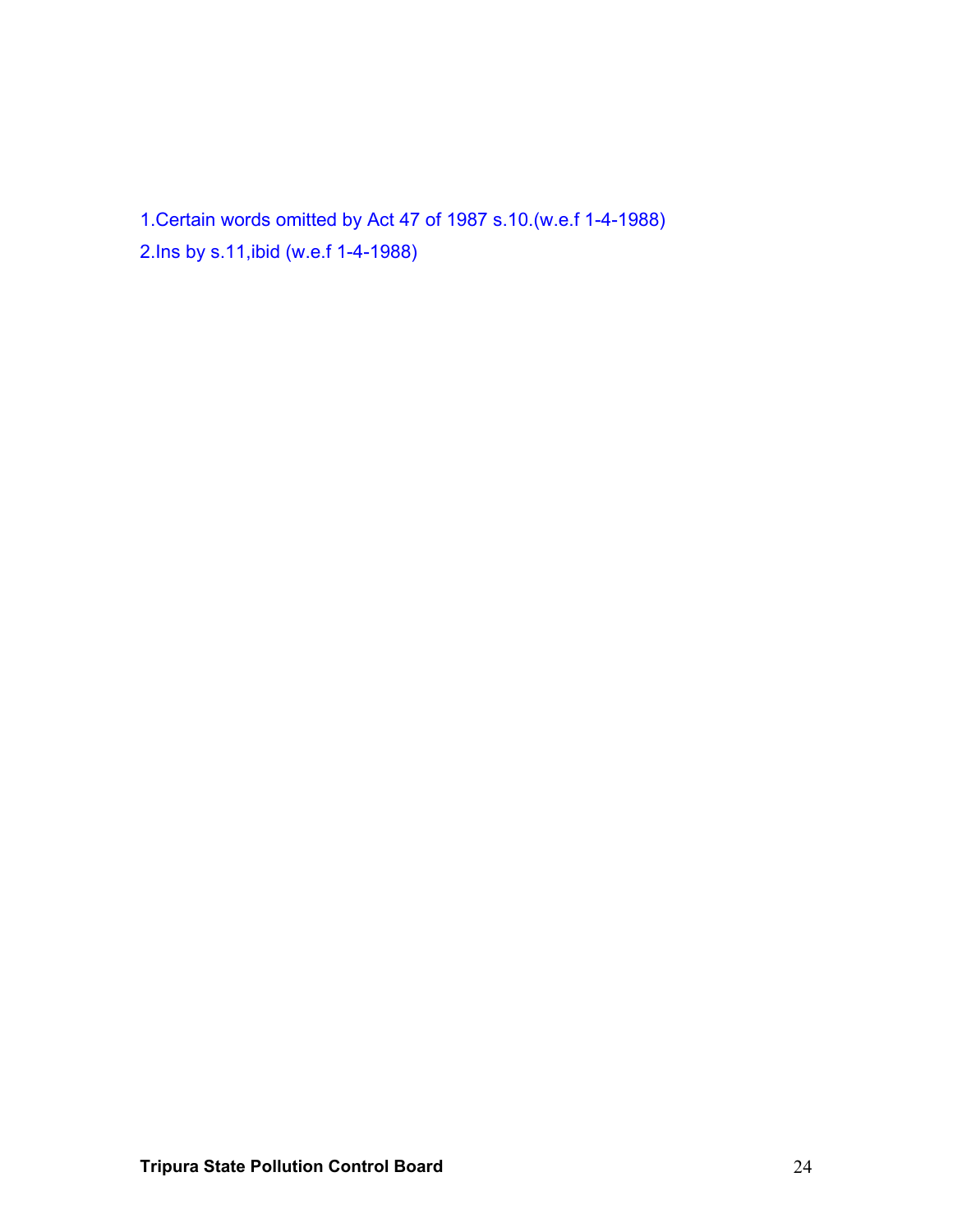*(a)* direct such person to desist from taking such action as is likely to cause emis5ion;

*(b)* authorize the Board, if the direction under clause *(a)* is not complied with by the person to whom such direction i5 issued, to implement the direction in such manner as may be specified by the court.

(4) All expenses incurred by the Board in implementing the directions of the court under clause *(b)* of sub-section (3) shall be recoverable from the person concerned as arrears of land revenue or of public demand.

23. (1) Where in any 1<sup>\*\*\*</sup> area the emission of any air pollutant into the Slate Board and atmosphere In excess of the standards laid down by the State Board occurs or is apprehended to occur due to accident or other unforeseen act or event, the person in charge of the premises from where which emission occurs or is apprehended to occur shall forthwith intimate the fact of such occurrence or the apprehension of such occurrence to the State Board and to such authorities or agencies as may be prescribed.

(2) On receipt of information with respect to the fact or the apprehension of any occurrence of the nature referred too in sub-section (1), whether through intimation under that sub-section or otherwise, the State Board and the authorities or agencies shall, as early as practicable, cause such remedial measure to be taken as are necessary to mitigate the emission of such air pollutant~,

(3) Expenses, if any, incurred by the State Board, authority or agency with respect to the remedial measures referred to in sub-section (2) together with interest (at such reasonable rate, as the State Government may, by order, fix) from the date when a demand for the expenses is made until it is paid, may be recovered by that Board, authority or agency from the person concerned, as arrears of land revenue, or of public demand.

24. (1) Subject to the provisions of this section, any person empowered by a State Board in this behalf shall have a right to enter, at all reasonable times with' such assistance as he considers necessary, any place-

*(a)* for the purpose of performing any of the functions of the State Board entrusted to him:

*'(b)* for the purpose of determining whether and if so in what manner, any such functions are to be performed or whether any provisions of this Act or the rules made there under or any notice, order, direction or authorisation served, made, given or granted under this Act is being or has been complied with;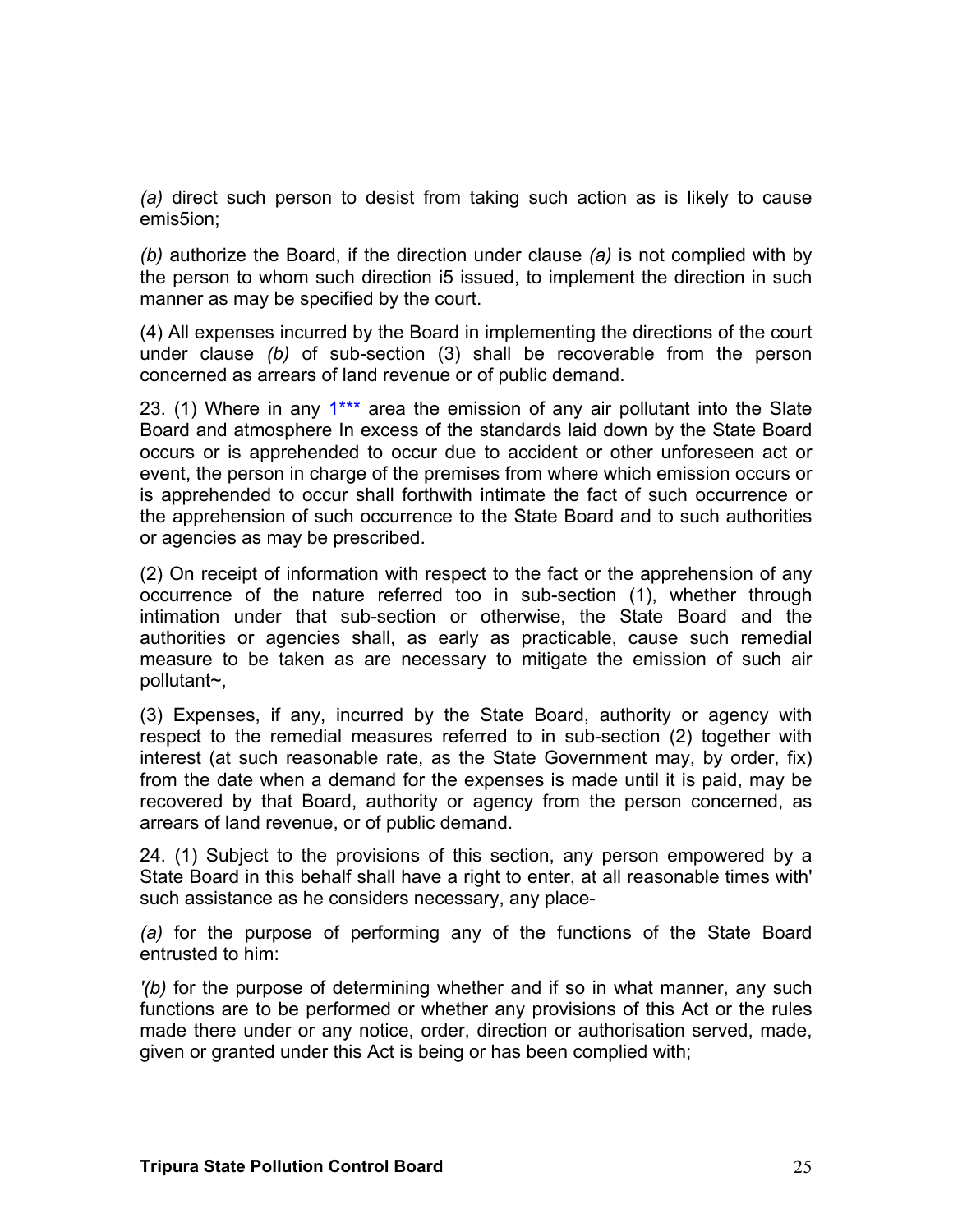1.The words "air pollution control" omitted by s.12,ibid(w.e.f 1-4-1988)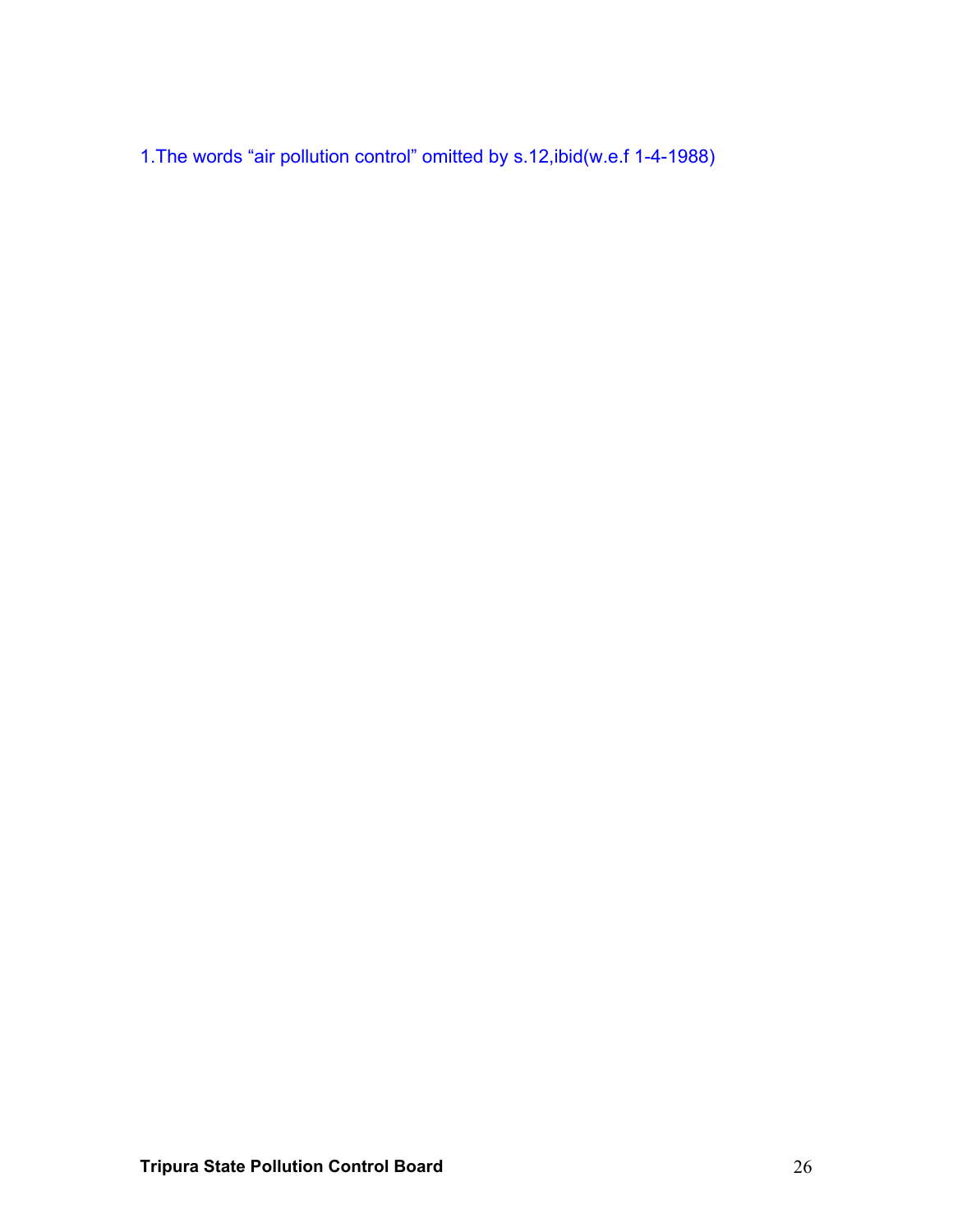*(c)* for. the purpose of examining and testing any control equipment, industrial plant, record, register, Government or ;my other material object or for constructing a search of any place in which he has reason to believe hat an offence under this Act or the rules made there under has been or is being or is about to be committed and for seizing any such control equipment, industrial plant, record,register. documcnt or other material object -if he has reasons to believe that it may furnish evidence of the commission of an offence punishable under this Act or the rules made there under.

(2) Every person 1 \*\*\* operating any control equipment \1r any industrial plant. in an air pollution control area shall be bound to render all assistance to llie person empowered by the State Boar~ under sub-section (1) for carryii1g out the functions under that sub-section and if he fails to do so without any reasonable cause or excuse, he shall be guilty of an offence under this Act.

(3) If any person willfully delays or obstructs any person empowered by the State Board under sub-section (1) in the discharge of his duties, he shall be guilty of an offence under this Act.

(4) The provisions of the Code of Criminal Procedure, 1973, or, in relation 2 of 1974. to the State of Jammu and Kashmir, or any area in which that Code is not in force, the provisions of any corresponding law in force in that State or area, shall, so far as may be, apply to any search or seizure under this section as .they apply to any search or seizure made under the authority of a warrant issued under section any of the said Code or, as the case may be, under the corresponding provisions of the said law.

25. For the purposes of carrying out the functions entrusted to it, the State Board or any officer empowered by it in this behalf may call for any information

(including information regarding the types of air pollutants emitted into the atmosphere and the level of the emission of such air pollutants) from me occupier or any other person carrying on any industry or operating any control equipment or industrial plant and for the purpose of vitrifying the correctness of such information, me State Board or such officer shall have the right to inspect the premises where such industry, control equipment or industrial] plant is being carried on or operated.

26. (1) A State Board or any officer empowered by it in this behalf shall have power to take, for me purpose of analysis. samples 0f air or emission room or emission and any chimney; flue or duct or any other outlet in such manner as may be prescribed.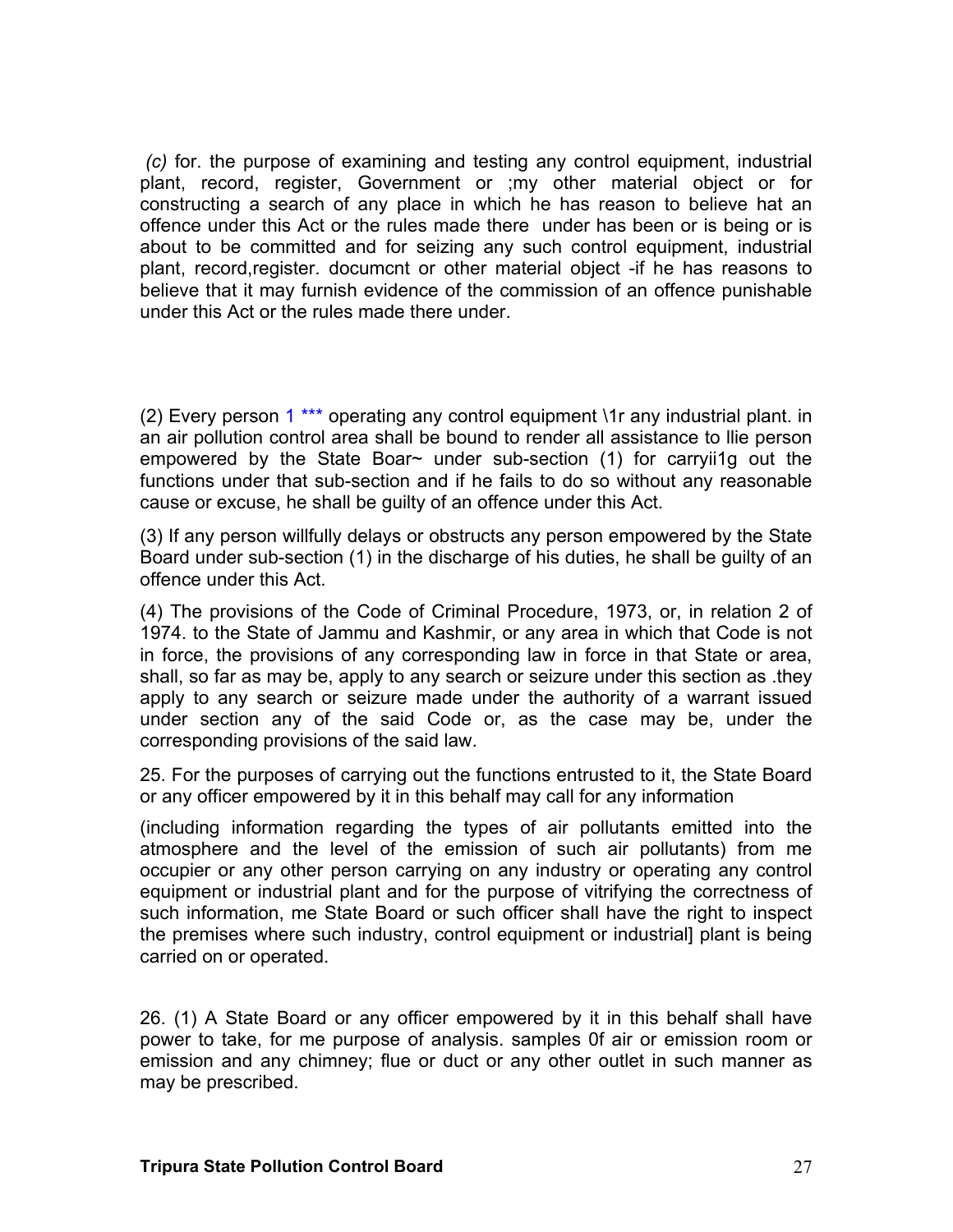(2) The result of any analysis of a sample of emission taken under sub- section (1) shall not be admissible in evidence in any legal proceeding unless the provisions of sub-sections (3) and (4) are complied with.

1.Certain words omitted by Act 47 of 1987,s.13(w.e.f 1-4-1988)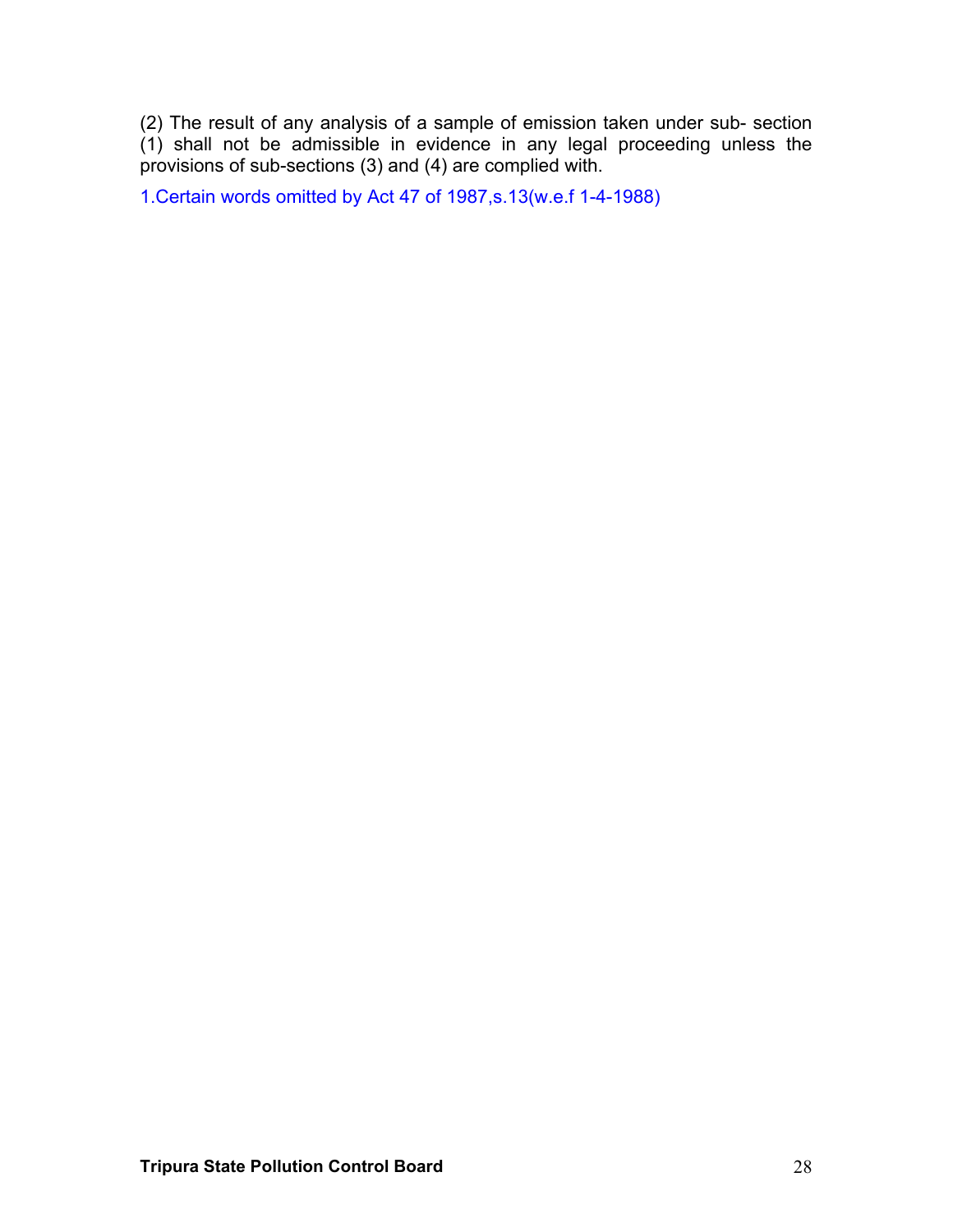(3) Subject to the provisions of sub-section (4), when a sample of emission is taken for analysis under sub-section (1), the person taking the sample shall-

*(a)* serve on the occupier or his agent, a notice, then and there, in such form as may be prescribed, of his intention to have it so analysed;

*(b)* in the presence of the occupier or his agent, collect a sample of emission for analysis;

*(c)* cause the sample to be placed in a container or containers which shall be marked and sealed and shall also be signed both by the person taking the sample and the occupier or his agent;

(d) send, without delay, the container to the laboratory established or recognized by the State Board under section 17 or, if a request in that behalf is made by the occupier or his agent when the notice is served on him under clause *(a),* to the laboratory established or specified under sub-section (1) of section 28.

(4) When a sample of emission is taken for analysis under sub-section (1) and the person taking the sample serves on the occupier or his agent, a notice under clause *(a)* of sub-section (3), then,-

*(a)* in a case where the occupier or his agent willfully absents himself, the person taking the sample shall collect the sample of emission for analysis to be placed in a container or containers which shall be marked and sealed and shall also be signed by the person taking the sample, and

*(b)* in a case where the occupier or his agent is present at the lime of taking the sample but refuses to sign the marked and sealed container or containers of the sample of emission as required under clause (c) of sub- section (3), the marked and sealed container or containers shall be signed by the person taking the sample, and the container or containers shall be sent without delay by the person taking the sample for analysis to the laboratory established or specified under sub-section (1) of section 28 and such person shall inform the Government analyst appointed under sub-section (1) of section 29, in writing, about the willful absence of the occupier or his agent, or, as the case may be, his refusal to sing the container or containers.

**27.** (1) Where a sample of emission has been sent for analysis to the on laboratory established or recognized by the State Board, the Board analyst samples taken appointed under sub-section (2) of section 29 shall analyse the sample and submit report in the prescribed form of such analysis in triplicate to the State Board.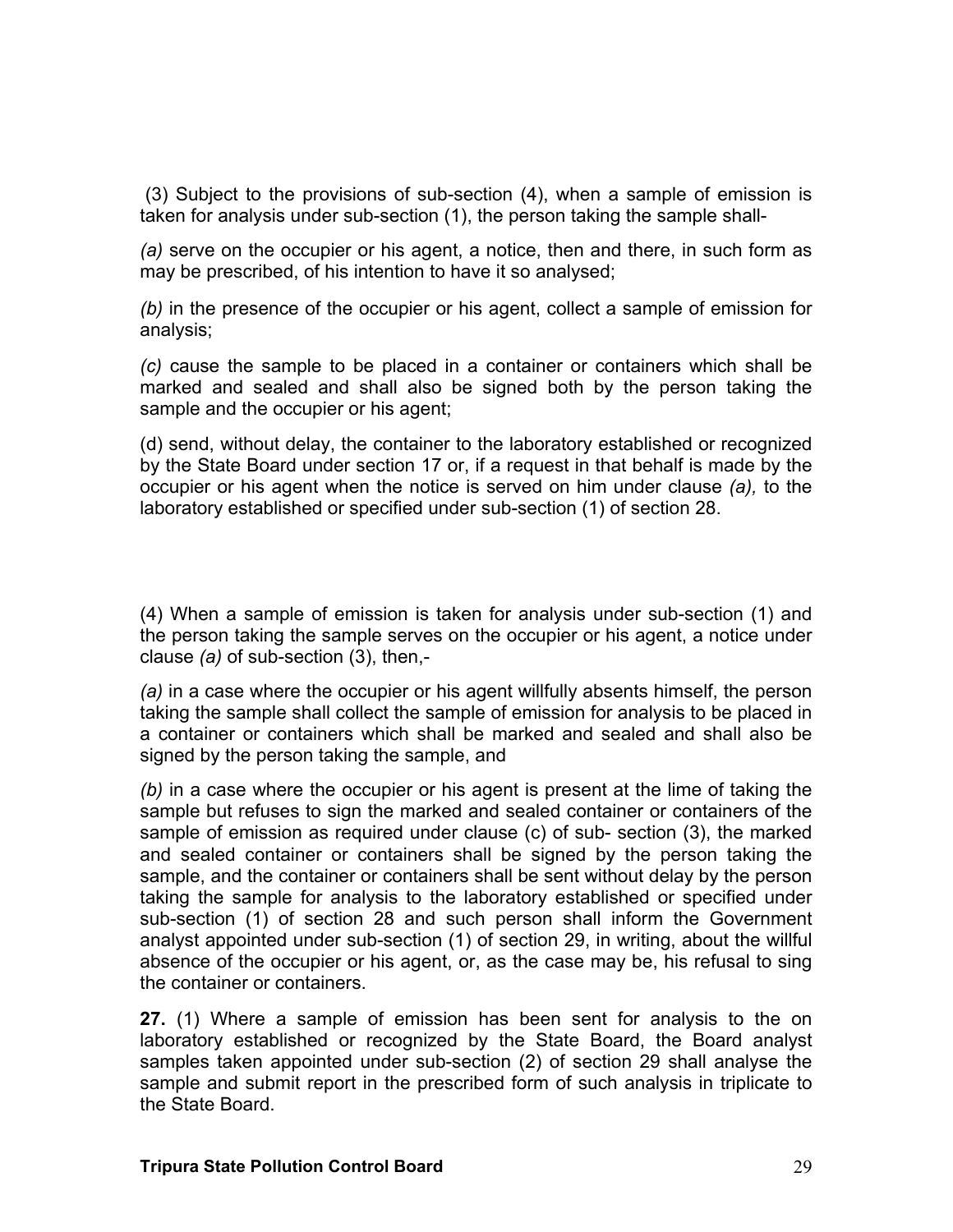(2) On receipt of the report under sub-section (1), one copy of the report shall be sent by the State Board to the occupier or his agent referred to in section 26. another copy shall be preserved for production before the court in case any legal proceedings are taken against him and the other copy shall be kept by the State **Board** 

(3) Where a sample has been sent for analysis under clause *(d)* of sub-section (3) or sub-section (4) of section 26 to any laboratory mentioned therein, the Government analyst referred to in the said sub-section (4) shall analyse the sample and submit a report in the prescribed form of the result of the analysis in triplicate to the State Board which shall comply with the provisions of sub-section (2).

(4) Any cost incurred in getting any sample analysed at the request of the occupier or his agent as provided in clause (d) of sub-section (3) of section 26 or when he willfully absents himself or refuses to sing the marked and sealed container or containers of sample of emission under sub-section (4) of that section, shall Ix: payable by such occupier or his agent and in case of default the same shall be recoverable from him as arrears of land re-venue or of public demand.

28. *(1)* The State Government may, by notification in the Official Gazette, State Air, Laboratory .

*(a)* establish one or more State Air Laboratories; or

*(b)* specify one or more laboratories or institutes as State Air Laboratories to carry out the functions entrusted to the State Air Laboratory under this Act.

(2) The State Government may, after consultation with the State Board, make

rules prescribing

*(a)* the functions of the State Air Laboratory;

*(b)* the procedure for the submission to the said Laboratory of samples of air or emission for analysis or tests, the form of the Laboratory's report thereon. and the fee payable in respect of such report;

*(c)* such other matters as may 'be necessary or expedient to enable that Laboratory to carry out its functions.

29. *(1)* The State Government may, by notification in the Official Gazette, Analysts. appoint such persons as it thinks fit and having the prescribed qualifications to be government analysts for the purpose of analysis of samples of air or emission sent for analysis to any laboratory established or specified under sub-section *(J)* of section 28.

(2) Without prejudice to the provisions of section 14, the State Board may, by notification in the Official Gazette, and with the approval of the State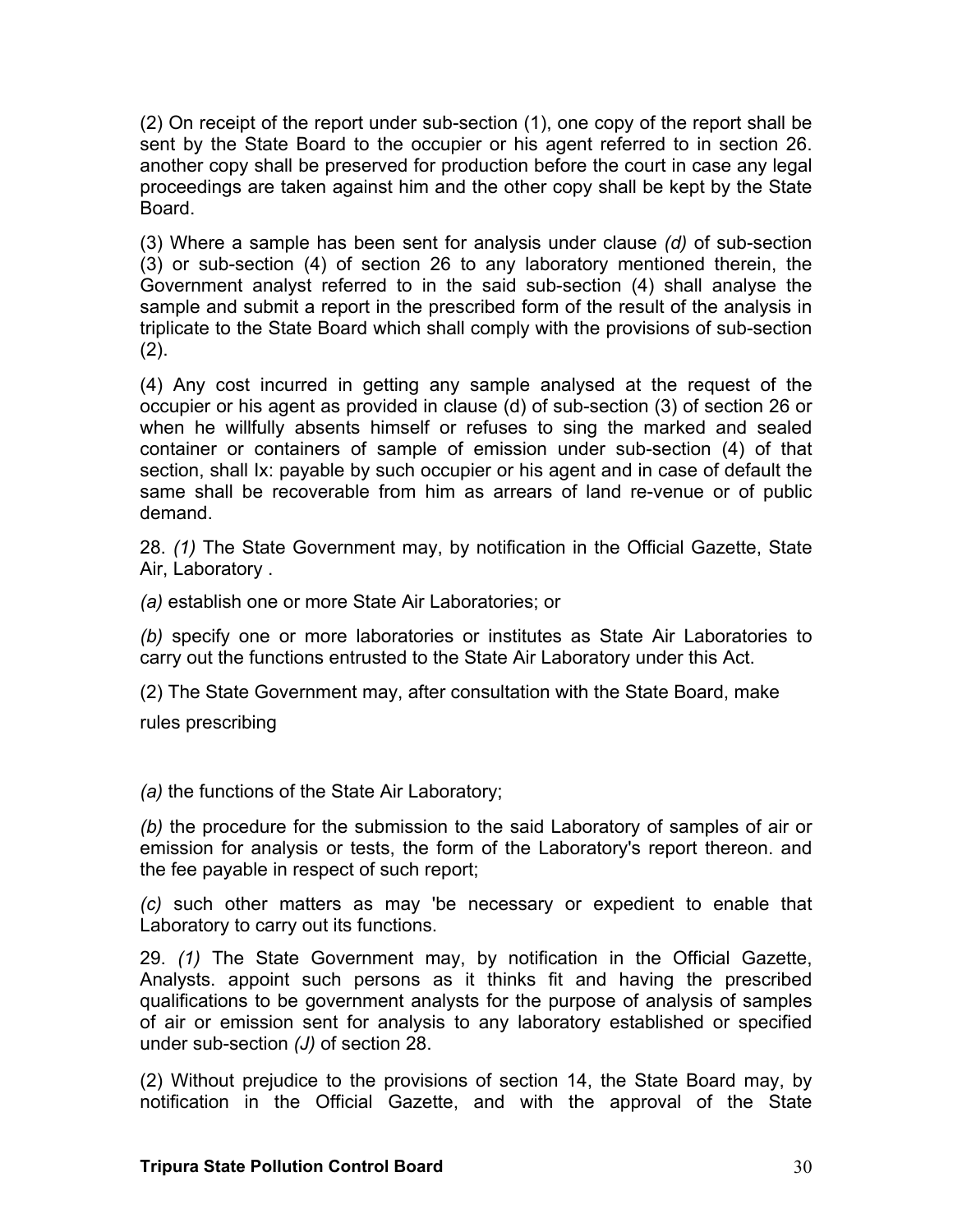Government, appoint such persons as it thinks fit and having the prescribed qualifications to be Board analysts for the purpose of analysis of samples of air or emission sent for analysis to any laboratory established or recognized under section 17.

30. Any document purporting to be a report sighed by a Government analyst or, as the case may be, a State Board analyst may be used as evidence of the facts stated therein in any proceeding under this Act.

31.. (1) Any person aggrieved by an order made by the State Board under this Act may within thirty day from the date on which the order is communicated to him, prefer an appeal to such authority (hereinafter referred to as the Appellate Authority) as the State government may think fit to constitute:

Provided that the Appellate Authority may entertain the appeal after the expiry of the said period of thirty days if such authority is satisfied that the appellant was prevented by sufficient cause from filing the appeal in time.

(2) The Appellate Authority shall consist of a single person or three persons as the State Government may think fit to be appoint by the State Government.

(3) The form and the manner in which an appeal may be preferred under subsection *(I),* the fees payable for such appeal and the procedure to be followed by the Appellate Authority shall be such as may be prescribed.

(4) On receipt of an appeal preferred under sub-section (1), the Appellate Authority shall, after giving the appellant and the State Board an opportunity of being heard. dispose of the appeal as expeditiously as possible.

1[31A. Not withstanding anything contained in any other law, out subject to the provisions of this Act, and to any directions that the Central Government may give in this behalf, a Board may, in the exercise of its powers and performance of its functions under this Act, issue any directions in writing to any person, officer or authority. and such person, officer or authority shall be bound to comply with such directions.

*Explanation.-For* the avoidance of doubts, it is hereby declared that the power to issue directions under this section Includes the power to direct-

*(a)* the closure, prohibition OJ regulation of any industry, operation or process; or

*(b).* the stoppage or regulation of supply of electricity, water or any other service.]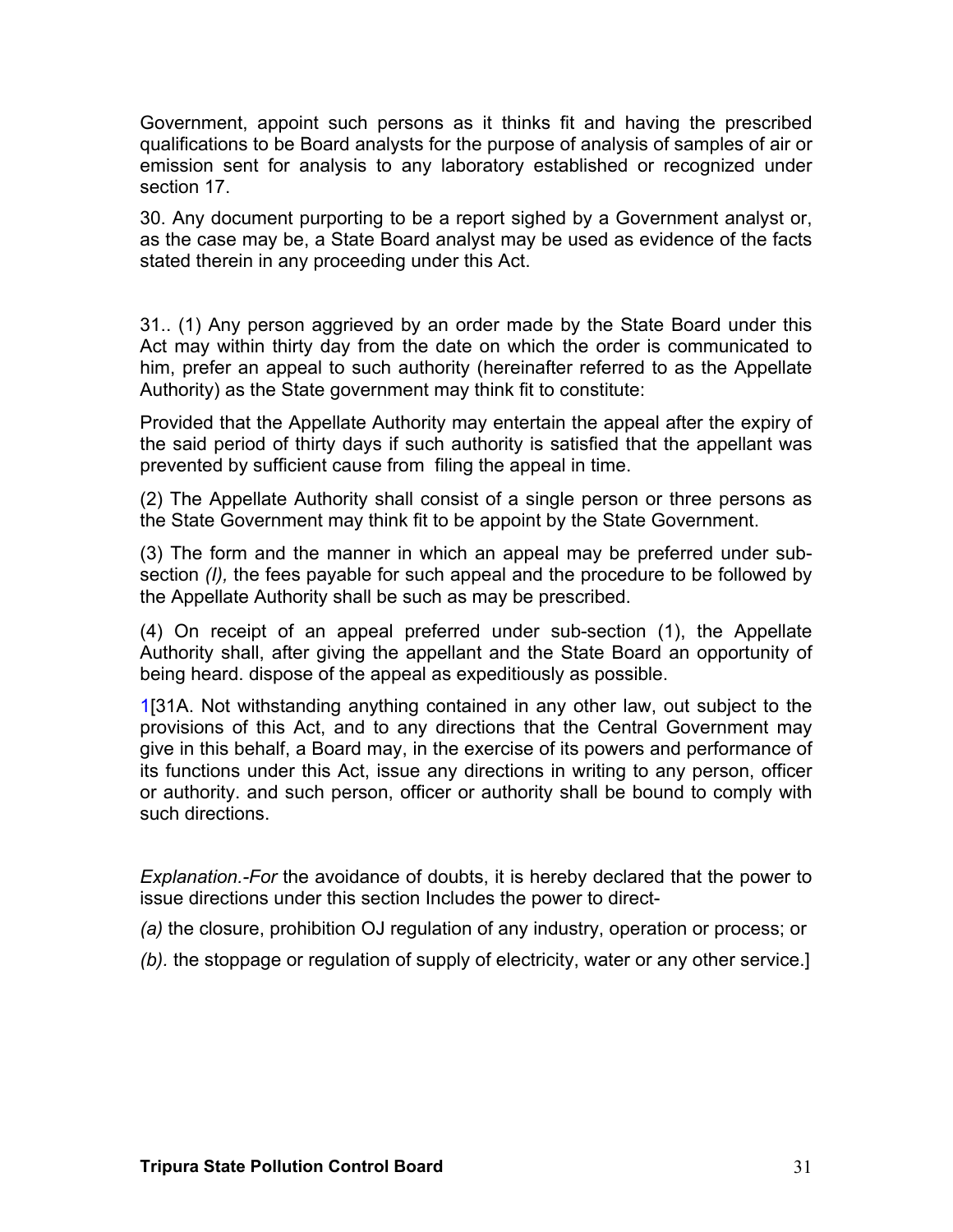# **CHAPTER V FUND, ACCOUNTS AND AUDIT**

32. The Central Government may, after due appropriation made by Government. Parliament by law in this behalf make in each financial year such contributions to the State Boards as it may think necessary to enable the State Board to perform their functions under this Act:

#### 1. Ins by Act 47 of 1987 s.14 (w.e.f 1-4-1988)

Provided that noting in this section shall apply to any 1[State Board for the Prevention and Control of water Pollution] constituted under section 4 or the Water 6 of 1974. (prevention and Control of Pollution) Act, 1974, which is empowered by that Act to expend money from its fund there under also for, performing its functions, under any law for the time being in force relating to the prevention, control or abatement of air pollution.

33. (1) Every State Board shall have its own fund for the purposes of this Fund of Board. Act and all sums which may, from time to time, be paid to it by the Central Government and all other receipts (by way of contributions, if any, from the State Government, fees, gifts, grants, donations benefactions or otherwise) of that Board shall be carried to the fund of the Board and all payments by the Board shall be made there from..

(2) Every State Board may expend such sums as it thinks fit for performing its functions under this Act and such sums shall be treated as expenditure payable out of the fund of that Board.

(3) Nothing in this section shall apply to any State Board for the Prevention and Control of Water Pollution] constituted under section 4 of the Water (prevention and Control of Pollution) Act, 1974, which is empowered by that Act 6 of 1974. to expend money from its fund there under also for performing its functions under any law for the time being in force relating to the prevention, control or abatement of air pollution.

2[33A. A Board may, with the consent of, or in accordance with the terms of any general or special authority given to it by, the Central Government or, as the Board. case may be, the State Government, borrow money from any source by way of loans or issue of bonds, debentures or such other instruments, as it may deem fit, for discharging all or any of its functions under this Act.]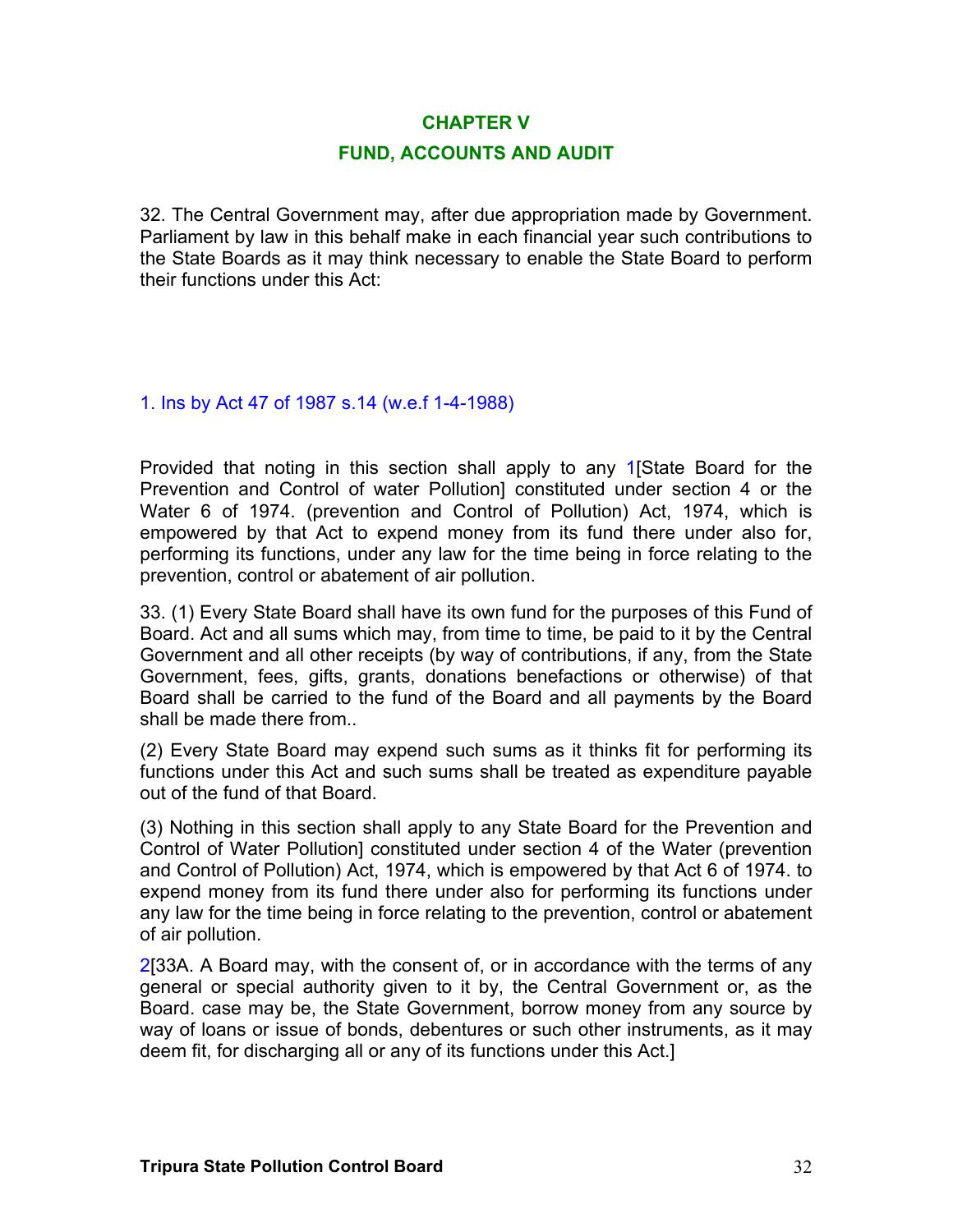34. The Central Board or as the case may be, the State Board shall, during each financial year, prepare, in such form and at such time as may be prescribed, a budget in respect of the, financial year next ensuing showing the estimated receipt and expenditure under this Act, and copies thereof shall be forwarded to the Central Government or, as the case may be, the State Government.

1.The Words in brackets "State Board for the Prevention and control of Water Pollution" shall be substituted as "State Pollution Control Board"by Act 47 of 1987 s.15 (date to be notified)

2. Ins by Act 47 of 1987 s.16(w.e.f 1-4-1988)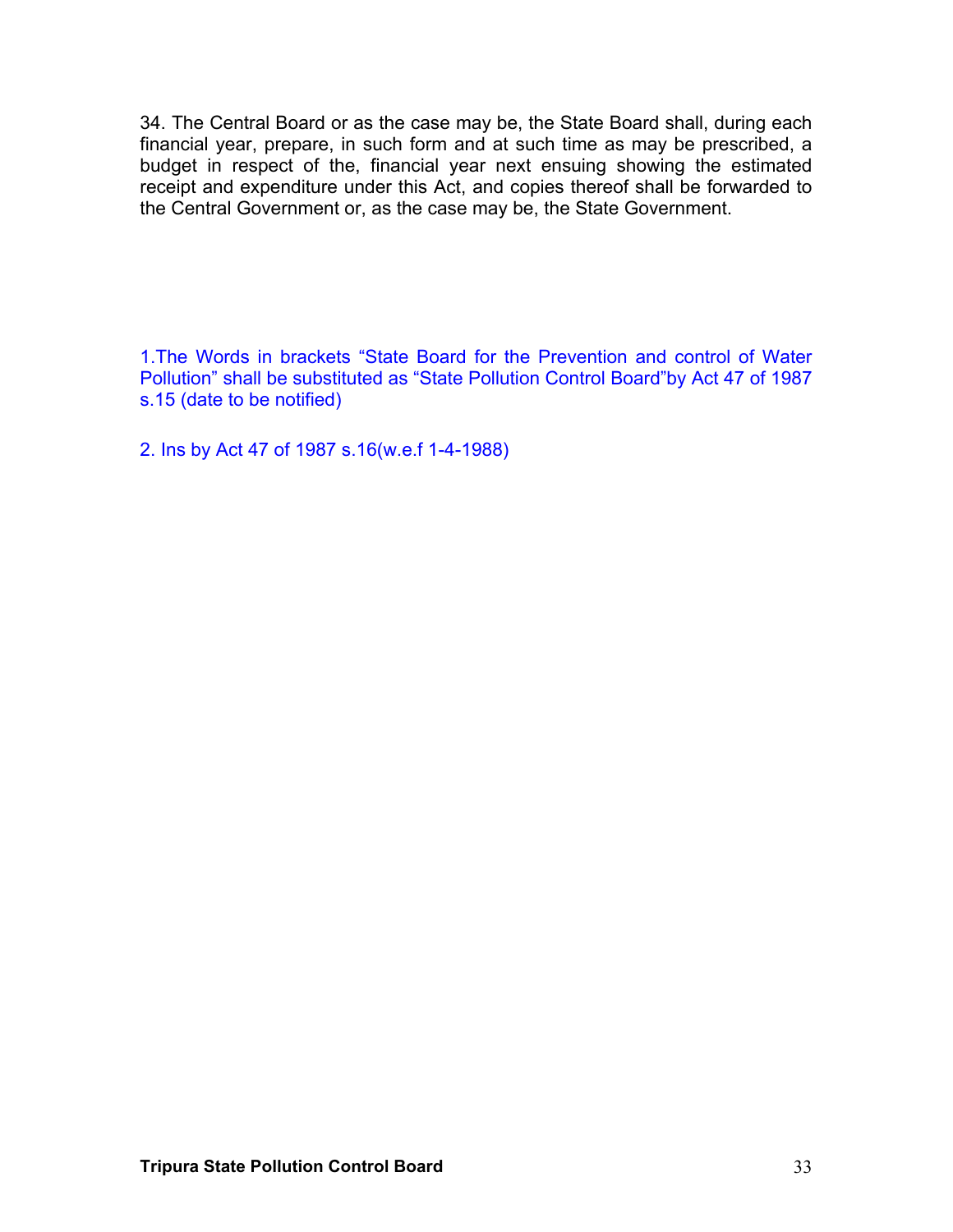1[35. (1) The Central Board shall, during each financial year, prepare, in such form as may be prescribed, an annual report giving full account of its activities under this Act during the previous financial year and copies thereof shall be forwarded to the Central Government within four months from the last date of the previous financial year and that Government shall cause every such report to be laid before both Houses of Parliament within nine months of the last date of the previous financial year.

(2) Every State Board shall, during each financial year, prepare, in such form as may be prescribed, an annual report giving full account of its activities under this Act during the previous financial year and copies thereof shall be forwarded to the State Government within four months from the last date of the previous financial year and that Government shall cause every such report to be laid before the State Legislature within a period of nine months from the date of the previous financial year. ]

36. (1) Every Board shall, in relation to its functions under this Act, maintain proper accounts and other relevant records and prepare an annual statement of accounts in such form as may be prescribed by the Central Government or, as the case may be, tile State Government

(2) The accounts of the Board shall be audited by an auditor duly qualified to act as an auditor of companies under section 226 of the Companies Act, 1956.

(3) The said auditor shall be appointed by the Central Government or, as the case may be, the State Government on the advice of the Comptroller and Auditor- General of India.

(4) Every auditor appointed to audit the accounts of the Board under this Act shall have the right to demand the production of books, accounts, connected vouchers and other documents and papers and to inspect any of the offices of the Board.

(5) Every such auditor shall send a copy of his report together with an audited copy of the accounts to the Central Government or, as the case may be, the State Government

(6) The Central Government shall, as soon as may be after the receipt of the audit report under sub-section (5), cause the same to be laid before both Houses of Parliament .

(7) The State Government shall, as soon as may be after the receipt of the audit report under sub-section (5), cause the same to be laid before the State Legislature.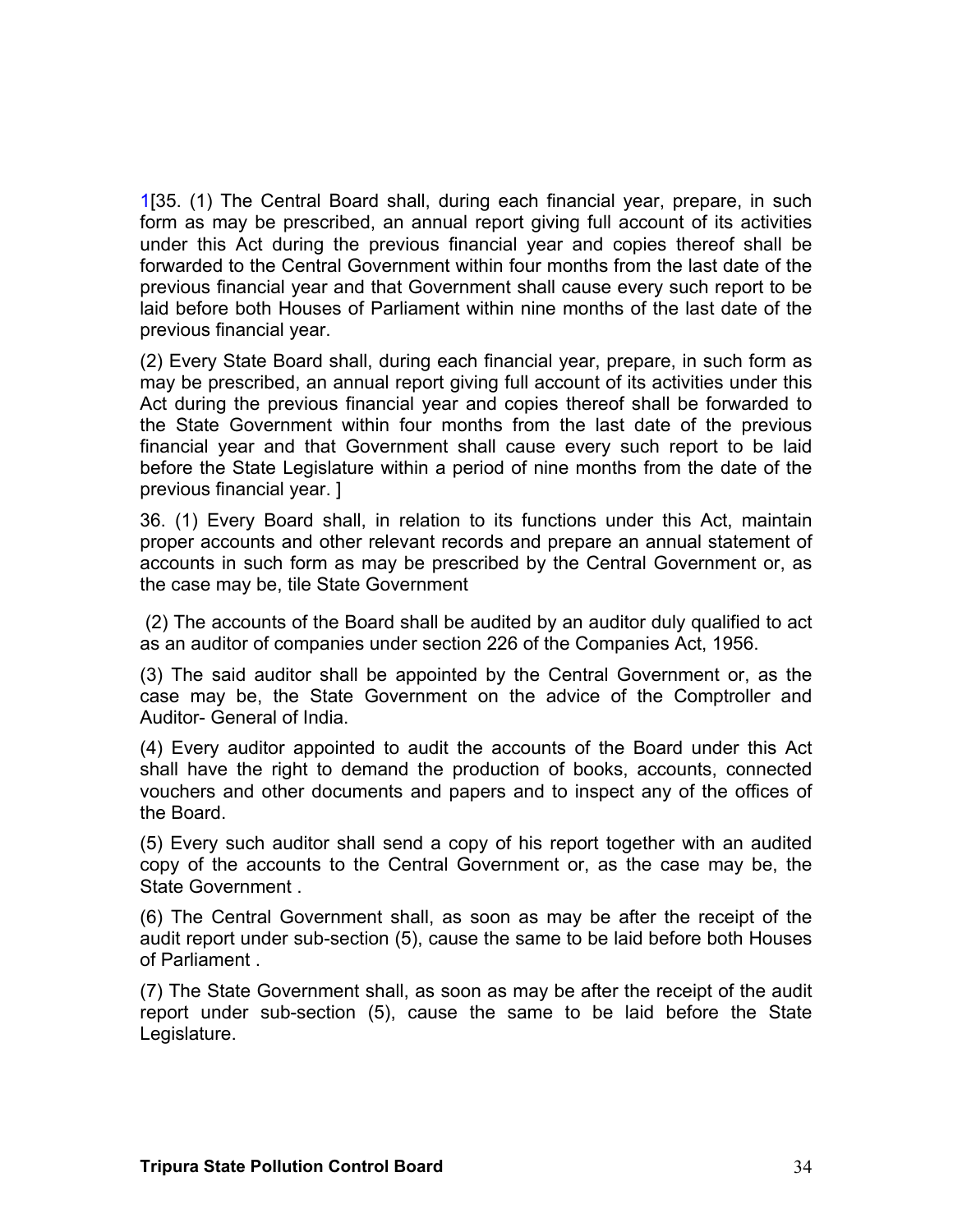1.Subs by Act 47 of 1987 s.17 for s.35(w.e.f 1-4-1988)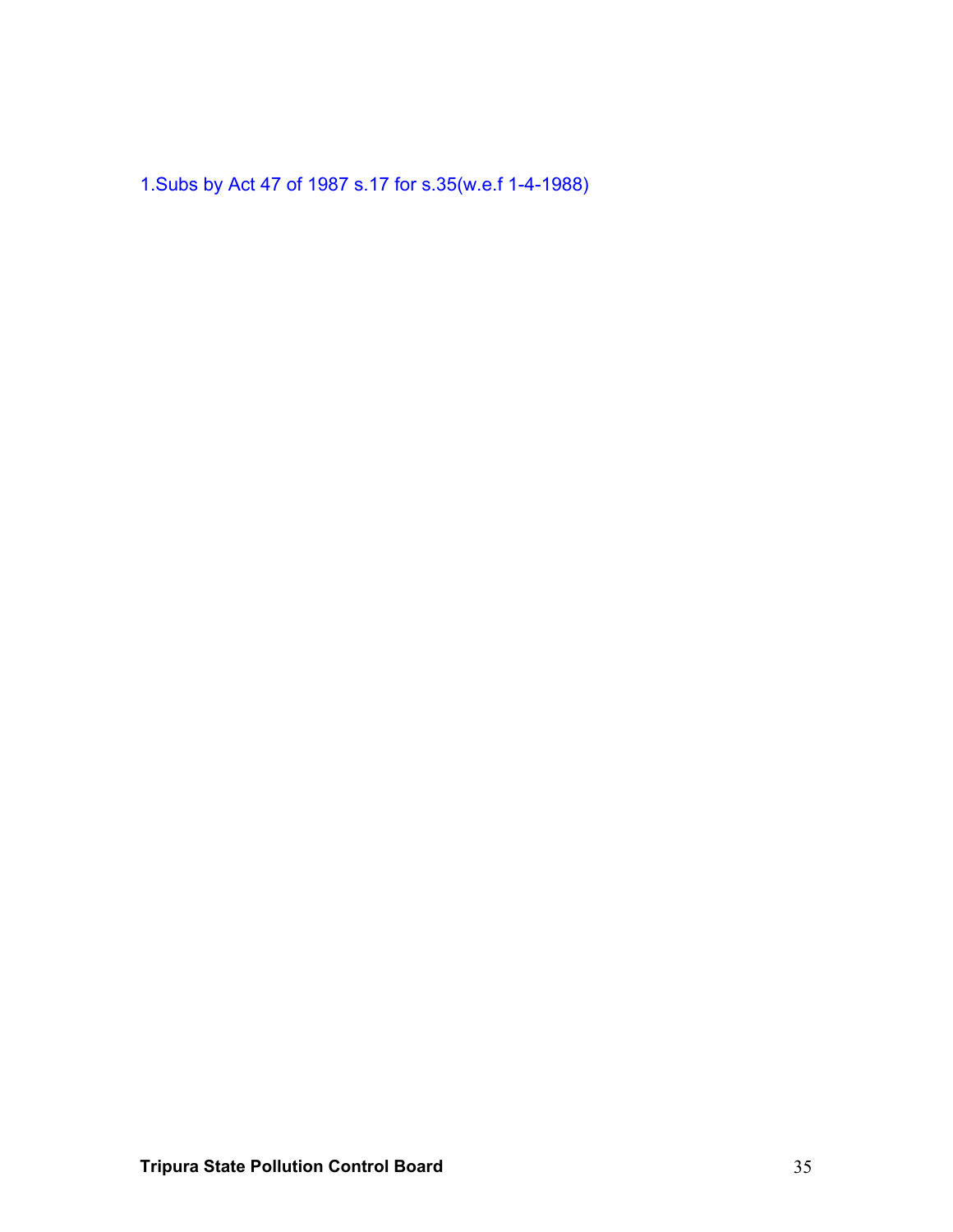#### **CHAPTER VI**

#### **PENALTIES AND PROCEDURE**

1[37. (1) whoever fails to comply with the provisions of section 21 or section 22 or directions issued under section 31 A, shall, in respect of each such failure, be punishable with imprisonment for a terms which shall not less than one year and six months but which may extent to six years an with fine and in case the failure continues, with an additional fine which may extend to five thousand rupees for every day during which failure continues after the conviction for the first-such failure.

(2) If the failure referred to in sub-section (1) continues beyond a period of one year after the date of conviction, the offender shall be punishable with imprisonment for a term which shall not be less than two years but which may extend to seven years and with fine.]

38. Whoever-

*(a)* destroys, pulls down, removes, injures or defaces any pillar, post or stake fixed in the ground or any notice or other matter put up, inscribed or placed, by or under the authority of the Board, or

*(b)* obstructs any person acting under the orders or directions of the Board from exercising his powers and performing his functions under this Act, or

*(c)* damages any works or propane belonging to the Board, or

*(d)* fails to furnish to the Board ,or any officer or other employee of the Board if any information required by the Board or such officer or other employee for the purpose of' this Act, or

*(e)* fails to intimate the occurrence of the emission of air pollutants into the atmosphere in excess of the standards laid down by the State Board or the apprehension of such occurrence, to the State Board and other prescribed authorities or agencies as required under sub-section (1) of section 23, or

(f) in giving any information which he is required to give under this Act, makes a statement which is false in any material particular, or

*(g)* for the purpose of obtaining any consent under section 21, makes a statement which is false in any material particular shall be punishable with

#### 1. Subs by Act 47 of 1987 s.37(w.e.f 1-4-1988)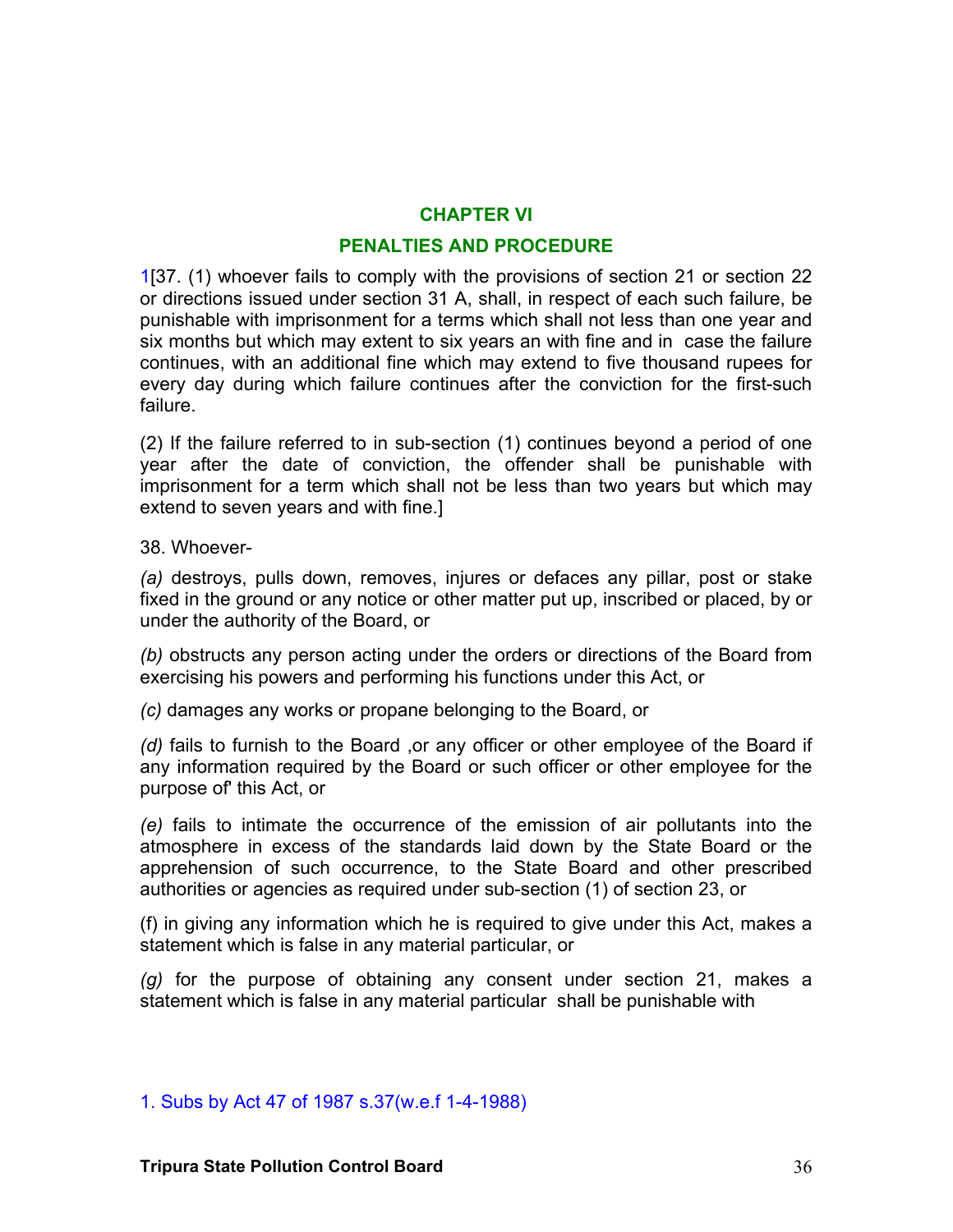imprisonment for a term which may extend to three months or with fine which may extend to 1 [ten thousand rupees] or with both.

2[39. Whoever contravenes any of the provisions of this Act or any order or direction issued there under for which no penalty has been elsewhere provided in this Act, shall be punishable with imprisonment for a term which may extend to the Act three months or with fine which may extend to ten thousand rupees or with both, and in the case of continuing contravention, with an additional fine which may extend to five thousand, rupees for every day during which such contravention continues after conviction for the first such contravention.]

40. (1) Where an offence under this Act has been committed by a company, every person who, at the time the offence was committee, was directly in charge of, and was responsible to, the company for the conduct of the business of the company, as well as the company, shall be deemed to re guilty of the offence and shall be liable to re proceeded against and punished accordingly:

Provided that nothing contained in this sub-section shall render any such person liable to any punishment provided in this Act, if he proves that the offence was committed without his knowledge or that he exercised all due diligence to prevent the commission of such offence.

(2) Notwithstanding anything contained in sub-section (1), where an offence under this Act has seen committed by a company and it is proved that the offence has been committed with the consent or connivance of, or is attributable to any neglect on the part of, any director, manager, secretary or other officer of the company, such director, manager, secretary or other officer shall also be deemed to be guilty of that offence and shall be liable to be proceeded against and punished accordingly .

*Explanation.- For* the purpose of this section,-

*(a)* "Company" means any body corporate, and includes a firm or other association of individuals; and

*(b)* "director", in relation to a firm, means a partner in the firm.

41. (1) Where an offence under this Act has been committed by any Department of Government, the Head of the Department shall be deemed to be guilty of the offence and shall be liable to be proceeded against and punished accordingly:

- 1. Subs by Act 47 of 1987 s.19,for "five hundred rupees"(w.e.f 1-4-1988)
- 2. Subs by s.20.ibid for s.39(w.e.f 1-4-1988)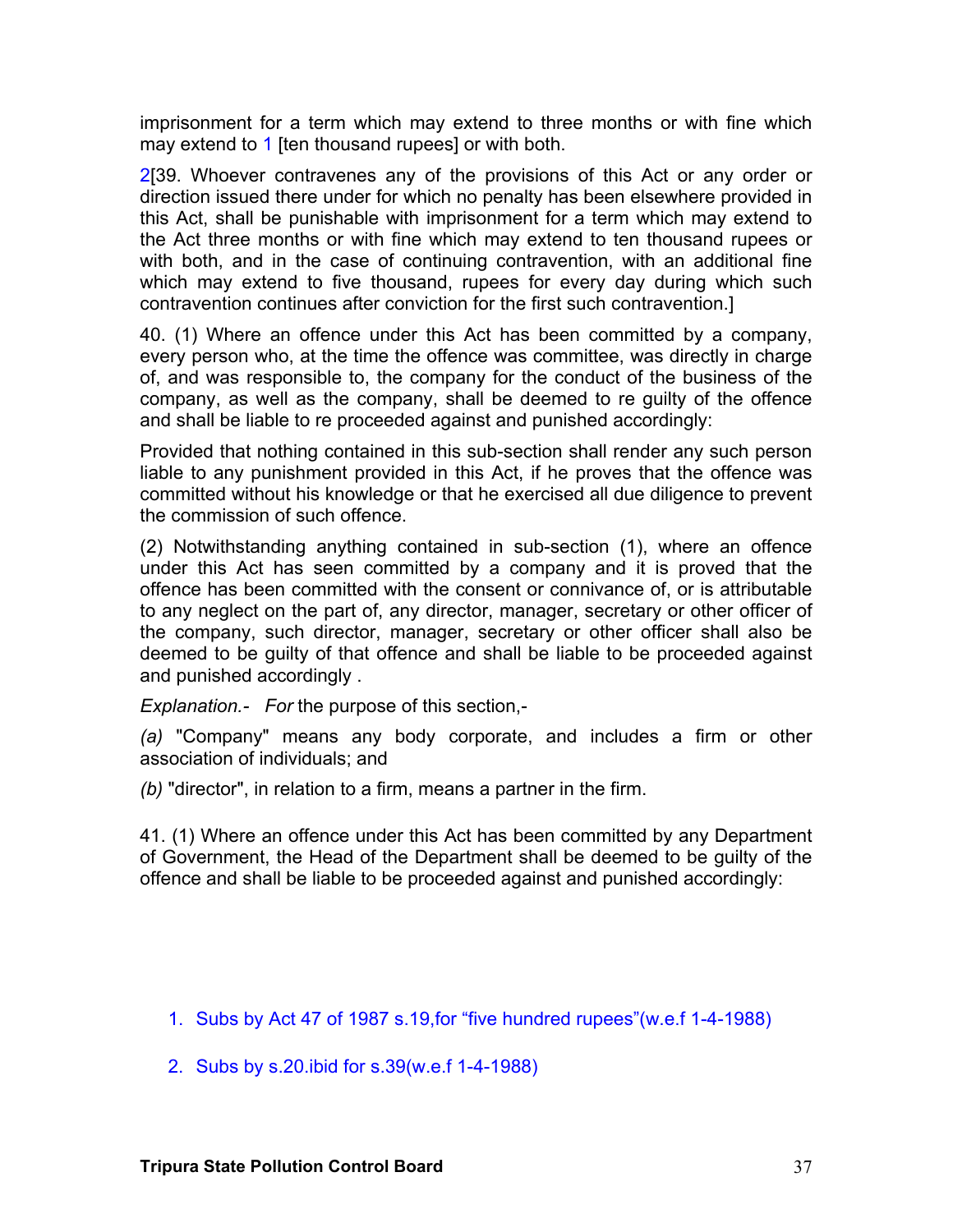Provided that nothing contained in this section shall render such Head of the Department liable to any punishment if he proves that the offence was committed without his knowledge or that he exercised all due diligence to prevent the commission of such offence.

(2) Notwithstanding anything contained in sub-section *(1),* where an offence under this Act has been committed by a Department of Government and it is proved that the offence has been committed with the consent or connivance *of,*  or is attributable to any neglect on the part of, any officer, other than the Head *of*  the Department, such officer shall also be deemed to be guilty of that offence and shall be liable to be proceeded against and punished accordingly.

42. No suit, prosecution or other legal proceeding shall lie against the Government or any officer of the Government or any member or any officer or other employee of the Board in respect of anything which is done or intended to be done in good faith in pursuance of this Act or the rules made there under.

1[43. *(1)* No court shall take cognizance of any offence under this Act except on a complaint made by-

*(a)* a Board or any officer authorized in this behalf by it; or

*(b)* any person who has given notice of not less than sixty days, in the manner prescribed, of the alleged offence and of his intention to make a complaint to the Board or officer authorized as aforesaid,

and no court inferior to that of a Metropolitan Magistrate or a Judicial Magistrate of the first class shall try any offence punishable under this Act.

(2) Where a complaint has been made under clause *(b)* of sub-section (1), the Board shall, on demand by such person, make available the relevant reports in its possession to that person:

Provided that the Board may refuse to make any such report available to such person if the same .is, :n its opinion, against tile public interest.]

44. All the members and all officers and other employees of a Board when

acting or purporting to act in pursuance of any of the provisions of this Act or the rules made there under shall be deei11ed to be public servant within the meaning of section 21 of the Indian Penal Code (45 of 1860).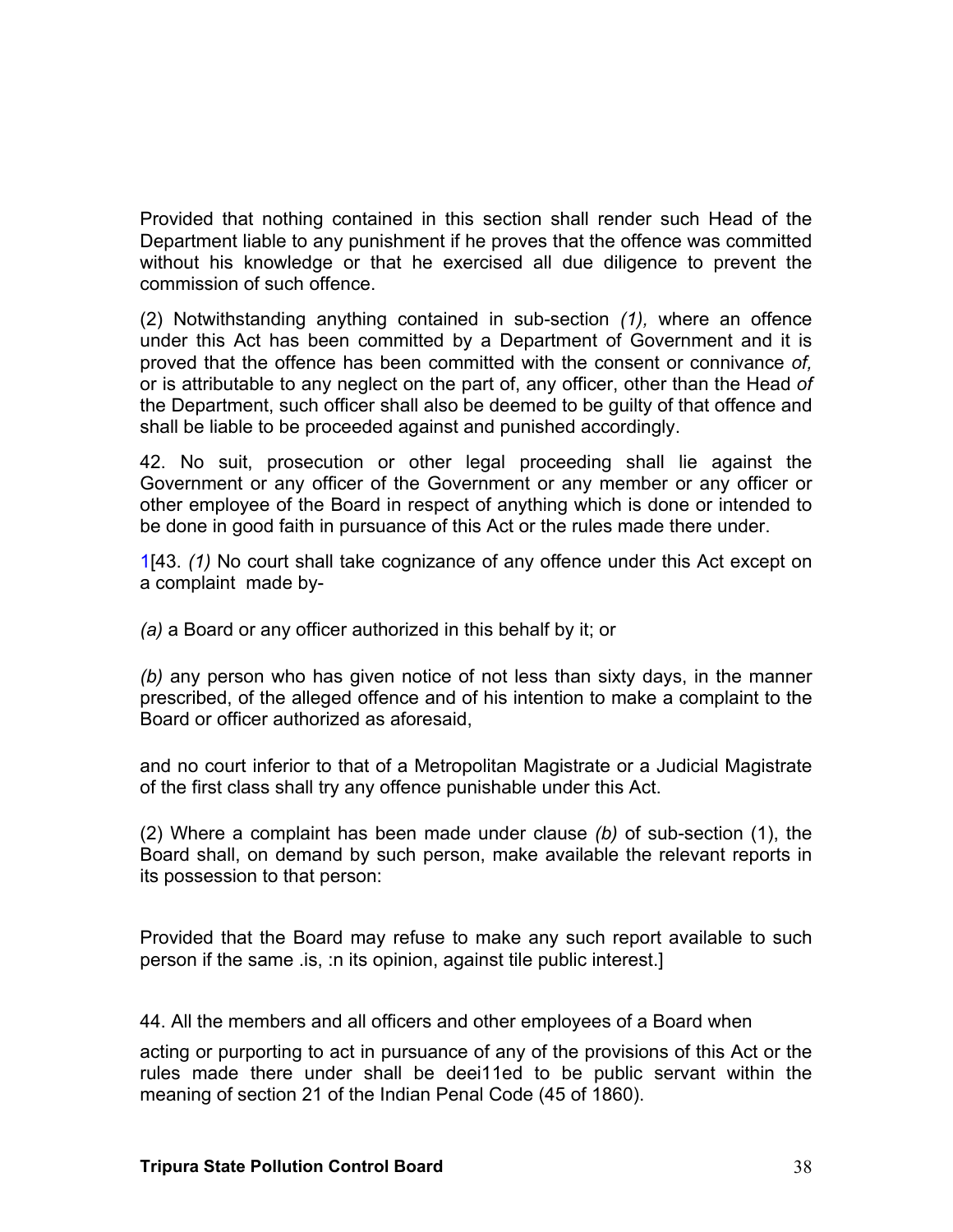45. The Central Board shall, in relation to its functions under this Act, furnish to the Central Government, and a State Board shall, in relation to its functions under this Act, furnish to the State government and to the Central Board such reports, returns, statistics, accounts and other information as that Government, or, as the case may be, the Central Board may, from time to time, require.

1.Subs by Act 47 of 1987 s.21.for s.43 (w.e.f 1-4-1988)

46. No civil court shall have jurisdiction to entertain any suit or Proceeding in respect of any matter which an Appellate Authority constituted under this Act is

empowered by or under this Act to determine, and no injunction shall be granted by any court or other authority in respect of any action taken or to be taken in pursuance of any power conferred by or under this Act.

#### **CHAPTER VII**

#### **MISCELLANEOUS**

47. (1) If at any time the State Government is of opinion-

(a)that a State Board constituted under this Act has persistently made default in the performance of the functions imposed on it by or under this Act, or

*(b)* that circumstances exist which render it necessary in the public interest so to do, the State Government may, by notification in the Official Gazette, supersede the State Board for such period, not exceeding six months, as may be specified in the notification:

Provided that before issuing a notification under this sub-section for the reasons mentioned in clause *(a),* the State Government shall give a reasonable opportunity to the State Board to show cause why It should not be superseded and shall consider the explanations and objections, if any, of the State Board.

(2) Upon the publication of a notification under sub-section (1) superseding the State Board,-

*(a)* all the members shall, as from the date of suppression, vacate their offices as such;

*(b)* all the powers, functions and duties which may, by or under this Act, be exercised, performed or discharged by the State Board shall, until the State Board is reconstituted under sub-section (3), be exercised, performed or discharged by such person or persons as the State Government may direct.;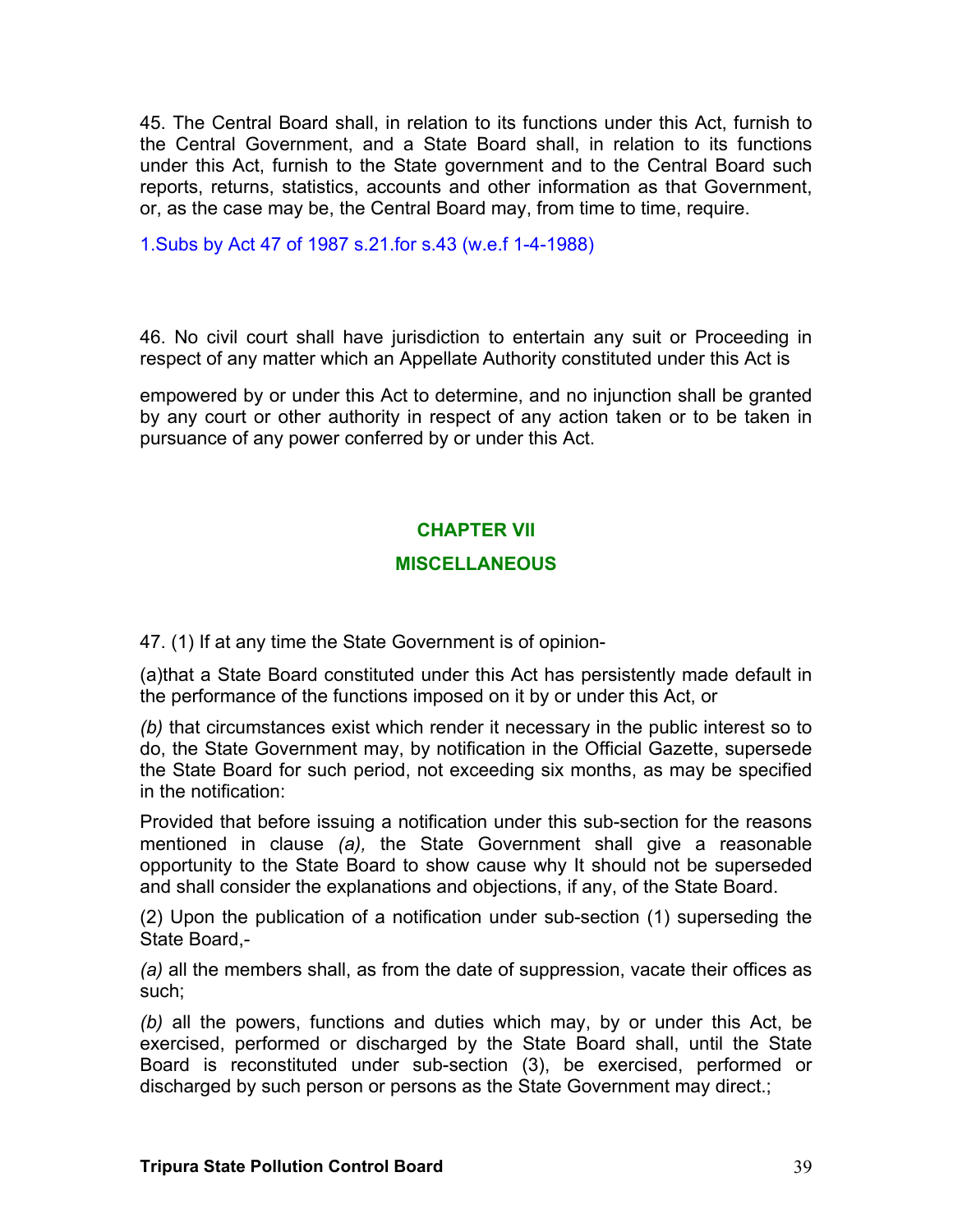*(c)* all property owned or controlled by the State Board shall, until the Board is reconstituted under sub-section (3), vest in the State Government.

(3) On the expiration of the period of suppression specified in the notification issued under sub-section (1), the State Government may-

*(a)* extend the period of suppression for such further term, not exceeding six. months, as it may consider necessary; or

 *(b)* reconstitute the State Board by a fresh nomination or appointment as the case may be, and in such case any person who vacated his office under clause *(a)* of sub-section (2) shall also be eligible for nomination or appointment.

Provided that the State Government may at any time before the expiration of the period of suppression whether originally specified under sub-section (1) or as extended under this sub-section, take action under clause *(b)* of this sub-section.

48. Where the Central Board or any State Board constituted under the Water (Prevention and Control of Pollution) Act, 1974 (Act 6 of 1974), IS superseded by

the Central Government or the State Government, as the case may be, under that Act, all the powers, functions and duties of the Central Board or such State Board .under this Act shall be exercised, performed or discharged during the period of such suppression by the person or persons, exercising, performing or discharging the powers, functions and duties of the Central Board or such State Board under Water (prevention and Control of Pollution) Act, 1974, during such period.

49. (1) As and when the Water (prevention and Control of Pollution) Act, 1974 (Act 6 of 1974), comes into force in any state and the state government constitutes a 1[State Board for the Prevention and Control of Water Pollution ]under the Act., the State Board constituted by the State Government under this Act shall stand dissolved and the Board first-mentioned shall exercise the powers and perform the functions of the Board second-mentioned in that State.

(2) On the dissolution of the State Board constituted under this Act

*(a)* all the members shall vacate their offices as such;

*(b)* all moneys and other property of whatever kind (including the fund of the State Board) owned by, or vested in, the State Board, immediately before such dissolution, shall stand transferred to and vest in the State Board for the Prevention and Control of Water Pollution;

*(c)* every officer and other employee serving under the State Board immediately before such dissolution shall be transferred to and become an officer

1.The words in brackets"State Board for the Prevention and control of water Pollution "shall be substituted as "State Pollution Control Board"by Act 47 of 1987 s.15 (date to be notified)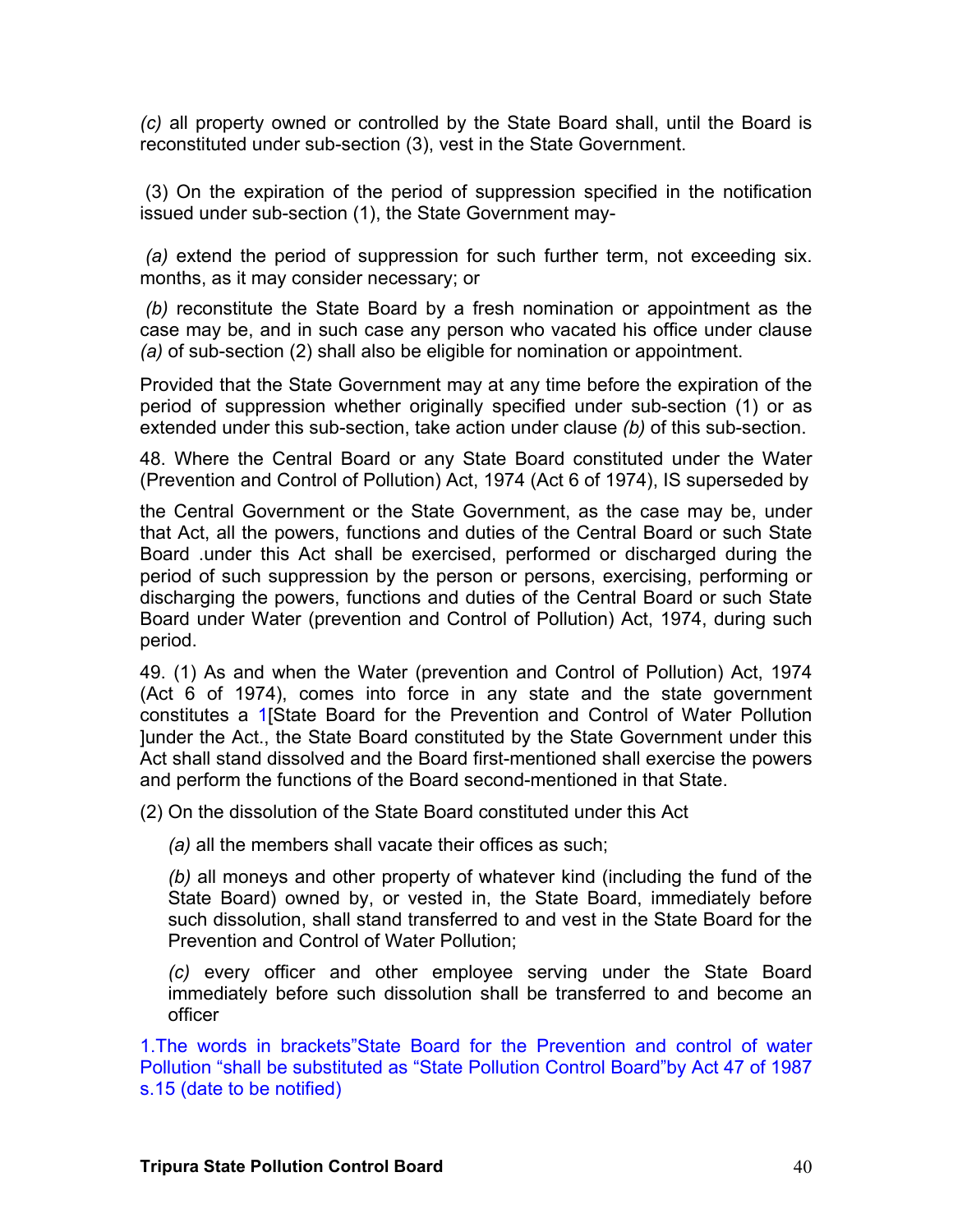or other employee of the State Board for the Prevention and Control of Water Pollution] and hold office by the same tenure and at the same remuneration and on the same terms and conditions of service as he would have held the same if the State Board constituted under this Act had not been dissolved and shall continue to do so unless and until such tenure, remuneration and conditions of service are duly altered by the 1[State Board for the Prevention and Control of Water Pollution]:

Provided that the tenure, remuneration and terms and conditions of service of any such officer or other employee shall not be altered to his disadvantage without the previous sanction of the State Government;

*(d)* all liabilities obligations of the State Board of whatever kind, immediately before such dissolution, shall be deemed to be the liabilities or obligations, as the case may be.. of the l[State Board for the Prevention and Control of Water Pollution] and any proceeding or cause of action, pending or existing immediately before such dis-solution by or against the State Board constituted under this Act in relation to such liability or obligation may be continued and enforced by or against the 1 [State Board for the Prevention and Control of Water Pollution.]

50. *[Power to amend the Schedule.] Rep. by the Air (Prevention and Control of Pollution) Amendment Act,* 1987 (47 *of* 1987), *s.* 22 *(w.ef.* 1-4- 1988).

51. (1) Every State Board shall maintain a register containing particulars of register. the persons to whom consent has been granted under section 21, the standard for emission laid down by it in relation to each such consent and such other particulars as may be prescribed.

(2) The register maintained under sub-section (1) shall be open to inspection at all reasonable hours by any person interested in or affected by such standards for emission or by any other person authorized by such person in this behalf.

52. Save as otherwise provided by or under the Atomic Energy Act, 1962 awl. (33 of 1962), in relation to radioactive air pollution tile provisions of this Act shall

have effect notwithstanding anything inconsistent therewith contained in any enactment other than this Act.

53. (1) The Central Government may, in consolation with the Central Board by notification in the Official Gazette, make rules in respect of the following . matters namely:-

1.The words in brackets "State Board for the Prevention and Control of Water Pollution"shall be substituted as "State Pollution Control Board" by Act 47 of 1987 s.15(date to be notified)

 *(a)* the intervals and the time and place at which meetings of the Central Board or any committee thereof shall be held and the procedure to be followed at such meetings. including the quorum necessary for the transaction of business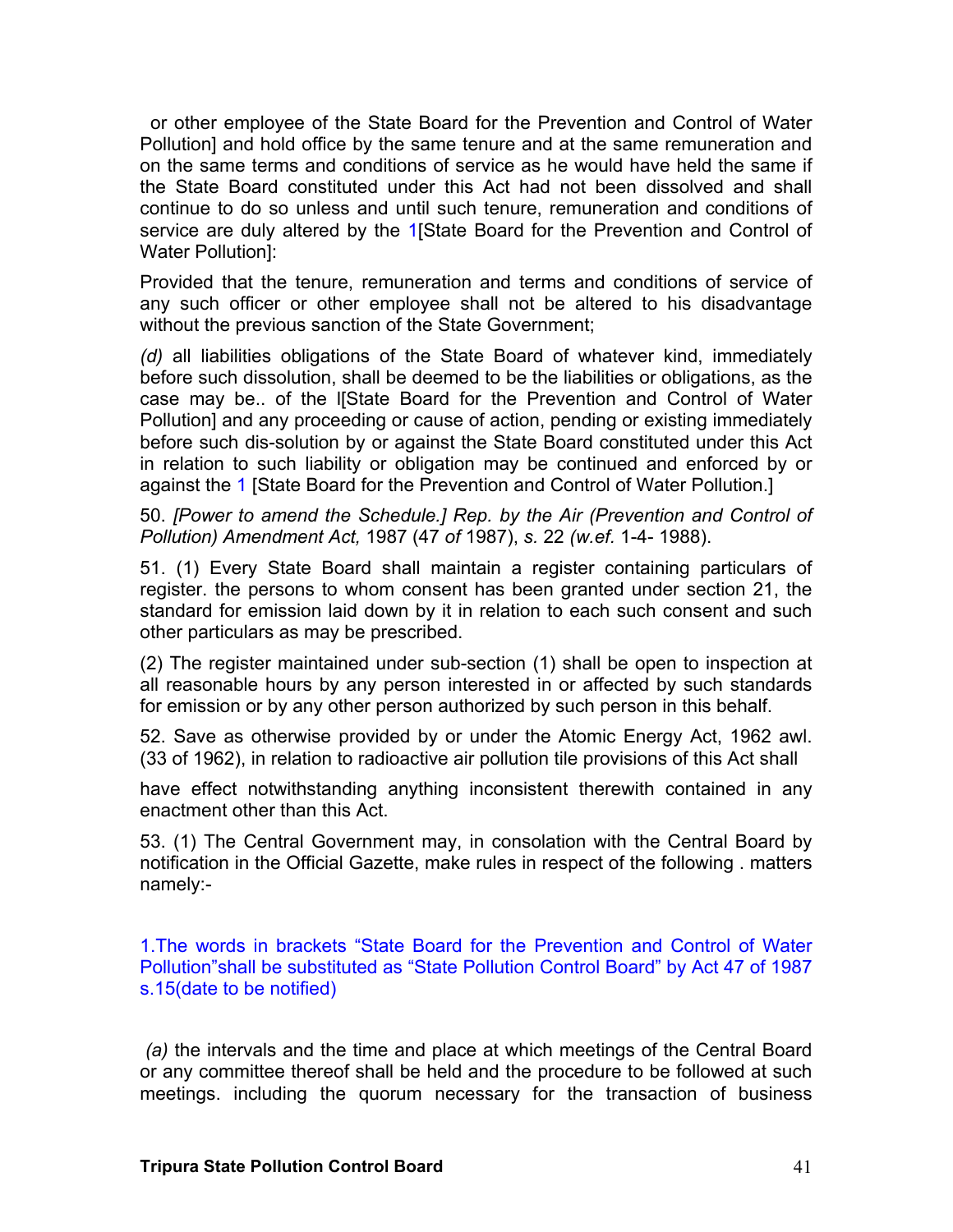thereat. under sub-section *(J)* of section 10 and under sub-section (2) of section 11;

*(b)* the fees and allowances to be paid to the members of a committee of the Central Board, not being members of the Board, under sub-section (3) of section 11;

*(c)* the manner in which and the purposes for which persons may be associated with the Central Board under sub-section *(J)* of section 12;

(d) the fees and allowance to be paid under sub-section (3) of section 12 to persons associated with the Central Board under sub-section *(I)* of section 12;

*(e)* the functions to be performed by the Central Board under clause (I) of subsection (2) of section 16;

 1[(f)the form in which and the time within which the budget of the Central Board may be prepared and forwarded to the Central Government under section 34;

ff) the form in 'which he annual report of the Central Board may be prepared under section 35;]

*(g)* the form in which the accounts of the Central Board may be maintained under sub-section (1) of section 36.

(2) Every rule made by the Central Government under this Act shall be laid, as soon as may be after it is made, before each House of Parliament, while it is in session, for a total period of thirty days which may be comprised in one session or in two or more successive sessions, and if, before the expiry of the session immediately following the session or the successive sessions aforesaid, both Houses agree in making any modification in the rule or both Houses agree that the rule should not be made, the rule shall thereafter have effect only in such modified form or be of no effect, as the case may be; so, however, that any such modification or annulment shall be without prejudice to the validity of anything previously done under that rule.

54. (1) Subject to the provisions of sub-section (3), the State Government may, by notification in the Official Gazette, make rules to carry out the purposes of this Act in respect of matter not falling within the purview of section 53.

1.Subs by Act 47 of 1987,s.23,for cl.(f)(w.e.f 1-4-1988)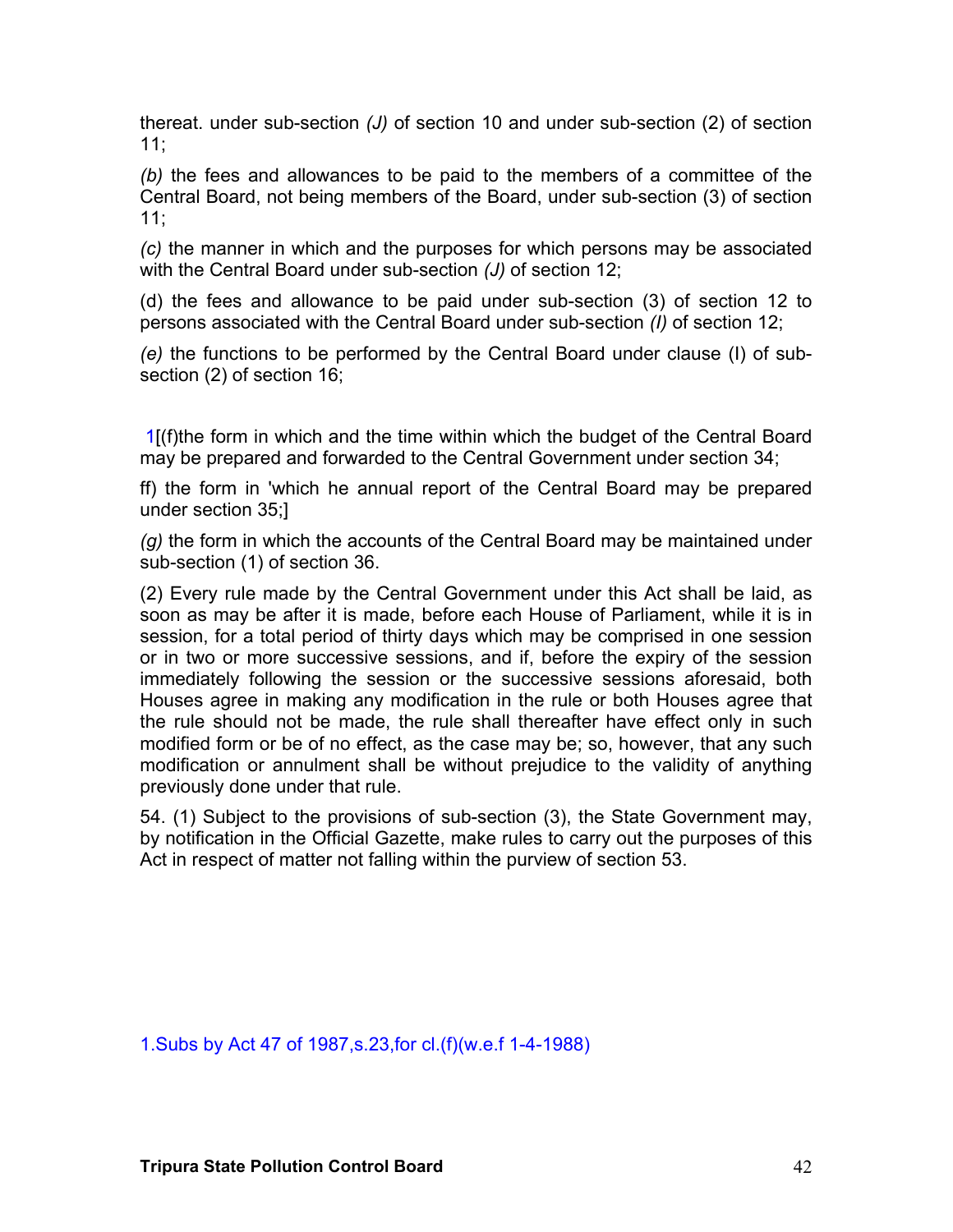(2) In particular, and without prejudice to the generality of the forgoing power, such rules may provide for all or any of the following matters, namely ;-

1*[(a)* the qualifications, knowledge and experience of scientific, engineering or management aspect of pollution control required for appointment as membersecretary of a State Board constituted under the Act:]

2*[(aa)* the terms and conditions of service of the Chairman and other members (other than the member-secretary) of the State Board constituted under this Act under sub-section (7) of section 7;

*(b)* the intervals and the time and place at which meetings of the State Board or any committee thereof shall be held and the procedure to be followed at such meetings, including the quorum necessary for the transaction of business thereat, under sub-section (1) of section 10 and under sub-section (2) of section 11;

*(c)* the fees and allowances to be paid to the members of a committee of the State Board, not being members of the Board under sub-section (3) of section 11;

*(d)* the manner in which and the purpose for which persons may be associated with the State Board under sub-section (I) of section 12;

*(e)* the fees and allowances to be paid under sub-section (3) of section 12 to persons associated with the State Board under sub-section (1) of section 12;

(f) the terms and conditions of service of the member-secretary of a State Board constituted under this Act under sub-section (1) of section 14;

*(g)* the powers and duties to be exercised and discharged by the membersecretary of a State Board under sub-section (2) of section 14;

*(h)* the conditions subject to which a State Board may appoint such officers and other employees as it considers necessary for the efficient 'performance of its functions under sub-section (3) of section 14;

*(i)* the conditions subject to which a State Board may appoint a consultant under sub-section (5) of section 14;

(j) the functions to be performed by the State Board under clause (i) of subsection (I) of section 17;

*(k)* the manner in which any area or areas may be declared as air pollution control area or areas under sub-section *U)* of section 19;

(l) the form of application for the consent of the State Board, the fees payable therefore, the period within which such application shall be made and the particulars it may contain, under sub-section (2) of section 21 ;

1.Ins by Act 47 of 1987 s.24 (w.e.f 1-4-1988)

2.Act (a)renumbered as cl.(aa)by s.24 ibid (w.e.f 1-4-1988)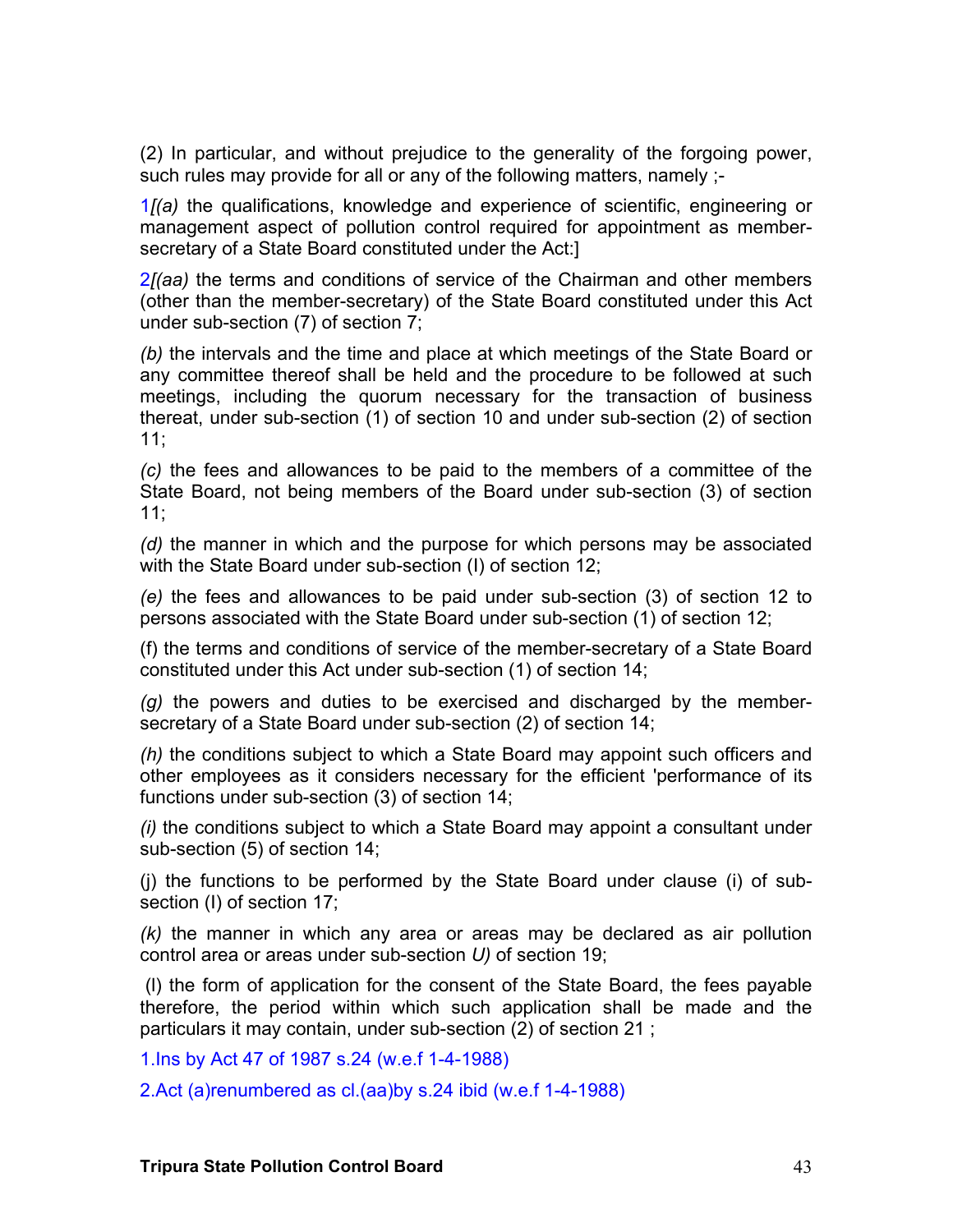*(m)* the procedure to be followed in respect of an inquiry under sub- section (3) of section 21;

*(n)* the authorities or agencies to whom information under sub-section

(1) of section 23 shall be furnished;

*(0)* the manner in which samples of air or emission may be taken under subsection (1) of section 26;

*(p)* the form of the notice referred to in sub-section (3) of section 26;

*(q)* the form of the report of the Slate Board analyst under sub-section *(1)* of section 27;

*(r)* the form of the report of the Government analyst under sub-section (3) of section 27;

*(s)* the functions of the Stale Air Laboratory, the procedure for the submission to the said Laboratory of samples of air or emission for analysis or tests, the 10ml of Laboratory's report thereon, the fees payable in respect of such report and other matters as may be necessary or expedient to enable that Laboratory to carry out its functions, under sub-section (2) of section 28;

*(I)* the qualifications required for Government analysts under sub- section *(J)* of section 29;

*(u)* the qualification required for State Board analysts under sub-section (2) of section 29;

*(v)* the form and the manner in which appeals may preferred, the fees payable in respect of such appeals and the procedure to be followed by the Appellate Authority in disposing of the appeals under sub-section (3) of section 31;

1*[(w)* the form in which at the time within which the budget of the State Board may be prepared and forwarded to the State Government under section 34;

*(ww)* the form in which the annual report of the Slate Board may be prepared under section 35;]

*(x)* the form in which the accounts of the State Board may be maintained under the sub-section (1) of section 36;

2( *(xx)* the manner in which notice of intention to make a complaint shall be given under section 43;]

(y) the particulars which the register maintained under section 51 may contain;

1.Subs by Act 47 of 1987,s.24 for cl. (w)(w.e.f 1-4-1988)

2. Ins by Act 47 of 1987 s,24 (w.e.f 1-4-1988)